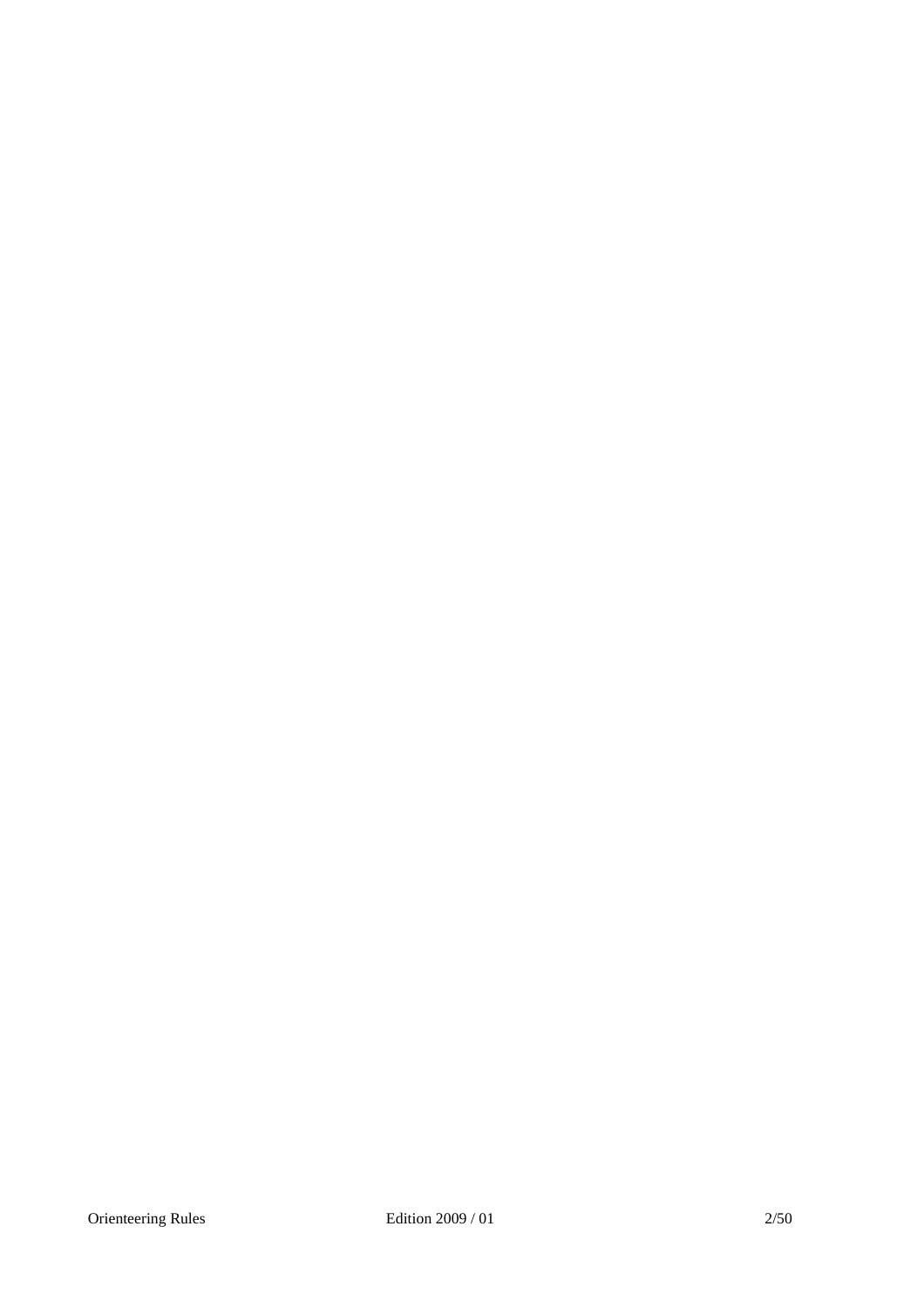# **CONTENTS**

| 1.   |                    |  |
|------|--------------------|--|
| 1.1  |                    |  |
| 1.2. |                    |  |
| 1.3. |                    |  |
| 2.   |                    |  |
| 2.1. |                    |  |
|      |                    |  |
| 2.3. |                    |  |
| 2.4. |                    |  |
| 3.   |                    |  |
| 3.1. |                    |  |
| 3.2. |                    |  |
| 5.   |                    |  |
| 6.   |                    |  |
| 7.   |                    |  |
| 7.1. |                    |  |
| 7.2. |                    |  |
| 7.3. |                    |  |
|      |                    |  |
| 7.5. |                    |  |
| 7.6. |                    |  |
| 7.7. |                    |  |
| 7.8. |                    |  |
| 7.9  |                    |  |
|      |                    |  |
| 8.   |                    |  |
| 8.1  |                    |  |
| 8.2  |                    |  |
| 9.   |                    |  |
|      |                    |  |
|      |                    |  |
|      |                    |  |
|      |                    |  |
|      |                    |  |
|      |                    |  |
|      |                    |  |
|      |                    |  |
|      |                    |  |
|      |                    |  |
|      |                    |  |
|      | <b>APPENDIX 1:</b> |  |
|      | <b>APPENDIX 2:</b> |  |
|      | <b>APPENDIX 3:</b> |  |
|      | <b>APPENDIX 4:</b> |  |
|      | <b>APPENDIX 5:</b> |  |
|      | <b>APPENDIX 6:</b> |  |
|      |                    |  |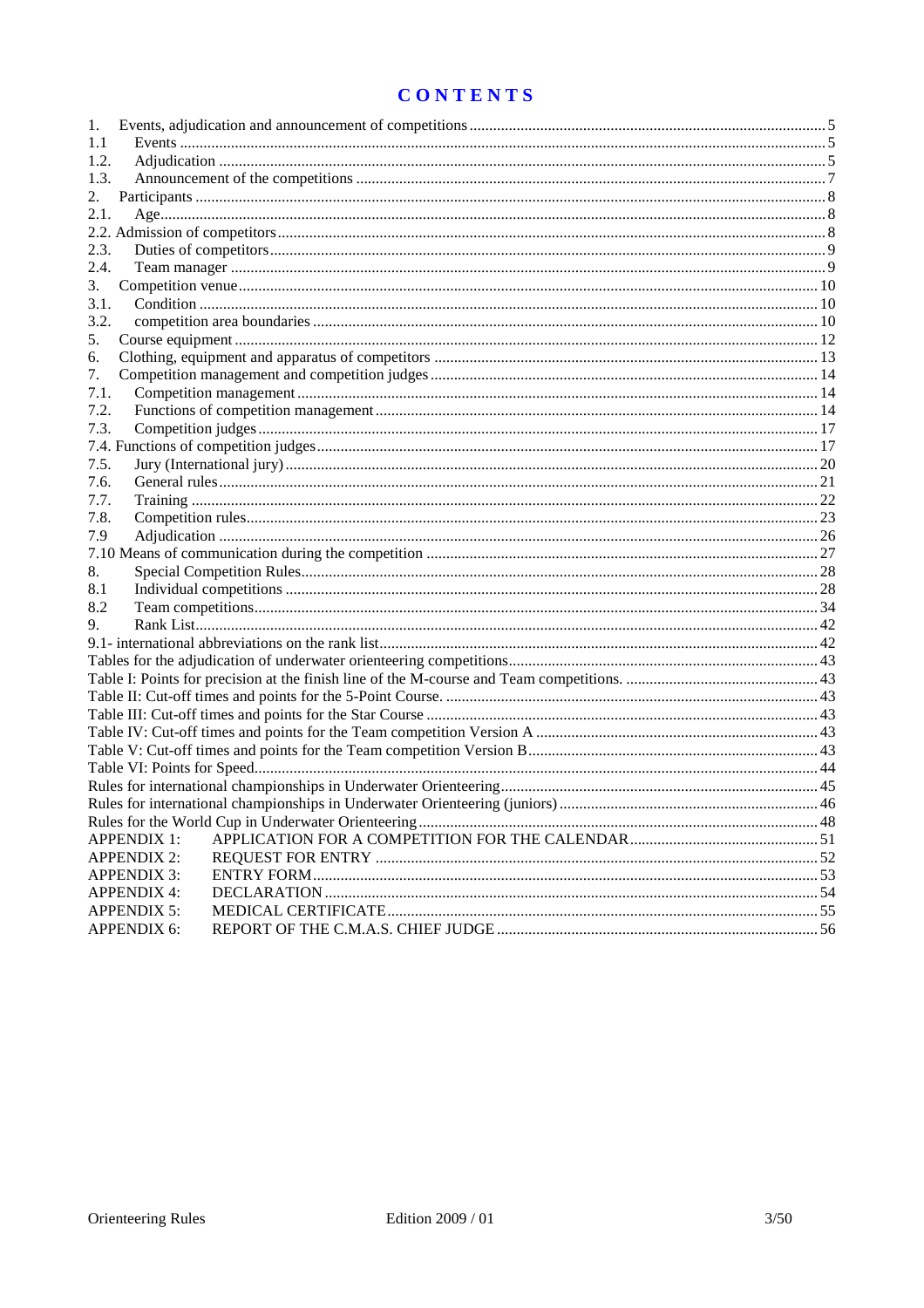## **INTRODUCTION**

Competitions in Underwater Orienteering take place in deep, open water bodies and over various distances, as prescribed in the competition rules. Competitors must, while remaining completely submerged without any contact with the water surface, reach specific points or pass specified points.

Competitions in underwater orienteering are based on the principle that orienteering and searching tasks are performed under water with the aid of a compass and distance meter.

The competitor may only use his/her own muscular strength to propel him/herself.

The breathing apparatus used may only be filled with normal compressed air. Enrichment with oxygen is not allowed.

The only contact with the surface of the water allowed is a buoy line and a safety buoy.

A snorkel and/or knife is, despite earlier safety rules, not compulsory.

In these rules the expression competitor, participant or sportsmen refer to both men and women.

The requirements contained in "Procedures and Obligations for the Organisation of Championships (World – Zone – Continental)" of the World Underwater Federation (CMAS) take preference over any rule contained in this document.

Should there be differences in the different translations of these rules, the English version will take precedence.

The rules determined by CMAS "Procedures and obligations for the organization of championships ( World – zone – continental ) chapter 2 Bodies of control" are not cancelled by these rules.

These rules apply from **01.01.2009**. All previous editions are invalid.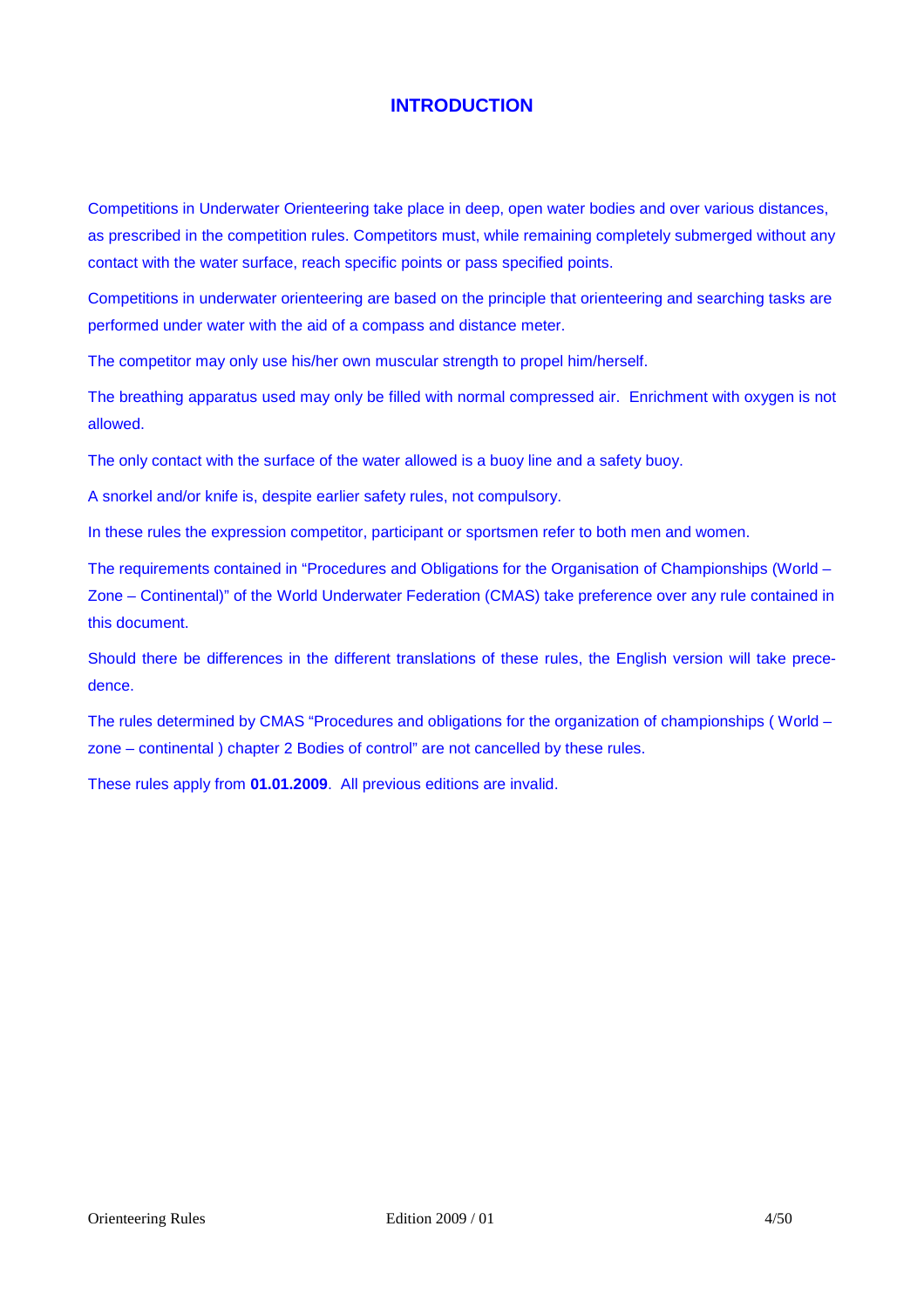## **1. Events, adjudication and announcement of competitions**

## **1.1 Events**

- 1.1.1. Individual events
	- $\triangleright$  M course
	- $\triangleright$  5-Point course
	- $\triangleright$  Star course
	- $\triangleright$  Parallel course
- 1.1.2. Team events
	- $\triangleright$  Team orienteering with map (MONK)
	- $\triangleright$  Team event
	- $\triangleright$  Relay orienteering event

## **1.2. Adjudication**

- 1.2.1. For competitions in underwater orienteering, adjudication can be done in the following categories:
	- $\triangleright$  individual competitions
	- $\triangleright$  team competitions
	- $\triangleright$  combined
	- $\triangleright$  junior individual
	- junior combined
	- nation ranking (medal chart) women and men
	- > nation ranking (medal chart) total
	- $\triangleright$  ranking world cup national teams women and men
	- $\triangleright$  ranking world cup clubs women and men
	- $\triangleright$  ranking world cup individual women and men
- 1.2.2. For the individual competition adjudication, the ranking of the competitors is based on the points obtained; which is the sum of the points for accuracy (buoys and finish) and time. Since they are plus points, the higher ranking is determined by the higher aggregate.
- 1.2.3. For team competition adjudication, the ranking of a team is determined by the points obtained by the team, which is the sum of the points obtained by the individual team members.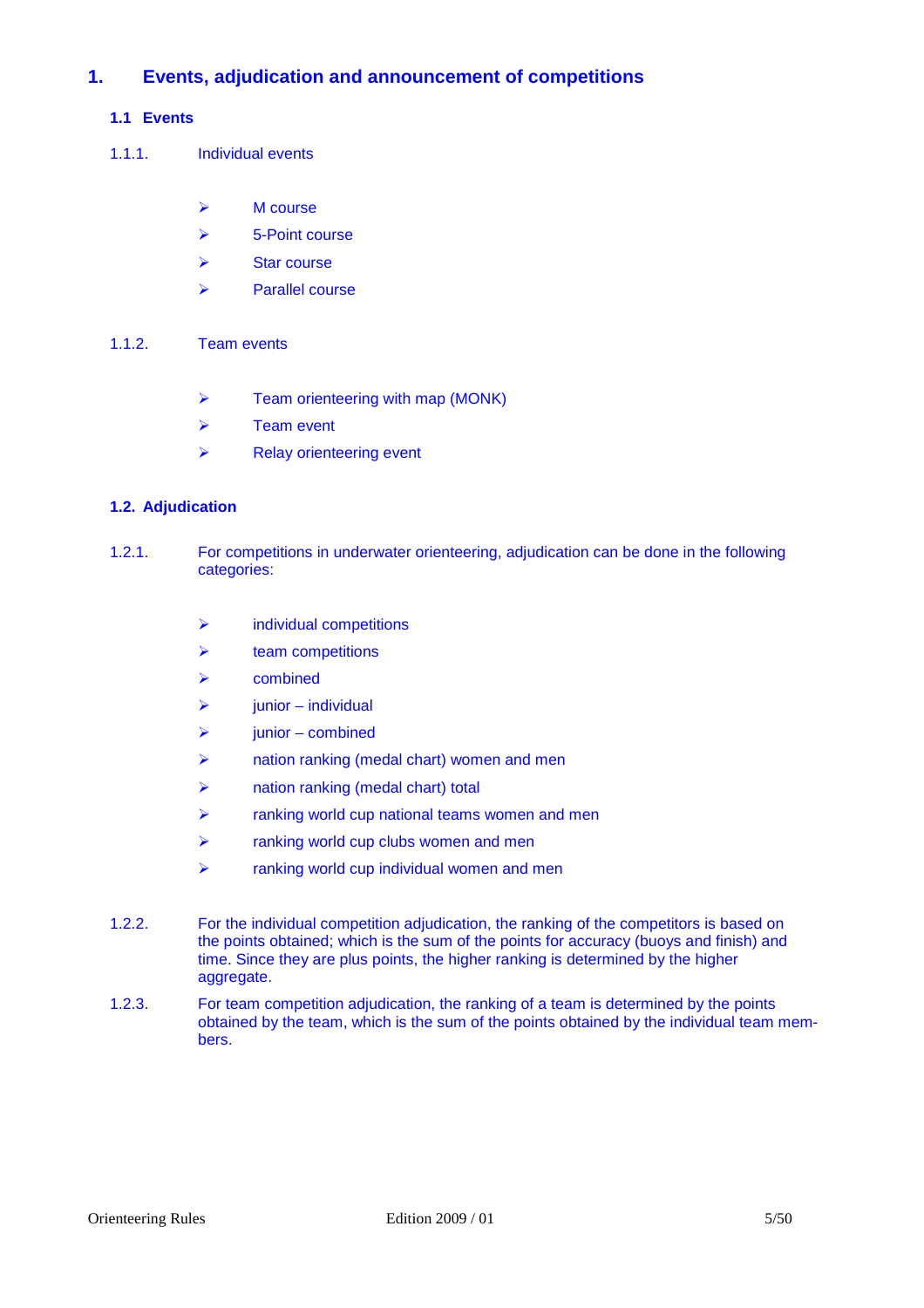- 1.2.4. For the combined ranking, the placing is determined in the following way: Individual competitors
	- $\triangleright$  by adding the points of all individual events,

Teams

- $\triangleright$  by adding the points obtained by the individual members of a team and
- $\triangleright$  the points of the team events together.
- 1.2.5. For Juniors only the combined competition results are used.
- 1.2.6. Ranking of nations will be done with the reached Gold-, Silver- and Bronze- medals.
- 1.2.7. Final ranking of world cup is based on the addition of the four best results of 6 events.
- 1.2.8. The ranking of women and men shall be done separately. If less than six women participate in a competition, a joint ranking with the men may be made. If less than three, a joint ranking must be made. For juniors the ranking is always separately.
- 1.2.9. The kind of ranking used in a competition will be stipulated in the announcement.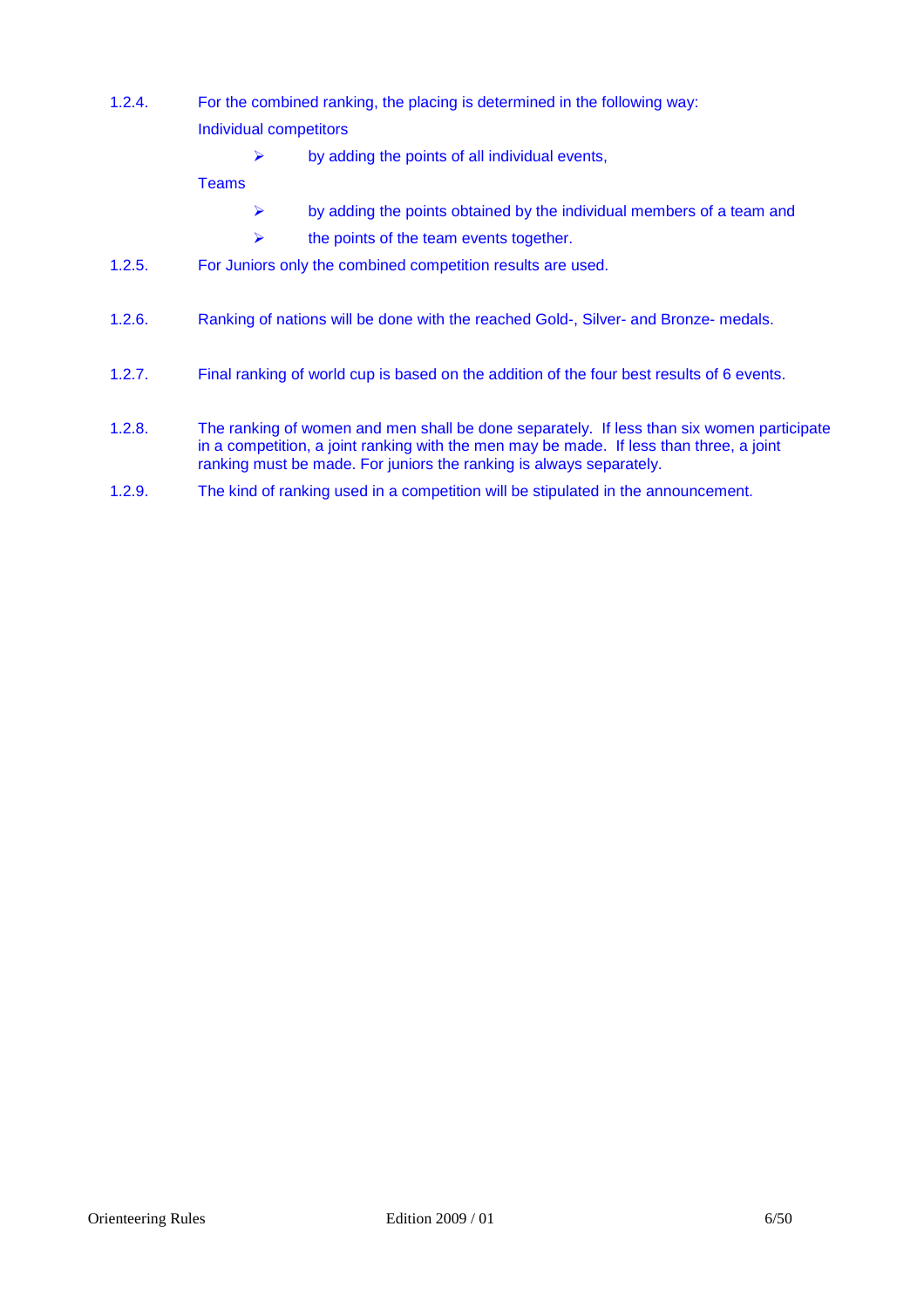## **1.3. Announcement of the competitions**

- 1.3.1. Announcements shall be drawn up in compliance with the rules as described later on, and contain the following points:
	- name, kind (World Championships, World Cup, etc) and contents of the competition,
	- $\triangleright$  date, location and duration,
	- $\triangleright$  organiser,
	- details of the conditions to be expected:
		- o water temperature,
		- o air temperature,
		- o depth of water in the competition area,
		- o underwater visibility,
		- o currents (direction and speed),
	- $\triangleright$  nature of the bottom and the banks, kind of water,
	- competition management,
	- $\triangleright$  participants,
	- $\triangleright$  events,
	- programme,
	- technical matters:
		- o equipment required,
		- o equipment provided by the organiser,
		- o filling pressure and connection of the compressor,
		- o rules and practice time-table for training,
	- competition events
	- **adiudication**
	- Awarding of prizes
	- organisation:
		- o preliminary and final entry,
		- o declarations of competitors, divers' licences,
		- o medical certificates,
		- o entry fees, protest fee,
		- o arrival and departure, accommodation,
	- $\triangleright$  catering and transport during the competition.
- 1.3.2. Application for CMAS championships should be made 2 years before not later than April 1st, important international competitions should be made before June 30th of the previous year. After co-ordination they will then be incorporated into the international sports calendar for the next year. This is published by CMAS in autumn (Northern Hemisphere) 2 years before the year of a championship or till December 31st for international competition.
- 1.3.3. The announcement for international competitions must be sent to the federations or clubs that are involved not later than 2 months before the start of the competition, those for CMAS - championship to the national federations not less than 7 months before the start.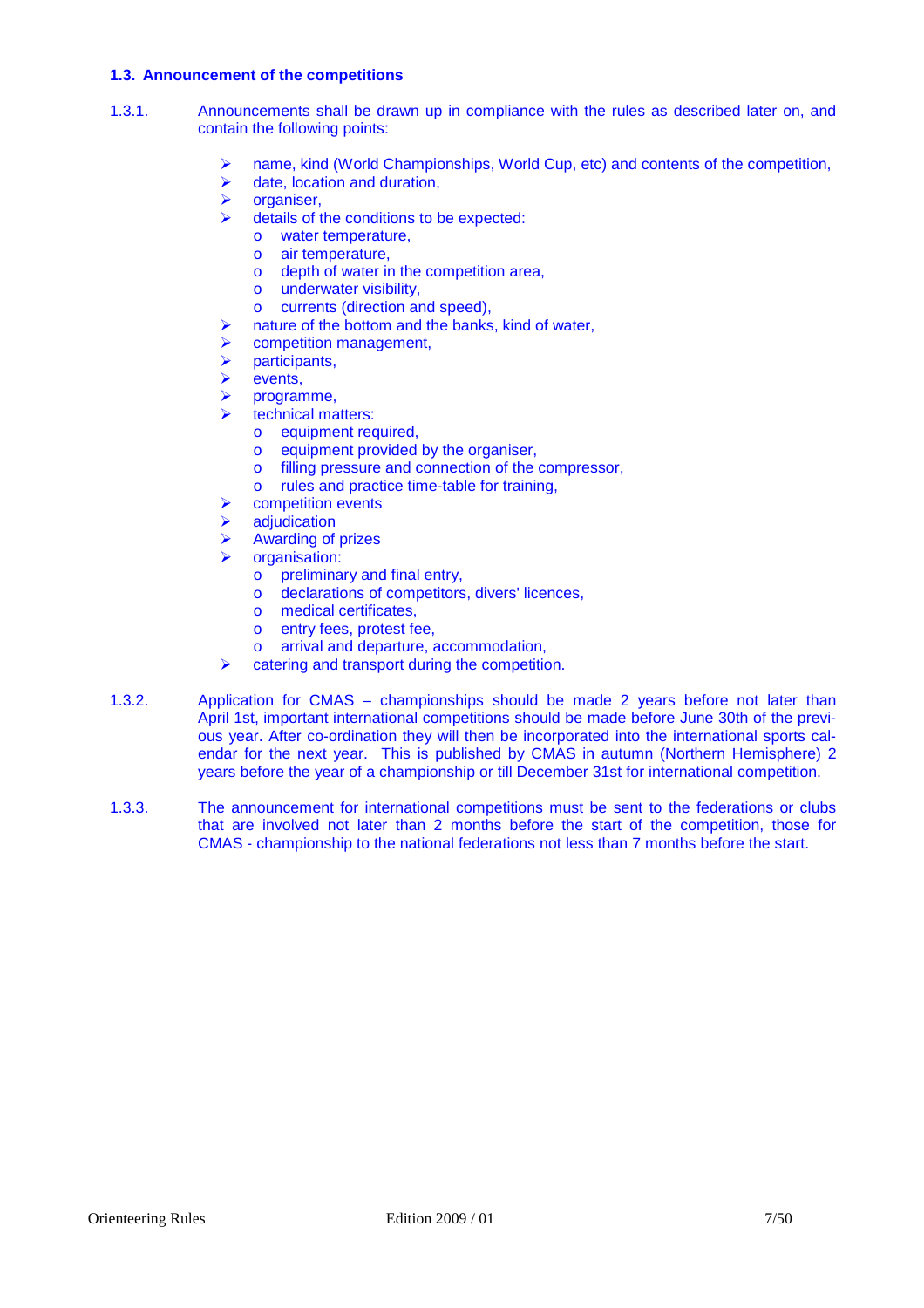## **2. Participants**

## **2.1. Age**

Only persons who turn 15 years of age during the same calendar year as the competition takes place, are allowed to compete.

In the category Youth only persons who turn at least 15 years of age and no more than 21 years of age during the calendar year in which the competition is held, may compete.

A competitor, who turns 15 on December 31st of a year, can already compete in a competition held on 1 January of the same year. Likewise, a competitor who turns 21 on January 1st of a year can compete in the category Youth until December 31st of that year.

## **2.2. Admission of competitors**

- 2.2.1. Those, who want to take part in a CMAS championship or an international competition, which is incorporated in the CMAS – calendar must be in possession of a Sports licence for Orienteering, valid for the running year.
- 2.2.2 Only those who have passed a medical examination (Appendix 5) are allowed to take part in the competitions. This certificate should not be older than 1 year. Instead of this certificate, corresponding entries in a diver's licence will suffice. In addition to this, each competitor must personally sign the declaration (Appendix 4). The names and details of the competitors are to be entered on the list of participants (Appendix 3) of the federation or club. For organisational reasons, the organisers can request a preliminary list of participants (Appendix 2) with a deadline (generally 4 weeks before the competition takes place).
- 2.2.3. Application for a CMAS championship must be done the latest 4 months before and an entry by names must be done electronically the latest 15 days before.
- 2.2.4 Only teams and individual divers belonging to bodies affiliated to CMAS can participate in international championships and competitions organised under the auspices of CMAS.
- 2.2.5. Competitors taking part in international championships or as members of a national team at international competitions shall have the citizenship of that country for which they are competing. Members of club teams must present proof of membership of the club; citizenship is not an issue here. A competitor can only represent one club during a World Cup series.
- 2.2.6. Competitors with multiple citizenship can represent only one country at a competition.
- 2.2.7. All competitors, men and women, who have been nominated by their respective federation, may only ale, take part in international competitions when they are amateurs. (An amateur is a person, male or femwho participates for the love of the sport and does not receive any monetary rewards for his or her participation).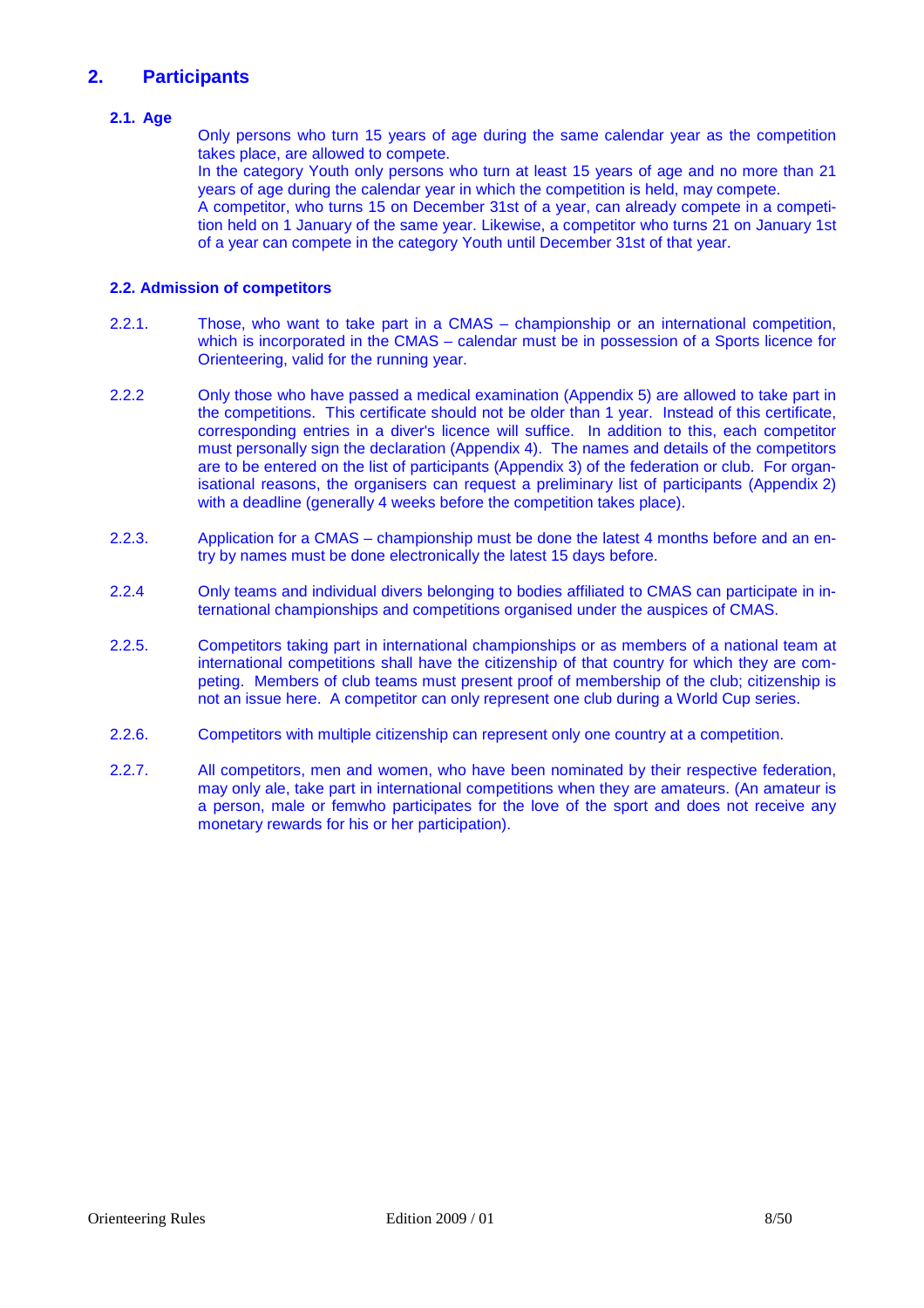## **2.3. Duties of competitors**

## 2.3.1. The competitors shall:

- $\triangleright$  know the international rules for underwater orienteering competitions, the programme and the special regulations of the competition in which they participate,
- $\triangleright$  observe the safety rules during training and during the competition, and abide with all rulings made by the judges during the competition.

The competitors are solely responsible that their equipment and apparatus is in good working order and is ready on time.

- 2.3.2. A competitor may only communicate with a judge through his team manager.
- 2.3.3. No competitor is allowed to act as a judge in the same competition.

## **2.4. Team manager**

- 2.4.1. Each competing team shall have a team manager who is responsible for the discipline of the members of the team and for their punctual appearance at the place where the competition takes place. The team manager is the intermediary between the judges and the team members. If the team manager is invited thereto, he attends the meetings of the judges, is present when the draw takes place, and informs the participants of decisions made by the organisers.
- 2.4.2. The team manager may not criticise or challenge the rulings of the judges. Appeals to the judges may only be announced 15 minutes after the end of a competition and lodged (in writing) by the team manager, not later than one hour after the incident.
- 2.4.3. In the absence of the team manager, the trainer takes his place.
- 2.4.4. The team manager is responsible for the preparation of the athletes.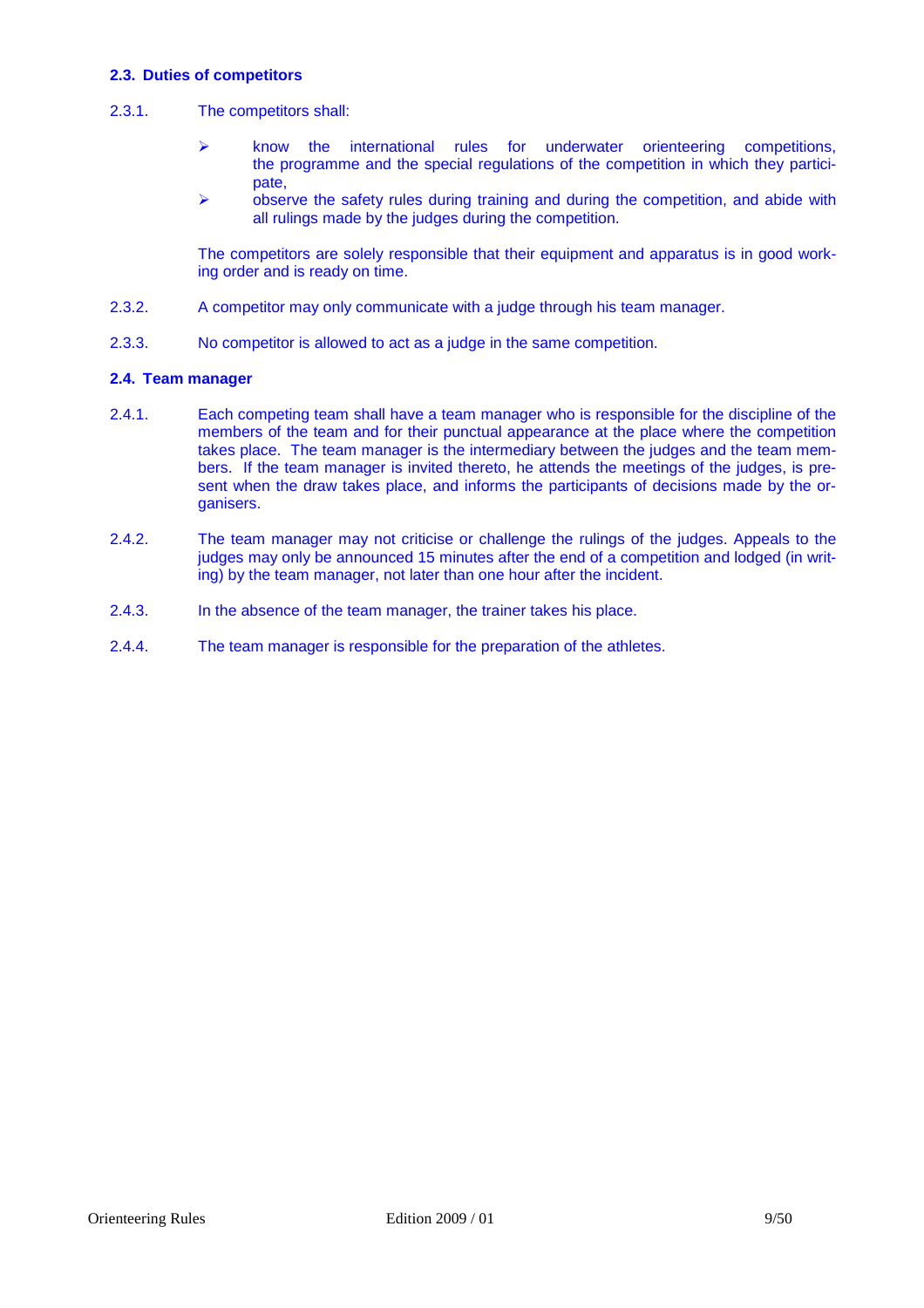## **3. Competition venue**

## **3.1. Condition**

At the competition venue shall

- A the water current not exceed 4 m/min,<br>A the depth of water not be less than 3 m
- $\geq$  the depth of water not be less than 3 meters,<br>  $\geq$  the visibility in the water be at
- the visibility in the water be at least 1 m (Secchi disk).

The quality of the water at the competition site shall comply with the stipulations laid down by the WHO (World Health Organisation) for bathing waters.

It is forbidden to hold competition in shipping lanes (channels). In areas open to the public for swimming, or in areas where rowing boats, sailing boats and/or motor boats are allowed, these must be kept away from the competition area. The competition venue shall be selected and equipped according to the rules and competition regulations.

## **3.2. competition area boundaries**

The competition area extends from the bank to the limiting buoys. These are anchored 50 m from the course.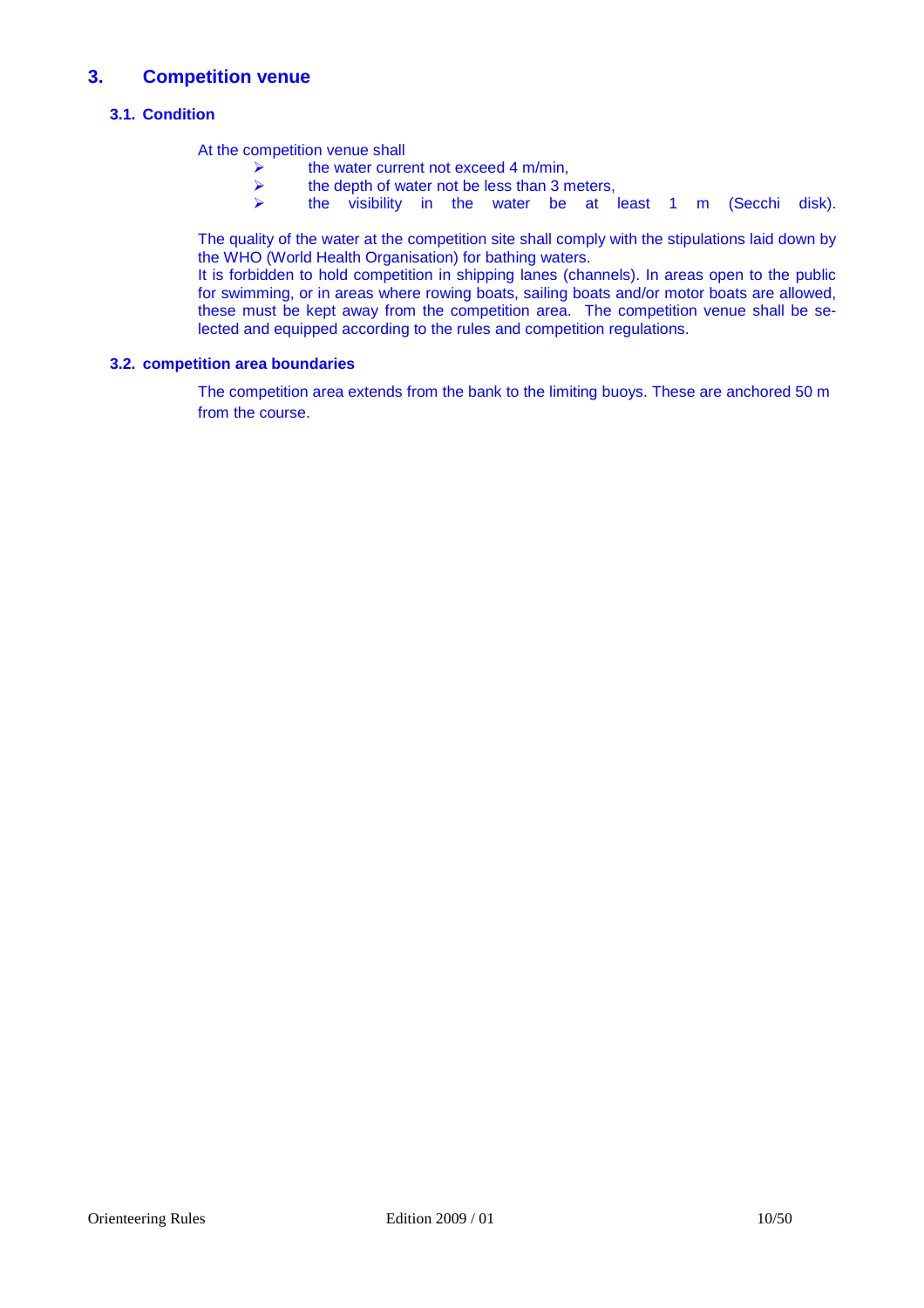## **4. Competitions courses**

- 4.1 The courses for orienteering competitions consist of:
	- $\triangleright$  the starting area,

 rounding buoys and/or orienteering points which are anchored in open water and as far as possible where the bottom is not visible, and

 $\triangleright$  the finish area.

The course shall be ready 2 hours before the competition starts and at the same time be made available in the form of a scale plan.

The true length of any competition leg may not differ by more than 1 % from the official scale plan. The scale plan shall contain details of the numbering or marking of the turn buoys or find buoys that are used for the competition. When the official scale plan is posted on a notice board or handed out, the course is declared ready to be surveyed by the competitors. For international competitions, the course shall be laid out in consultation with the CMAS Chief Judge.

Only the prescribed materials may be used to construct a course.

- 4.2. The length of the individual legs may not vary by more than 5 % from the distances given in these rules. The total length of the course may not differ by more than 1 % from the total course lengths given in these rules.
- 4.3. Except for the MONK course, the buoys must be clearly visible above the surface of the water.
- 4.4. The competitions may be run clockwise or anticlockwise.
- 4.5. The competition organisers may designate sections of the shore where teams may not erect survey points. Surveying may only be done from land and the course may not be measured by boat or by swimming along it.
- 4.6. If the buoys marking sections of the course move during the competition, the judges must reestablish the course according to the scale plan. If this is not possible, a new course will be placed by the judges and the competitors who have not started will be give one hour to survey this course. If the new course length differs markedly from the original, the jury will decide whether the competitors who completed the course must start again (new course is longer) or whether they may (course is shorter).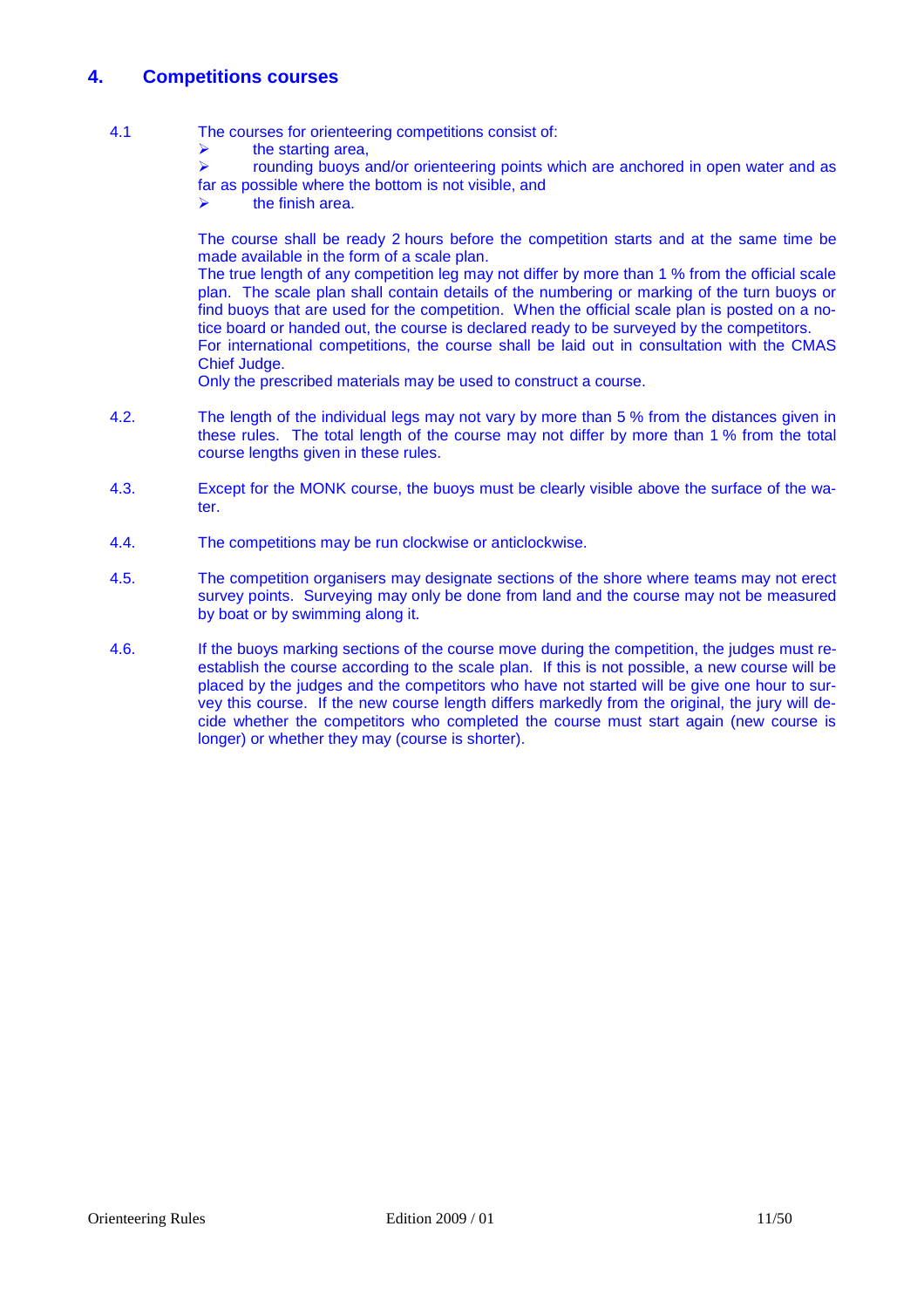## **5. Course equipment**

- 5.1. Marking of rounding points (turning buoys) is done with foam plastic buoys 20 cm x 20 cm x 40 cm in size. The buoys are painted grey-green below water and white, orange or yellow above water.
- 5.2. Orienteering points are marked with buoys whose length must be 400 cm and whose diameter must be 10-30 cm (e.g. crossed boards or pipes). At a visibility of less than 3 meters the buoys must be 30 cm in diameter. At a visibility of 2 meters or more the diameter of the buoys can be reduced to 10 cm.
- 5.3. The buoy anchoring should be capable of withstanding a tension of at least 60 kg and for this reason be equipped with a buoy rope with a breaking strength of at least 60 kg. For marking rounding points the buoy rope should be such that it is invisible at a distance of more than 3 meters.
- 5.4. The start can be a:
	- $\triangleright$  buoy (such as a pipe, reaching at least one meter into the water) or
	- $\triangleright$  fixed point (landing stage, driven-in stake etc.).

The starting area is the area within a circle of 1 meter radius around the starting point, but is not marked.

5.5. For international competitions the buoys are to be marked in the following way and sequence:

|   | rounding buoys (individual)                                               | 1 - 11 - 111 - IV - V |
|---|---------------------------------------------------------------------------|-----------------------|
| ➤ | orienteering points (individual)                                          | $1 - 2 - 3 - 4 - 5$   |
| ➤ | rounding buoys and orienteering points (team) $A - B - C - D - E - F - G$ |                       |

5.6. Finish line: M course and team competition

The finish line has a length of 32 meters. The middle part has a length of 2 meters. The parts on either side of the middle part are to be clearly marked in one meter lengths. For international as well as important national competitions the finish line has to hang freely above the surface of the water. Between the meter-markers the distance has to be clearly stated in numbers (a 2 m indication is enough). A marker with a different colour has to be placed at a minimum of 5 m beginning at 0m. Sticks and straps have to be used as meter-markers. The lower end of the markers may touch the water surface but they should not be any shorter than 5 cm above water surface.

5.7. Limit buoys, limit ropes

The limits of the competition area must be marked by clearly visible buoys. They are to be joined to each other by ropes to which floats are attached. The distance from the course to the area limits is 50 m.

5.8. Any deviation from the above must be made known during the manager's meeting before the competition.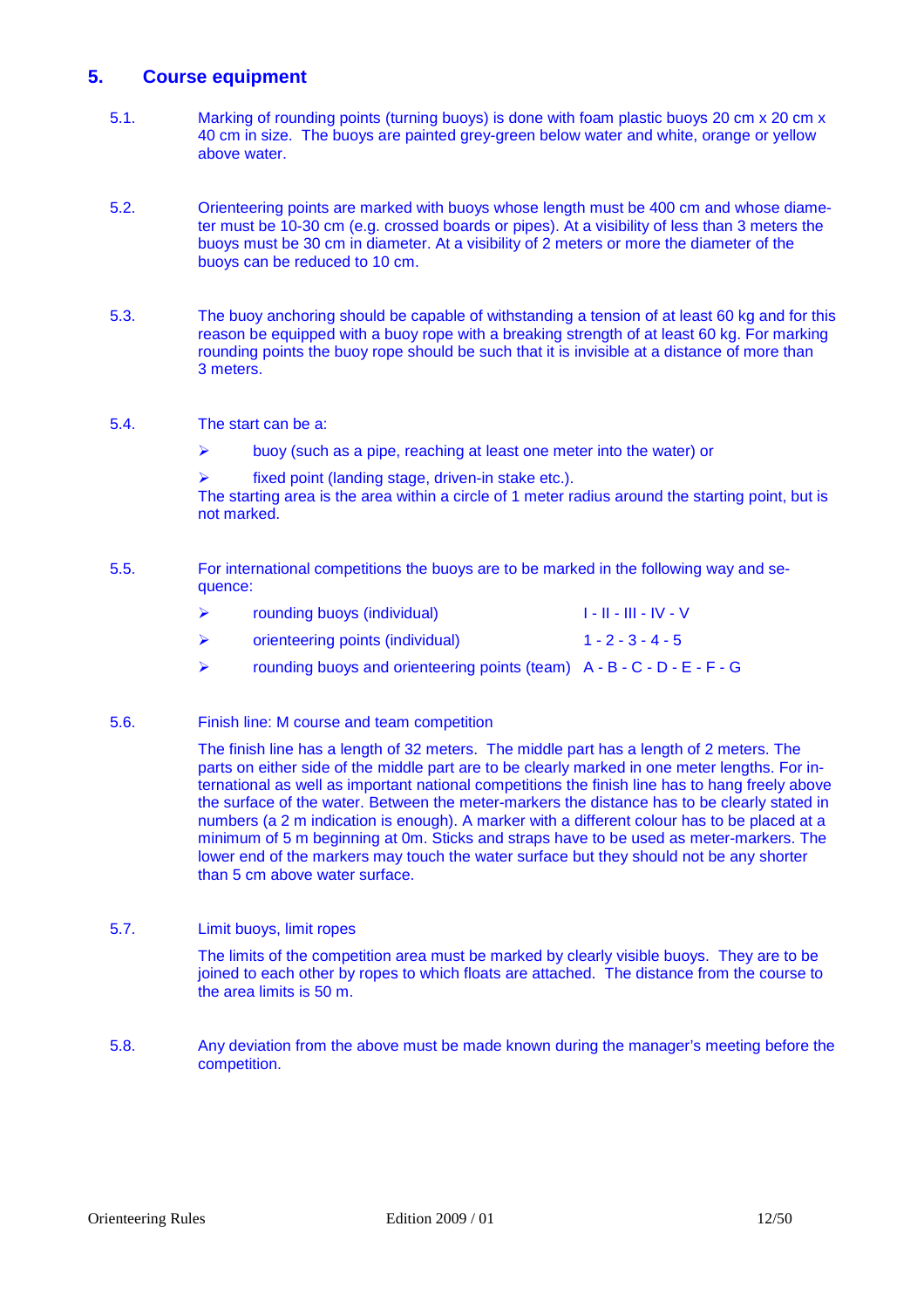## **6. Clothing, equipment and apparatus of competitors**

- 6.1. During the opening ceremony of the competition, members of a team must wear uniform clothing. For the respective events, competitors shall wear the appropriate outfit (at least bathing trunks for men and bathing costume for women).
- 6.2. The type and brand of all equipment (fins, masks, wet suits, compressed-air breathing apparatus, orienteering devices) used by the competitors is not specified in any way. The equipment, however, has to be shaped in such a way that it has neither pointed nor sharp edges which pose a hazard to other competitors.
- 6.3. In addition to the diving equipment and orienteering device, a safety buoy (not a hollow body) coloured yellow, red or orange is required. The buoy shall have a minimum flotation capacity of 8 kg and must be attached with a braided buoy rope with a tensile strength of at least 30 kg (measured with the anchoring) to the body of the competitor.

It is not allowed to move under water without a safety buoy.

For the Monk event only one buoy is required between the paired competitors, as long as they are attached to each other by a buddy line with a tensile strength of 30 kg and a maximum length of 2.5 m (wrist to wrist).

- 6.4. Only those types of fins which are fastened to the feet of the competitor may be used.
- 6.5. The pressure of the air in the cylinder of the compressed air equipment shall not be higher than the legally stipulated and permitted filling pressure marked on the cylinder. The pressure of the air in the cylinder must not exceed 200 bar (20 MPa). It is not allowed to use cylinders without test labels. For breathing air only normal atmospheric compressed air, without oxygen enrichment, may be used.

Every organizer of a competition has the responsibility to supply and check it.

 With the first filling of the cylinder the test label must be clearly identifiable. If the cylinder has any kind of encasement which makes it impossible to see the test label the encasements have to be removed for the check. The bottle will then be clearly marked so that the encasement can remain on the bottle at further fillings.

- 6.6. Competitors are not allowed to use auxiliary searching aids (sonar, ropes, rods, bars etc.) nor any device that could allow communication with other persons or instruments.
- 6.7. The judges shall disqualify competitors whose clothing, equipment or apparatus does not meet with the rules, from taking part in the competition.
- 6.8. If the temperature of the water is below 14 C, competitors are obliged to wear a wet suit with hood. The judges will determine the temperature of the water.
- 6.9. The competitor bears the full responsibility for the state of his/her equipment and its compliance with the operating instructions for compressed-air breathing apparatus.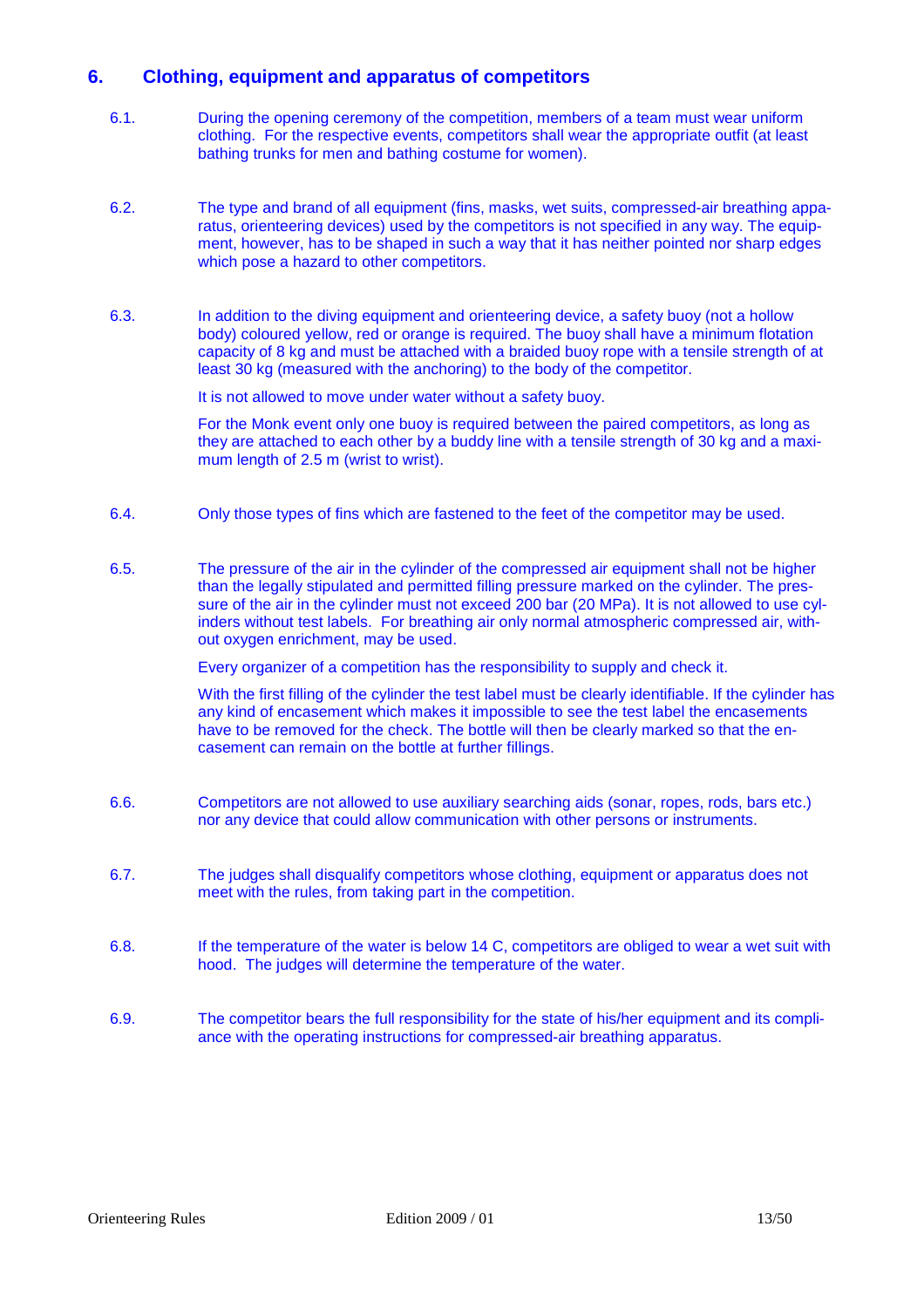## **7. Competition management and competition judges**

## **7.1. Competition management**

- 7.1.1. The composition of the competition management depends on the importance of the event. A smaller team of officials can manage competitions with a smaller number of participants.
- 7.1.2. The competition management consists of:
	- Competition manager
	- **Deputy competition manager**
	- $\triangleright$  Technical manager
	- Course surveyor
	- **▶ Competition doctor**
	- $\triangleright$  Announcer
	- Awards manager

## **7.2. Functions of competition management**

#### 7.2.1. Competition Manager

The competition manager is responsible for:

 $\geq$  all organisational aspects of the planning, preparation and execution of the competition;

- $\triangleright$  drafting the announcement;
- $\triangleright$  accommodation, catering and transport of VIP of CMAS (CMAS championship)
- $\triangleright$  the competition management,
- $\triangleright$  the International Judge
- $\triangleright$  the competition judges and
- the teams taking part.

He appoints the members of the competition management and the competition judges. He supervises the preparation of the competition venue, the equipment, the facilities, the means of control and communication, the boats and means of rescue. He supervises the placing of the competition courses and their compliance with the rules and the special regulations of the competition.

## 7.2.2. Deputy Competition Manager

At large or important competitions a deputy is provided who works according to the directives of the competition manager, and takes the place of the competition manager when he is absent.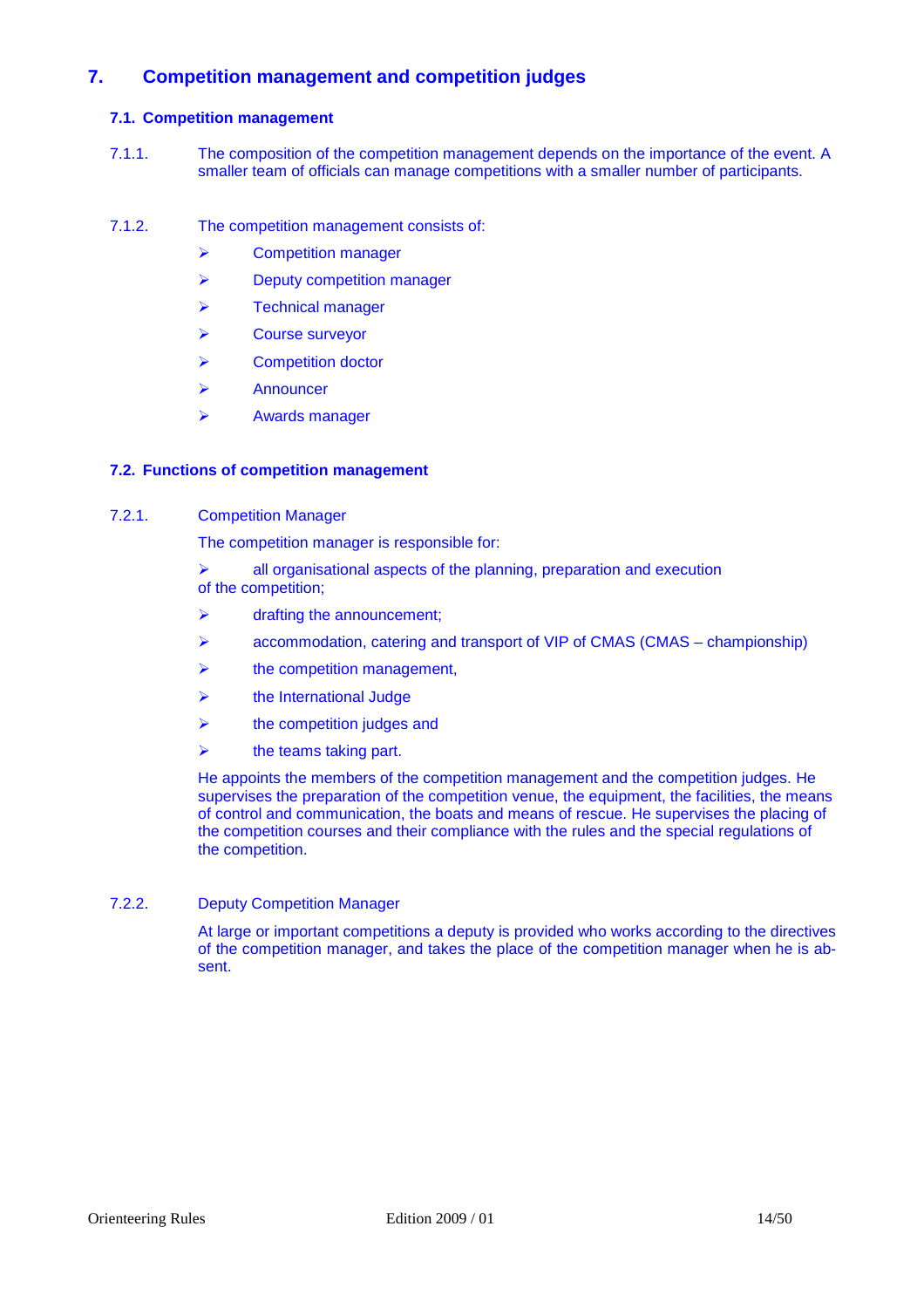## 7.2.3. Technical Manager

The technical manager is responsible for all equipment/technical matters before, during and after the competition such as preparation of

- $\triangleright$  the competition venue.
- the equipment,
- $\triangleright$  all facilities (including air conditioning),
- the means of control and communication,
- boats and means of rescue,
- the equipment for placing the courses,
- $\triangleright$  demarcation of the competition area by limit buoys or limit ropes,
- $\triangleright$  timely placement of buoys and finish lines for the individual competitions,

 $\triangleright$  construction of the starting area with provision of the equipment for the pre-starter and the starting device,

- $\triangleright$  provision and checking of the safety facilities, and
- provision of the necessary equipment for the judges.

He has at his disposal the required number of boats, equipment and apparatus, and the necessary staff.

#### 7.2.4. Course Surveyor

Together with the competition manager, the course surveyor draws up a plan for the competition course, and instructs the team of the technical manager responsible for the placing of buoys. They measure the completed course and draw up a scale plan that the chief judge will provide to the participants. During the competitions they make sure from time to time that the course has not changed.i

For international competitions point 4.1 has to be especially acknowledged. The competition courses have to be cleared with chief judge of the CMAS. If the courses are set before the arrival of the chief Judge of the CMAS, this consultation has to take place at the earliest possible date before the competition. The team of the organizing nation is not allowed to use the documents and the original scale plan for the competition. This is especially important if the plans display any information about the MONK- course lengths.

The course surveyors carry full responsibility for the accuracy of the positions of the buoys and the plan prepared by them.

## 7.2.5. Competition Doctor

The duties of the competition doctor are:

to check the medical certificate of the competitors,

 to, when required, organise the medical examination of the competitors and to decide on their admission to the competition or to decide whether a competitor can continue to participate in an event,

 to carry out medical supervision during the competitions and to help in the event of an accident or illness, to check the availability of the first-aid and rescue equipment and the quality of the compressed air,

 to check the availability of the material for first aid and rescue, as well as the quality of compressed air,

to check the sanitary and hygienic requirements during the competitions, and

 to participate in drawing up the programme and to advise those who are responsible for the menus.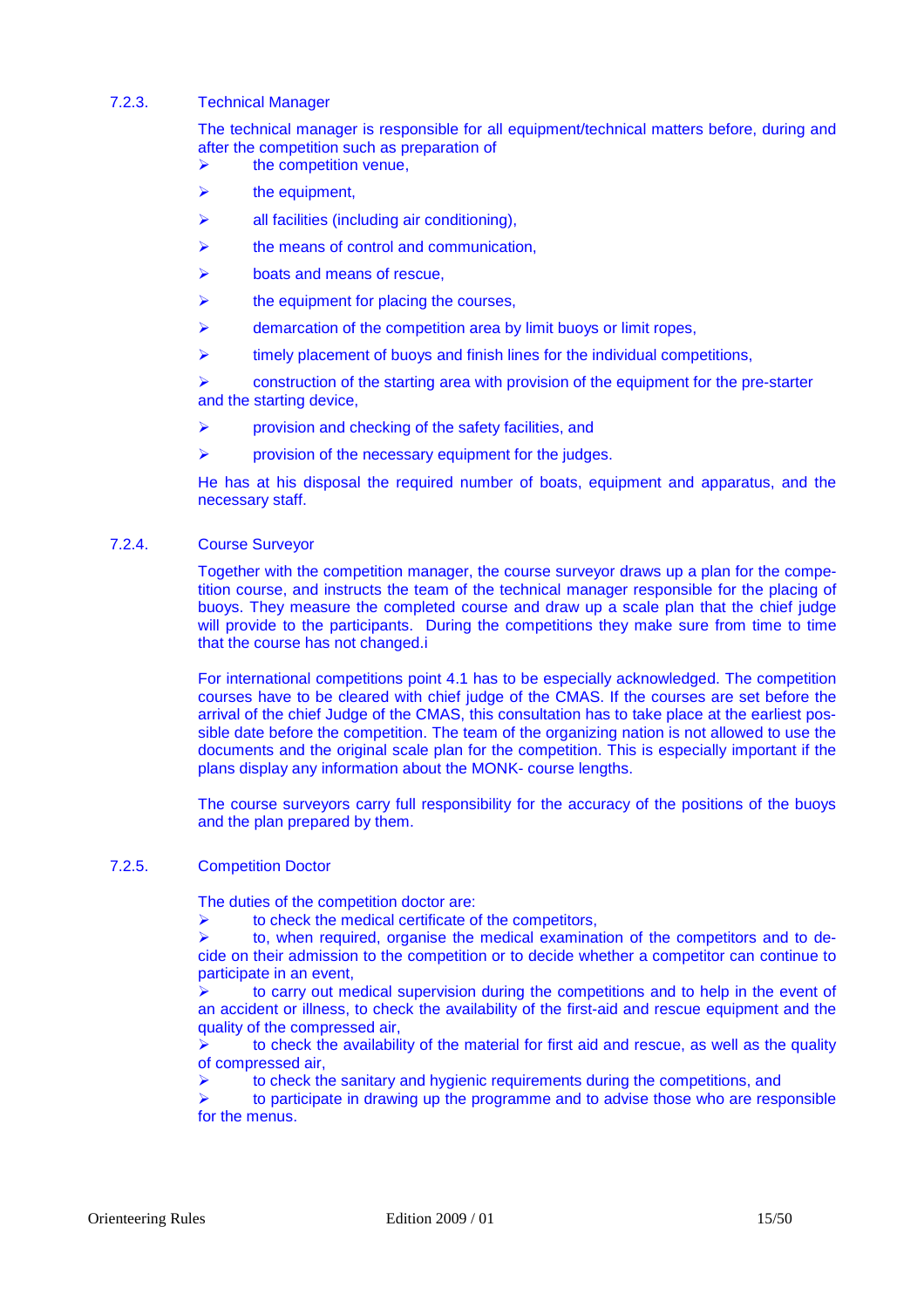#### 7.2.6. Announcer

The announcer informs the participants and the spectators about

- $\triangleright$  The programme<br>  $\triangleright$  The rules of the
- The rules of the competition,
- $\triangleright$  Introduces the competitors to the spectators<br> $\triangleright$  Announces the results of the different events
- Announces the results of the different events.

## 7.2.7. Awards Manager

The awards manager:

 directs all ceremonies, such as opening ceremony, prize giving ceremonies and closing ceremonies

- $\triangleright$  procures in time:
- o the official flags of the event,
- o the flags of participating nations,
- o the flags for the price giving ceremony,
- o the boards of participating nations,
- o the anthems of participating nations,
- o the CMAS anthem,
- o diplomas,
- o medals,
- o prizes,
- o flowers and
- o perhaps other presents,
- $\triangleright$  controls the establishment of
- o the flag poles,
- o the winners rostrum,
- o barriers and
- o the VIP area
- $\triangleright$  organises the music and
- $\triangleright$  has the necessary rehearsals.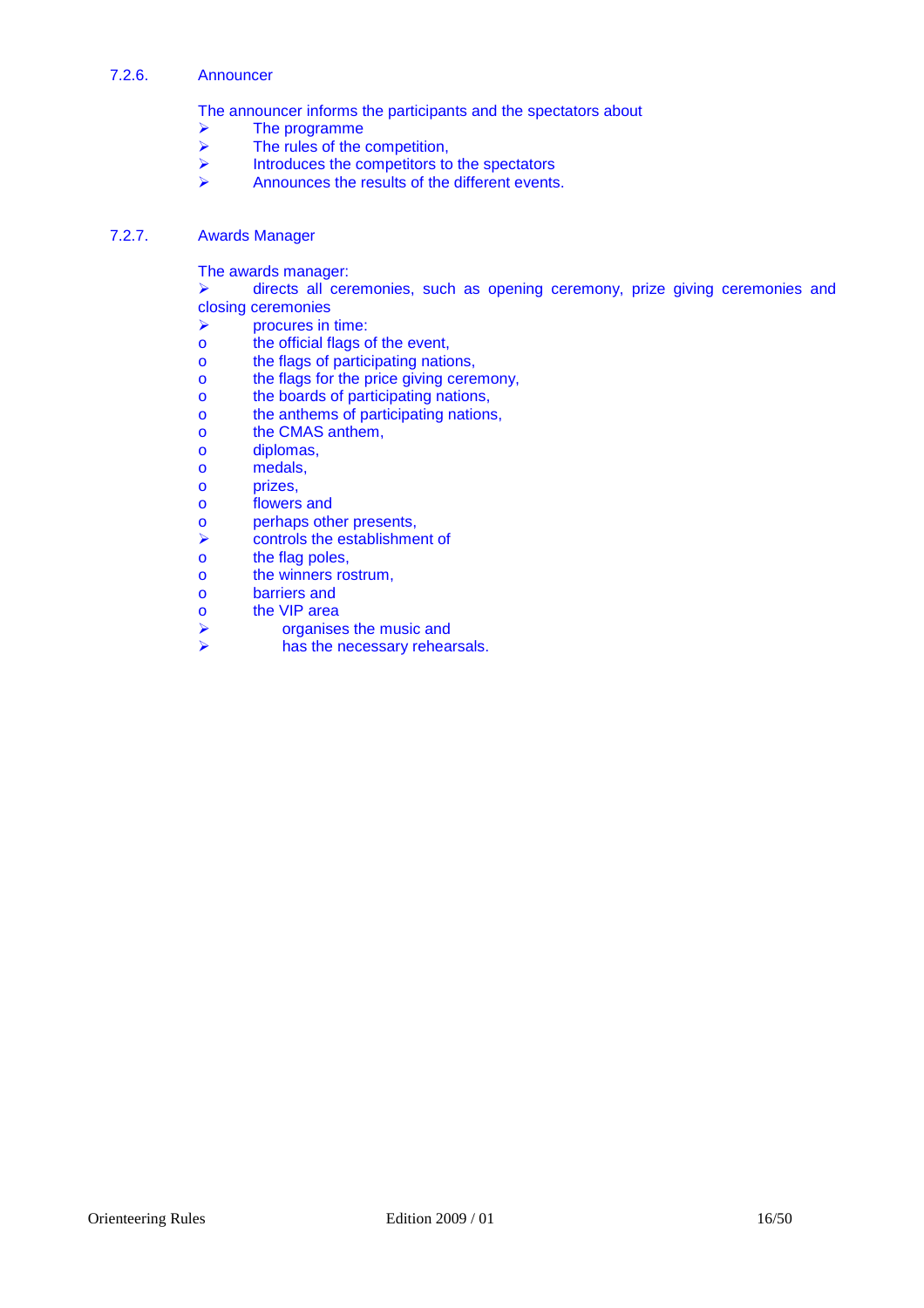## **7.3. Competition judges**

- 7.3.1. The composition of the competition judges depends on the importance of the event. For competitions with a small number of participants a small number of judges is required. The competition manager appoints the judges.
- 7.3.2. The competition judges consist of:
	- Chief competition judge.
	- $\triangleright$  Deputy Chief competition judge,<br>  $\triangleright$  Pre-starter.
	- $\triangleright$  Pre-starter,<br> $\triangleright$  Starter.
	- > Starter,<br>> Chief tir
	- Chief time-keeper and time-keepers,
	- $\triangleright$  Chief course judge and course judges,
	- $\triangleright$  Chief finish judge and finish judges,
	- Head of competition office.
- 7.3.3. All Competition Judges must remain at the competition venue and be available until the end of the time allowed for lodging a protest.

#### 7.**4. Functions of competition judges**

7.4.1. Chief Competition Judge

The chief competition judge makes sure:

 that the competition is executed and adjudicated according to the current international rules and

that the special competition rules and safety measures are adhered to.

The chief competition judge will decide:

- whether or not competitors will be followed by boat or
- whether adjudication and safety measures will be carried out in other ways.

The chief competition judge:

- allocates the other judges their duties and
- ensures that they are able to carry out these duties before the event takes place.

Before the event takes place, the chief competition judge inspects:

- $\triangleright$  the competition venue,
- $\triangleright$  the necessary facilities and
- $\triangleright$  the equipment

The chief competition judge is entitled to:

 $\triangleright$  Consult with the jury or the international jury the cancellation of the competition in cases where the facilities and the equipment do not comply with the requirements of the international rules.

 $\triangleright$  Interrupt or abandon the competition, with the consent of the jury, in case of bad weather and when the competition venue, facilities or equipment have become unsafe or unserviceable.

 $\triangleright$  In exceptional cases change the programme or the starting order or starting times of the competitors.

Re-allocate duties to judges during the competition.

 Dismiss judges who have committed faults or those who have not carried out their tasks correctly.

 Set aside the decision made by the judges after he has convinced himself that their decision was wrong, and allow the competitor a re-swim or to let the result stand.

 $\triangleright$  Give a decision in all matters in which the other judges cannot come to agreement.

 $\triangleright$  Disqualify competitors who do not comply with the rules, or who are quilty of unsportsmanlike behaviour.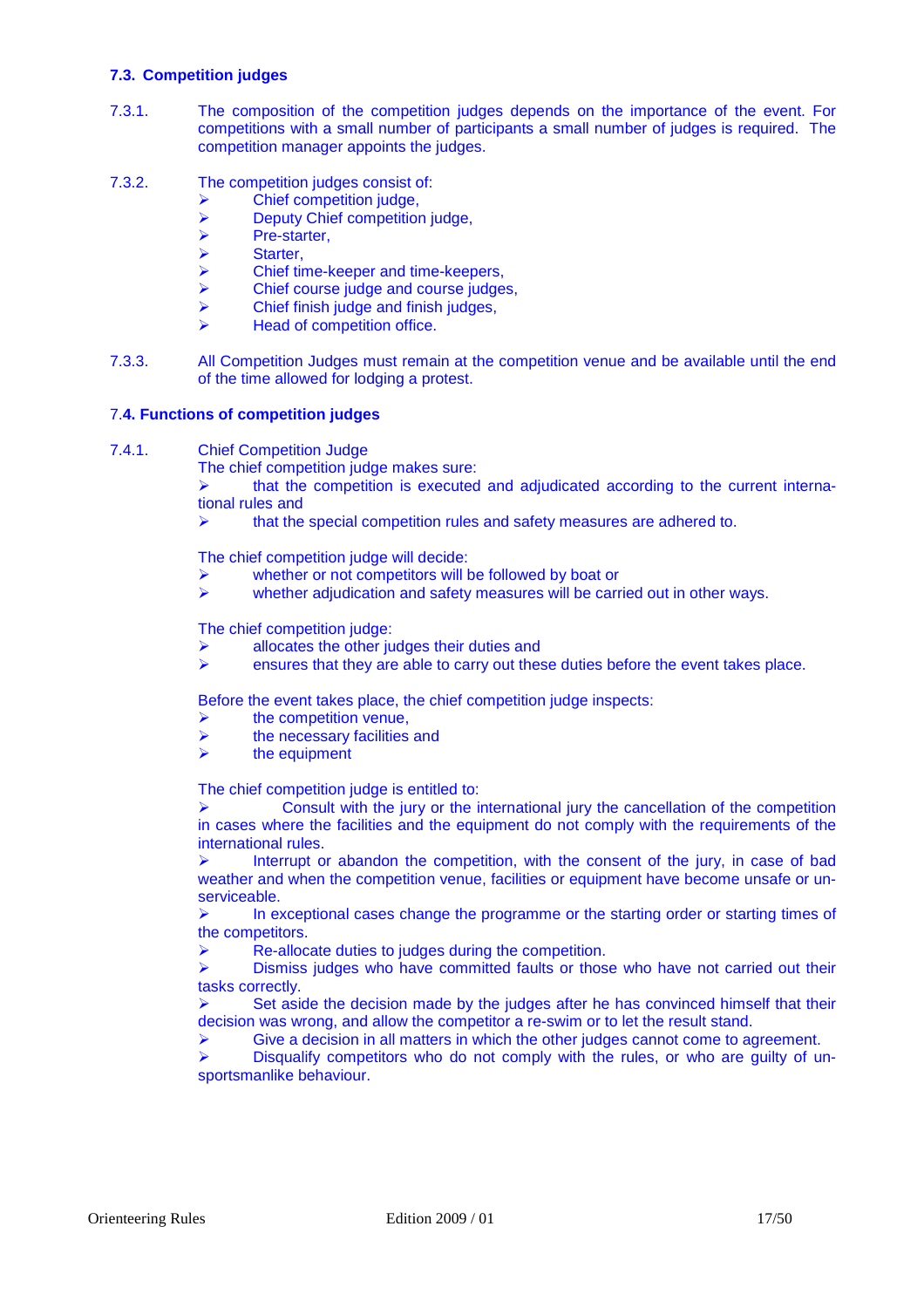The chief competition judge is not entitled to alter the rules of the competition.

The chief competition judge presides over all meetings of the judges.

Upon completion of the competition, the chief competition judge is obliged to provide the results of the competition to the organiser on the same day.

7.4.2. Deputy Competition Chief Judge

A deputy who works according to the directives of the chief competition judge is provided for important or large competitions and takes the place of the chief judge when he is absent.

7.4.3. Pre-starter

The pre-starter calls the competitors to the pre-start, and checks whether the equipment of the competitors complies with the rules.

It is the responsibility of the pre-start to get the signature of the athlete according to point 7.8.1. Athletes who have not given their signature 10 minutes before their start have to be demanded to do so at least twice via loudspeaker.

## 7.4.4. Starter

The starter:

- $\triangleright$  calls the participants to the starting point and
- $\triangleright$  checks that they have taken up the correct position and posture at the start.
- $\triangleright$  gives the start signal,
- $\triangleright$  decides whether the start was correct or not and
- $\triangleright$  in case of a false start he orders either:
- o a disqualification (for more than 5s early or more than 1 min late start) or
- o the addition of 15 penalty seconds (for less than 5 s early start or non-observance of the start posture) and
- o enters this on the start card.

The penalty seconds will be added to the first leg of the course (limit time!).

The start command is:

"One minute" "30 seconds" "10 seconds" "5-4-3-2-1" (or an acoustic signal) "Go" (or an acoustic signal).

## 7.4.5. Chief Time-keeper and Time-keepers

The chief timekeeper

- checks the stopwatches,
- $\triangleright$  completes the test certificate.
- gives instructions to the timekeepers, and shows them their positions on the course,
- checks the ability of the timekeepers to operate stopwatches and

 writes down (or tells a record keeper to write down) the time results of each competitor on his record card.

The time-keepers

- $\triangleright$  start the stopwatches when the start signal is given
- o when the starter gives the command "go" or
- o the acoustic signal sounds)

 $\triangleright$  record the time taken by the competitor to cover the individual legs as indicated by the flag signals given by the course and finish judges.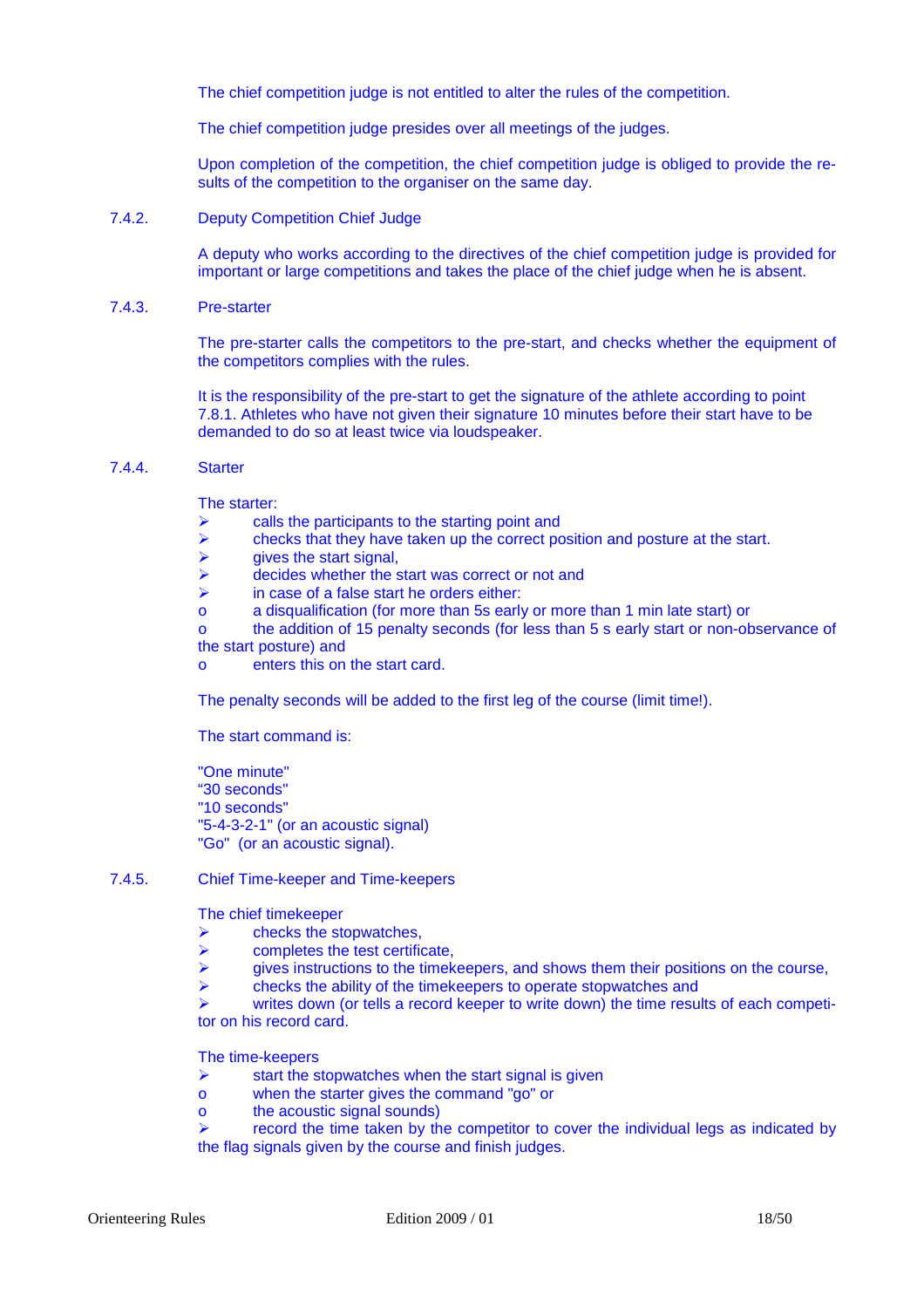The stopwatches may only be reset when the chief timekeeper has checked the results and recorded them, and when he has given the instruction "stopwatches to zero".

A timekeeper is to be provided for each competitor or each team that is in the water at the same time. Additionally, standby timekeepers are to be provided who can take over the function of a timekeeper who is unable to continue or in case of a malfunctioning stopwatch. Only the time of the designated timekeeper is used for the result. The course time of a competitor is also to be taken by the chief timekeeper.

#### 7.4.6. Chief Course Judge and Course Judges

The chief course judge

- appoints a course judge for each competitor,
- $\triangleright$  provides him with the course card,
- $\triangleright$  collects the completed course cards and
- gives them to the competition office.

The course judges may follow each competitor or control the adjudication of the competition from a fixed point.

The course judges check whether the competitors have correctly completed the course and supervise changing during relay competitions.

The course judges indicate the correct completion of a leg by waving a flag.

If a course judge follows the competitor in a boat, a distance of 5 to 10 meters from the safety buoy of the competitor must be maintained.

The course judge takes all the necessary precautions to prevent endangerment of the competitor and in an emergency directs the work of the rescue team.

For international championships, the nationality of the course judge shall not be the same as that of the competitor.

7.4.7. Chief Finish Judge and Finish Judges

The finish judges watch the finish, fix the position at which the finish line was crossed, and signal the instant when the finish line is passed (leading edge of the safety buoy or reaching the finish buoy).

The number of finish judges can differ according to the number of competitors and the importance of the competition. It must, however, always be an odd number.

For international championships at least three finish judges must be provided, one of who is appointed chief finish judge.

## 7.4.8. Head of Competition Office

The head of the competition office prepares all equipment and documents which are needed for the administration of the competition. He directs the work of the competition office, directs all work concerning minutes including the drafting of the minutes of the meetings of the competition management and the jury. He receives the applications and appeals and reports them to the chief judge, prepares a report of the competition and organises its distribution if possible during the competition. With the permission of the competition manager, he informs the press about the competitions.

The head of the competition office is also responsible for the official notice – board. All posted information such as course plans, results, time tables have to be signed by the responsible person with the time of postage.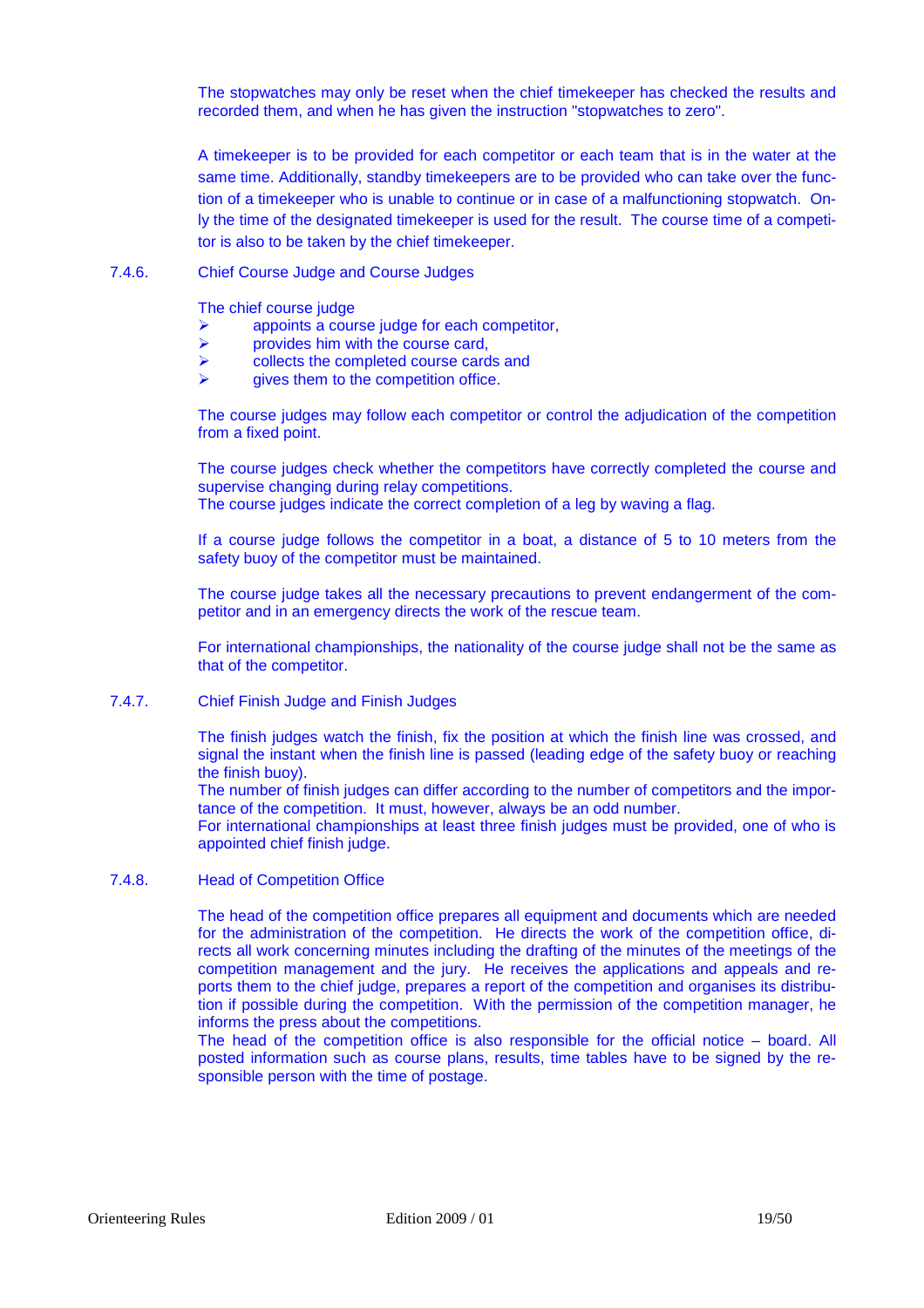## **7.5. Jury (International jury)**

## 7.5.1. Formation of the Jury

The jury is composed of the team managers or specially appointed representatives of the clubs or federation that participate in the competition. Representation by other persons or vote by proxy is not allowed. At their first meeting, the jury elects a chairman.

#### 7.5.2. Tasks and obligations of the Jury

The jury ensures that the competition takes place according to the international rules and the competition regulations. It considers the cases in which the rules have been violated, possible appeals, and takes decisions on the same. The jury is obliged to rule upon appeals within one hour of their submission. In special cases where the facts stated in the appeal have to be checked, the decision may by taken later, but not later than 24 hours after submission of the appeal.

If requested by the chief judge, the jury is entitled to cancel the competition if the venue, equipment or facilities do not comply with the requirements of the rules. In case of unfavourable weather conditions or other unforeseen circumstances, the jury has the right to interrupt the competition.

The decisions of the jury are taken by a show of hands on the simple majority of the votes of the members of the jury present. The meeting of the jury is considered as being properly constituted when at least half of its members are present. In case of an equal vote, the chairman of the jury will compel the members of the jury to vote, i.e., the chairman of the jury deprives the members of the jury of the right to abstain. In the event of a further equality of votes, the chairman of the jury takes the decision. The decision of the jury is final and without appeal.

#### 7.5.3. International Jury

The "International Jury" is formed for international competitions. The International Jury is composed of the CMAS Chief Judge, the Chief Competition Judge and two representatives elected from the participating teams at the Team Managers Meeting before the start of the competition. Two alternatives should also be elected. In order to ensure the quorum two members of the jury have to be chosen as a reserve. They will become active if a protest of an athlete from the same country as the jury-member has to be considered or if a jurymember can not be present. There can only be one member of a country in the jury.

The International Jury forms a quorum when the CMAS Chief Judge, the Chief Competition Judge and at least two of the elected representatives or their alternates are present. In cases when the Jury has to consider a protest involving a competitor from the same country as one of the elected representatives, this representative must withdraw in favour of one of the alternates. In cases of a tied vote, the vote of the CMAS Chief Judge will be determining.

Decisions at CMAS – championships will only be taken by the "International Judge".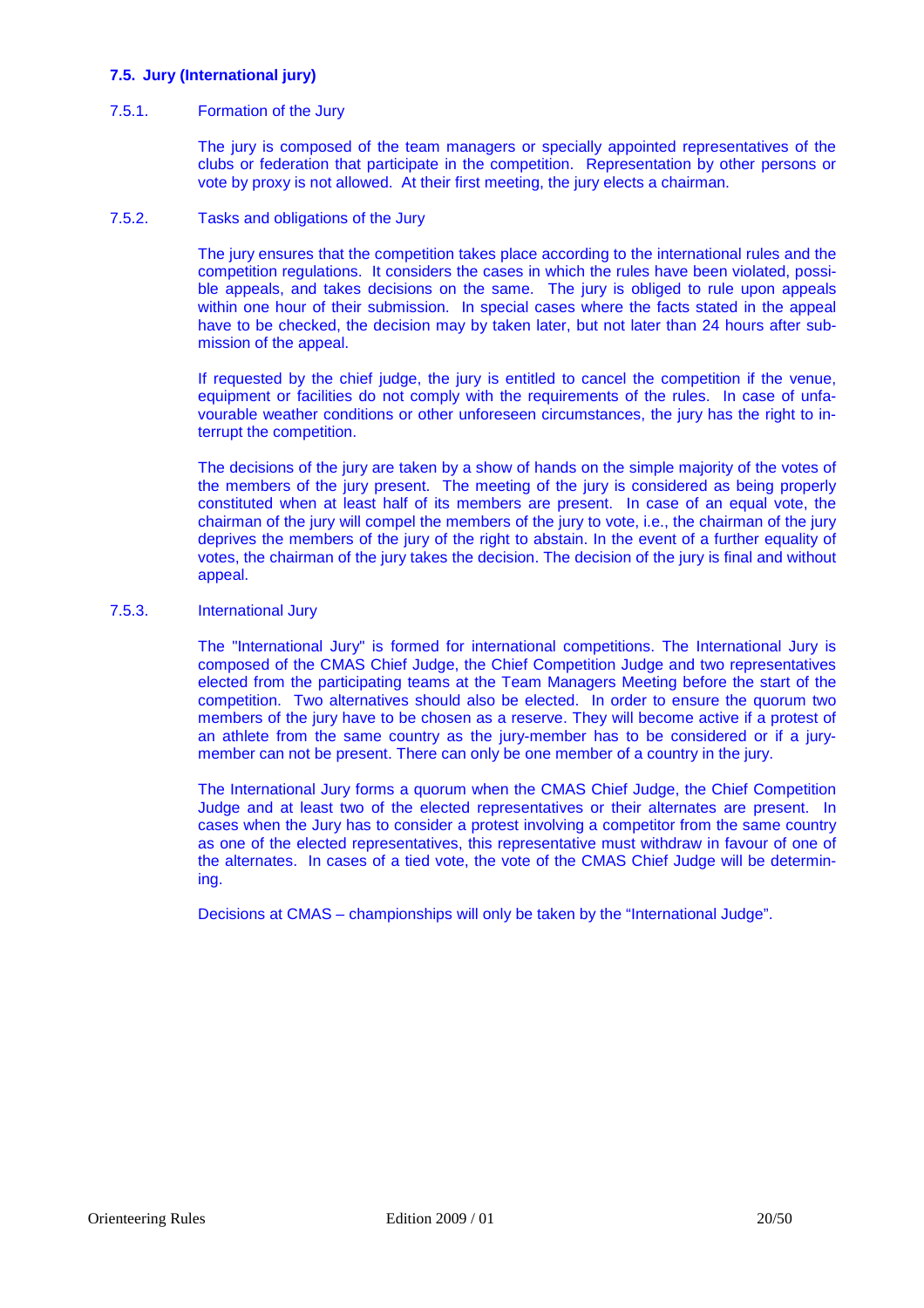For each international competition in the CMAS sports calendar, the Underwater Orienteering Commission of the CMAS Sports Commission appoints a Chief Judge who is experienced in the organisation and umpiring of international competitions.

The round-trip travel expenses (railway, first class) board and accommodation of the CMAS Chief Judge CMAS shall be the responsibility of the organiser of the competition. For International championships the travel costs are covered by the CMAS, but board and accommodation costs remain the responsibility of the organisers.

The CMAS Chief Judge is the chairman of the international jury.

The CMAS Chief Judge must submit a report (Appendix 6) to the president of the commission for Orienteering on the competition for which he was appointed.

7.5.4. At international competitions a meeting of the team managers must be held after each event. At this meeting the Chief Competition Judge will distribute the results of the event that has been completed. The team managers can then indicate that they agree with the results, or announce a protest. After this meeting the results are signed by both the Chief Competition Judge and the CMAS Chief Judge and put on the notice board. If a protest has been lodged, then the results are clearly marked by adding the words: "Protest lodged".

> In this meeting the team leaders renounce a protest. A protest will only be accepted (declared within the 1 hour time limit) if it contains any information which was unknown at the time of the team-leaders meeting. The renouncement of protest also applies for teams who were not present at the team leaders meeting.

#### **7.6. General rules**

- 7.6.1. The organiser of the competition or the organising committee set up by him is obliged to:
	- $\triangleright$  provide the necessary equipment and facilities provide transport means and boats,
	- $\triangleright$  provide transport means and boats,<br>  $\triangleright$  organise the competition venue and
	- $\triangleright$  organise the competition venue and courses,<br>  $\triangleright$  organise safety measures.
	- organise safety measures,
	- provide medical care and aid,
	- provide means of communication and information,
	- provide filling means for the compressed-air cylinders with at least 20 MPa (200 bar).
- 7.6.2. Additionally, for CMAS championships:
	- accommodation, transport and catering for the competitors,
	- $\triangleright$  accommodation, transport and catering for the CMAS VIP,
	- accommodation, transport and catering for the "International Judge",
	- accommodation for spectators.
- 7.6.3. The competition venue, the organisation and safety measures as well as the equipment, facilities and boats will be inspected by the judges in co-operation with the organising committee under the management of the chief competition judge at least one day before the competition starts.
- 7.6.4. Doping control must adhere to "Procedures and Obligations for the Organisation of CMAS Championships" as well as the "Anti – Doping – Rules" of CMAS.
- 7.6.5. The starting order of the teams and individual competitors must be determined by drawing lots before the start of the competition.
- 7.6.6. It is not allowed to assist a competitor in any way. This applies especially to the giving of signals to orientate the competitors or to give guidance on the course (except in the event of an emergency or for special events such as MONK competitions) or to place obstacles in the path of other competitors.
- 7.6.7. The competition manager is entrusted with the general management of the competition. He is responsible for the safety of the competitors, judges and rescue parties. During the competition the course judge and the rescue team ensure the safety of each competitor.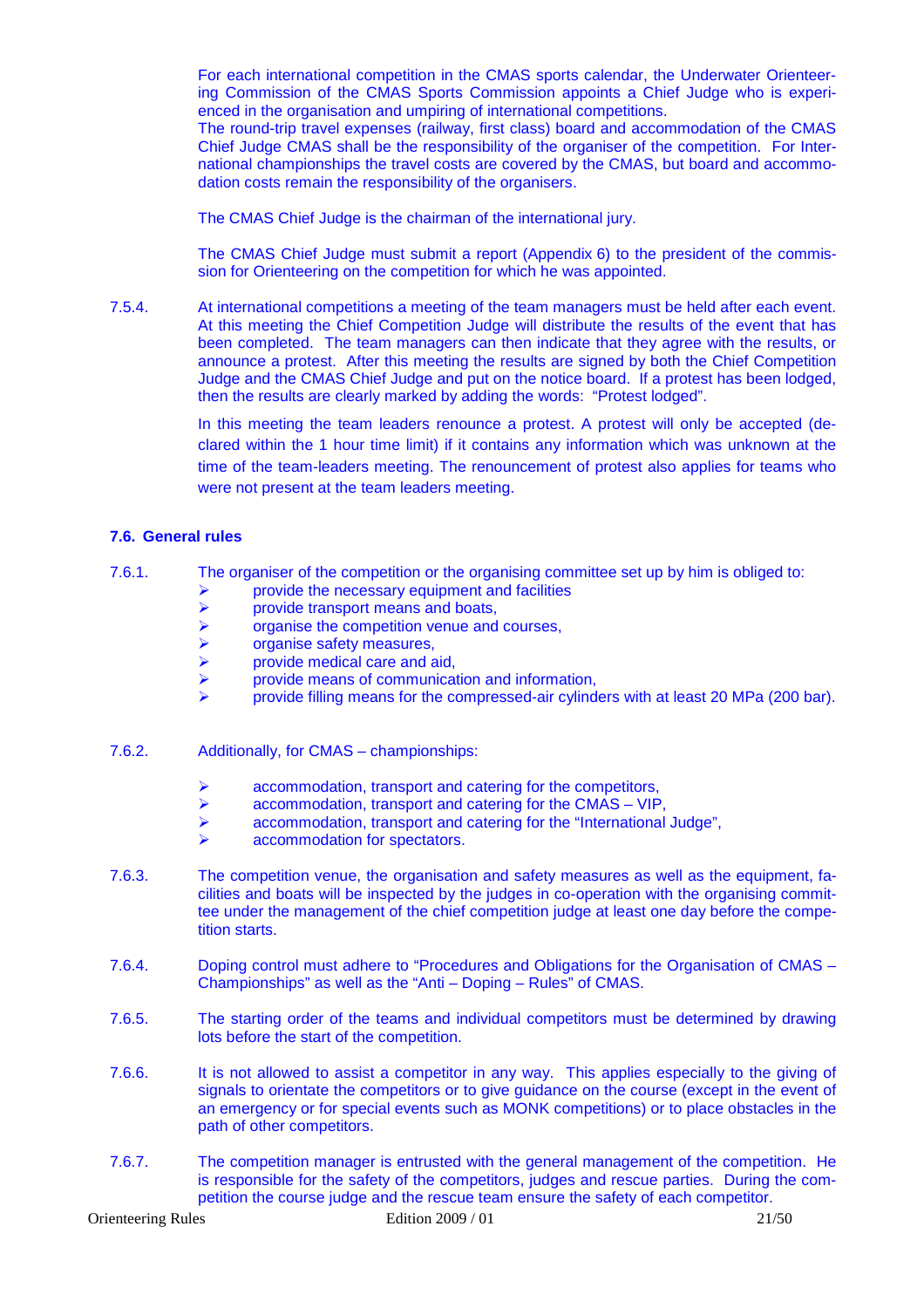7.6.8. The accompanying boats must be equipped with signalling and communication means (flags, megaphone or radio).

## **7.7. Training**

- 7.7.1. Training in the competition area is not allowed in principle, but the organisers can make exceptions. However, no training is allowed on a course that will be used for a competition. Participants are allowed to train and measure at their own risk in the area designated for training by the organisers. The commission can order an additional day for training before an international championship. On this day training should be possible at the competition area. The competition area is closed one day before the first official competition.
- 7.7.2. During competition and training the participants must strictly comply with the safety requirements and rules laid down in the rules as well as the regulations laid down by the organisers for the competition.
- 7.7.3. The organizers of an international championship must provide a training course, which consist of 4 points. The distances are fixed.



 $80 - 100$  m

It is forbidden to swim in the prohibited area. The direction for swimming on the course will be fixed by the organisers of the championship. The training course must comply with the same conditions (water depth, no obstacles, etc) as for competition courses. Two hours before the start of the official training period, a notice must be posted showing the length of the training legs, as well as a roster for training times when applicable. During official training hours, the organisers are to provide a supervisor who ensures that all rules are complied with. Team managers are responsible for the safety of team members. If a competitor does not comply with the rules and thereby endangers or hinders another competitor, this will be seen as unsportsmanlike conduct. Such a competitor may be barred from the competition. The rules for equipment are the same during training as for competitions.

In order to uphold the rules and safety regulations for the training a "Manager of Training" has to be installed by the organiser. It is his task to survey the training area during the official training times. If the rules are violated he can demand from the team-leader proper behaviour. Severe violations have to be reported to the organisational committee which will then decide on possible behavioural measures. During the official training times a rescue boat (if possible with crew) has to be near the course.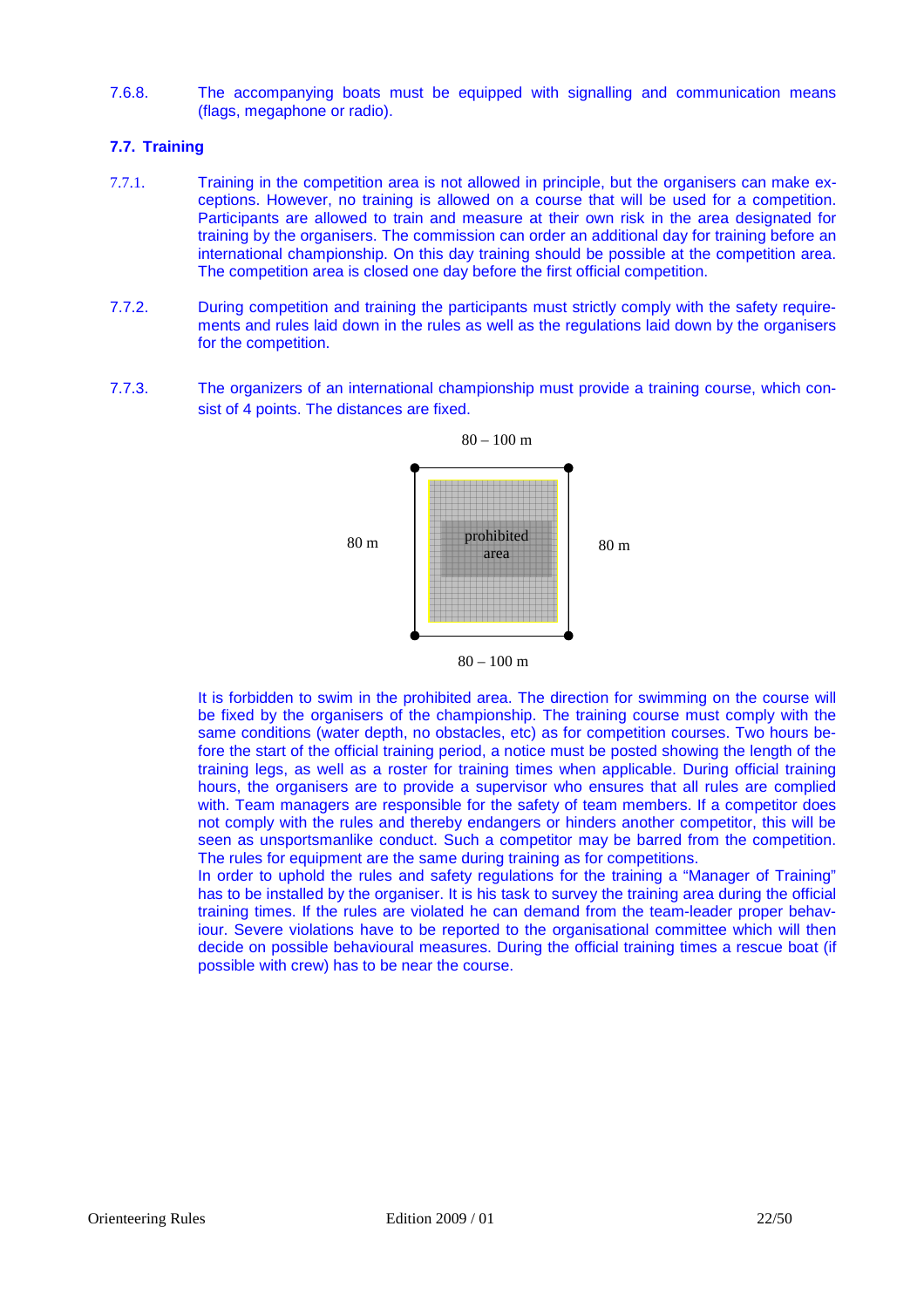## **7.8. Competition rules**

## 7.8.1. Pre - start

Before every start a competitor must report to the pre - starter and present his equipment for inspection. At the pre - start the competitor declares, by signing a form, that he is feeling well, is not under the influence of any substance that may affect his ability to dive and that his equipment complies with the rules.

At the pre-start a pre-start zone has to be established. The presentation of the equipment and the signature of the athlete should be about 30 minutes before the start. It is not allowed to remove the equipment from the pre-start zone after it has been checked and the athlete has signed. The athlete must leave the pre-start zone to go to his start into the water. Entering the water from a different place is not allowed.

## 7.8.2. Start

The start shall commence from the starting area in a start posture with the competitor(s) in a static swimming pose with the head above water at the time when the signal to start is given. It is considered a false start, if the start takes place prior to, or later than 1 minute after the start command, or if the prescribed start posture was not assumed.

For a false start the following rules will apply:

 for more than 5 seconds early start or more than 1 minute late start the competitor will be disqualified.

 for less than 5 seconds early start or not assuming the correct start posture, a 15 seconds penalty will be added to the competitor's time.

This will be added to the time of the first leg and must be taken into account when considering limit times.

After the start, the competitor shall submerge within the first 10 meters of the course. These 10 meters are not marked and it is left to the starter's discretion to determine compliance with this rule.

For the MONK competition the map is handed to the competitor at the moment that the start signal is given.

#### 7.8.3. On the course

A competitor will be removed from the competition (also from a team competition) and pulled up, if he/she:

 $\triangleright$  commits a false start (more than 5 seconds early, or more than 1 minute later),

 $\triangleright$  has not left the start area within 1 min (MONK 3 min) or returns to the start area after 1 min (MONK 3 min) has elapsed,

 breaks the surface of the water with any part of his body or equipment (except within the first 10 m after the start),

 exceeds the boundaries of the competition area or is endangered by swimming in a clearly wrong direction,

 incorrectly rounds the buoys and has completed about half the distance of the following leg,

- $\triangleright$  changes direction within the 50-meter finish area for competitions with a finish line,
- searches for the orienteering points in the incorrect sequence, or
- exceeds the time limit.

If a competitor is removed from a competition, points are scored up to the moment at which one of the aforementioned errors occurred.

Should two competitors who are both still in the competition meet underwater and their buoy lines become entangled, then both are responsible to untangle their buoy lines without breaking surface. Should one of the competitors already be dropped out, then the course judges are obliged to help untangle the lines. If this cannot be done without time loss, the competitor that was hindered can request a new start. For the MONK a new start is not possible, and in such a case the Jury can decide to make a ruling that will cancel out the effect of the hindrance (for instance deduct time from the finish time).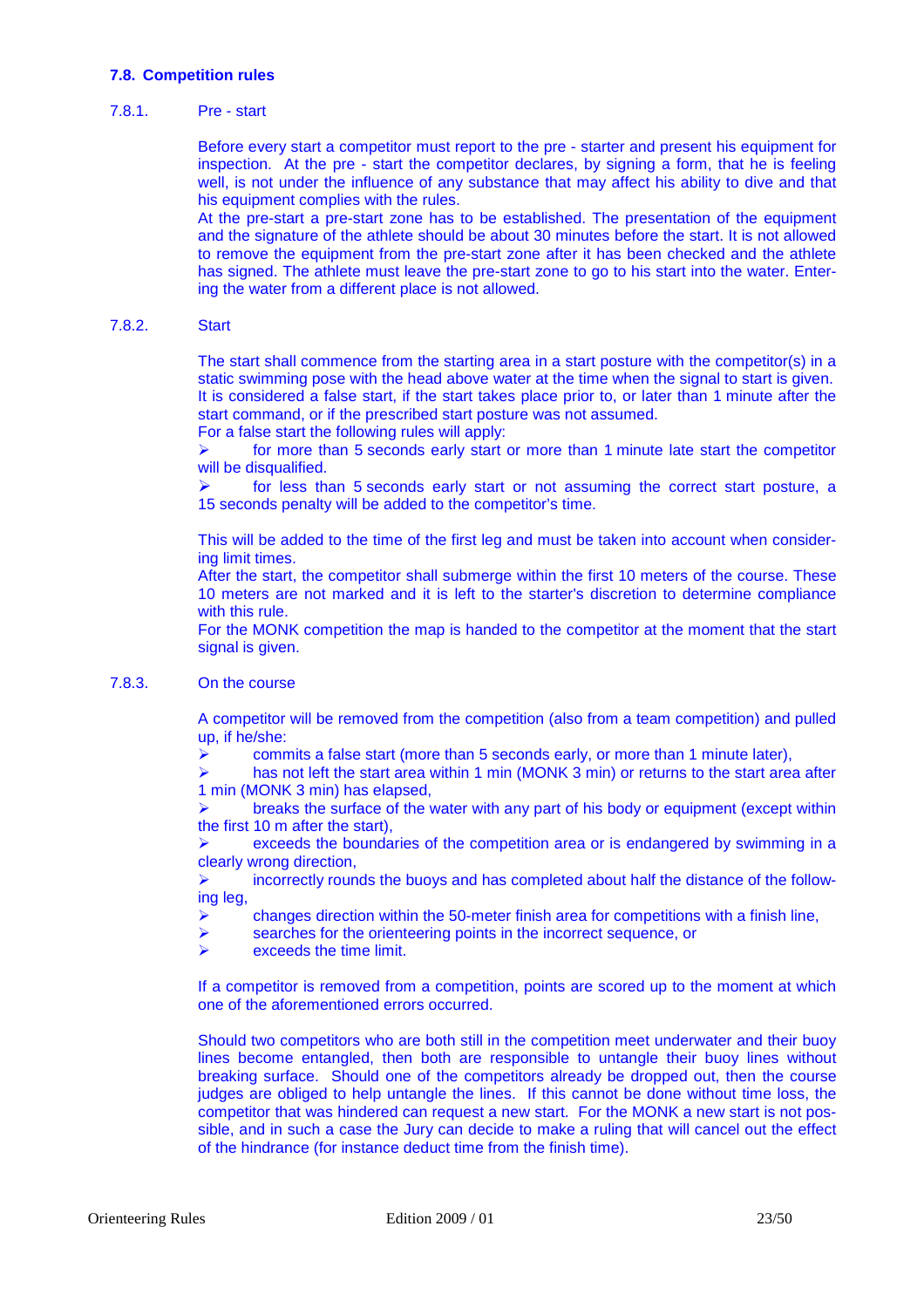At the orienteering points (find buoys), at the turning points and in the 50 m finish zone at least part of the safety buoy of a competitor must be visible on top of the water. If, during the team competition the buoys of two or more competitors have become entangled, part of at least one buoy must be visible on top of the water. Because in such cases it is not possible to exactly determine the finish time and the deviation, a penalty of 5 seconds and 1m will be applied. This penalty will only be partly applied (or not at all) if one or more single buoys are clearly further away form the centre of the gate (no deviation penalty) or clearly finish later (no time penalty), as long as such single competitors finish within the 20 second time limit The penalty will be determined by the finish judge.

When the safety buoy has been lost, the competitor must surface at once. The points till then will count. Should the competitor not surface and has to be taken out by the competition judges, he will loose all points scored. For the MONK competition, if the buddy line is lost or the divers become separated, this will count the same as the loss of the safety buoy.

If no competitor completes the course for an event, adjudication will be based on how many rounding buoys were correctly rounded or how many orienteering points were found. The time for each competitor up to the last correctly rounded buoy or found orienteering point will be used to determine the ranking. For team events the time for the last team member to round a rounding buoy or to arrive at an orienteering buoy will be used.

#### Rounding buoys

 Rounding buoys must be rounded such that they are on the inside of the course from the competitor.

 A rounding is considered to be completed when, after turning, the safety buoy of the competitor crosses the line or the extension of the line between the previous buoy (start, rounding buoy or orienteering point) and the buoy he is rounding.

Additional explanation: If one thinks of the course of the competitor as a thread, it should lie around the buoy after when pulled tight.

 The decision when this occurs rests with the designated course judge, and the time is taken upon his signal.

 $\triangleright$  It is not allowed to search for rounding buoys.

#### Orienteering Points

Orienteering points must be clearly moved by the competitor after being found, by either pulling or spinning the buoy. If this is not done, no points are awarded.

For the team competition all members of the team are obliged to move the buoy. For scoring the time for the last team member to move the buoy is taken.

#### Finish line

 $\triangleright$  A competitor may not change course within the 50m finish zone. This applies to a clear change in course, and the arranging of swim positions during the team event does not constitute a course change. A course judge must signal by lifting a flag each time that a competitor enters the finish zone, from which moment a course change should be judged if it occurs.

 $\triangleright$  The distance from the centre of the finish line and the time are taken at the moment that the front of the safety buoy crosses the finish line.

 For team competitions the time for the last team member to reach the finish line is used for scoring, as well as the greatest deviation. These are not necessarily due to the same competitor.

 $\triangleright$  When a safety buoy touches a meter marker on the finish line, the lesser distance is used to determine the points, even if part of the safety buoy may be in the farther meter interval.

 $\triangleright$  All team members must cross the finish line within 20 seconds of each other. For the purpose of determining this, seconds will be rounded down (for example a time of 7:30,10 and 7:30,90 are both rounded off to 7:30). If a team member crosses the finish line more than 20 seconds after the first team member, his finish is not taken into account when scoring. When the limit time has elapsed, the rest of the team are pulled up. Even if only one team member finishes the course, this is used for scoring.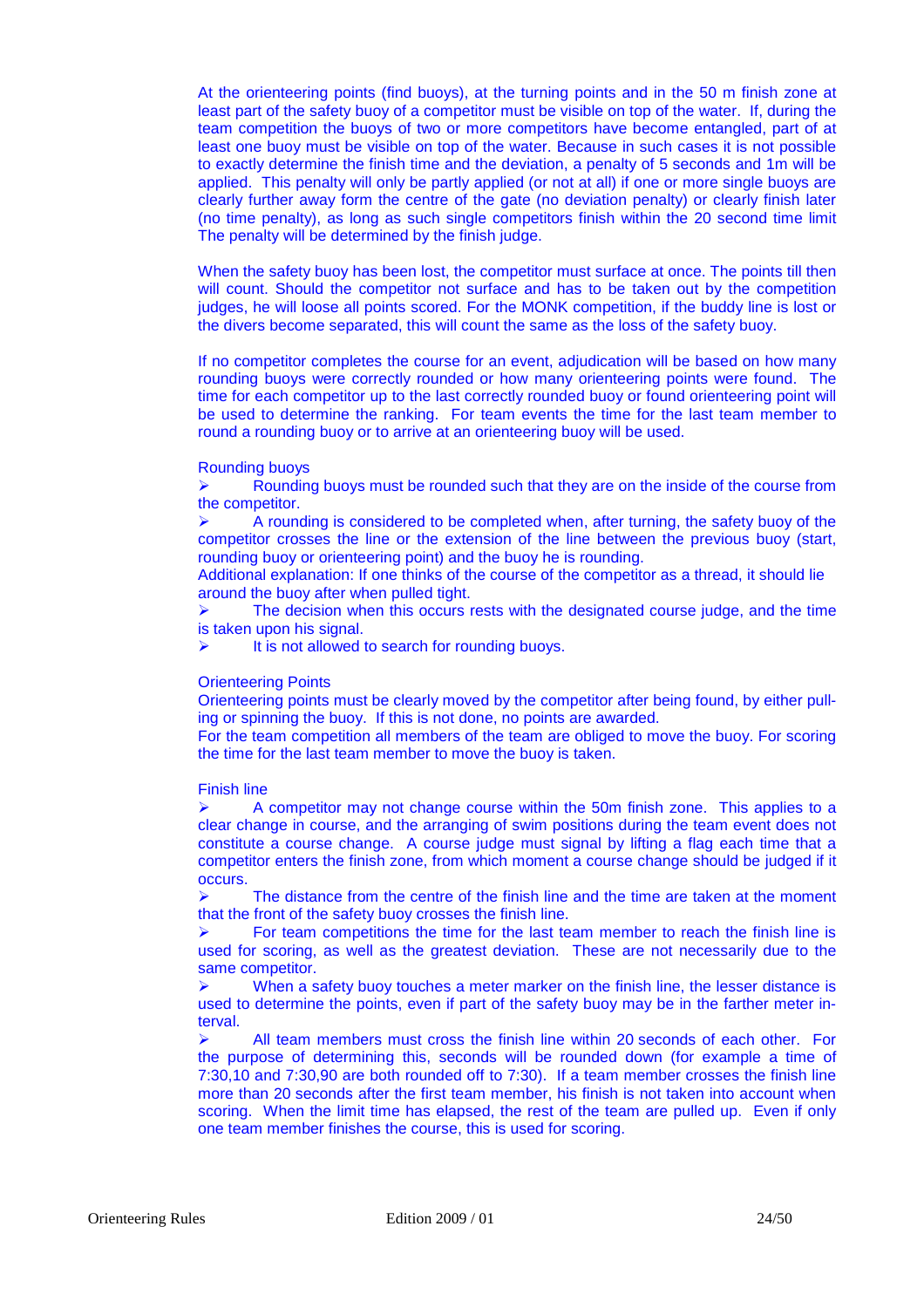## Team events

 $\triangleright$  Should there be fewer competitors in a team than required, they must start from buoy 1and 2 or 1, 2 and 3.

 $\triangleright$  A team consists of at least two competitors.

 $\triangleright$  The moment when a team member or a group of team members has/have clearly left a buoy on their way to the next buoy, the other team member(s) who have not yet reached that buoy are pulled up. The points that were scored by those team members that are pulled up are still used for scoring.

 $\triangleright$  When all competitors found the orientation buoy (finding buoy) it is irrelevant whether they leave this point as a group or individually. The 20 second rule only applies for the crossing of the finish line and not for the other courses.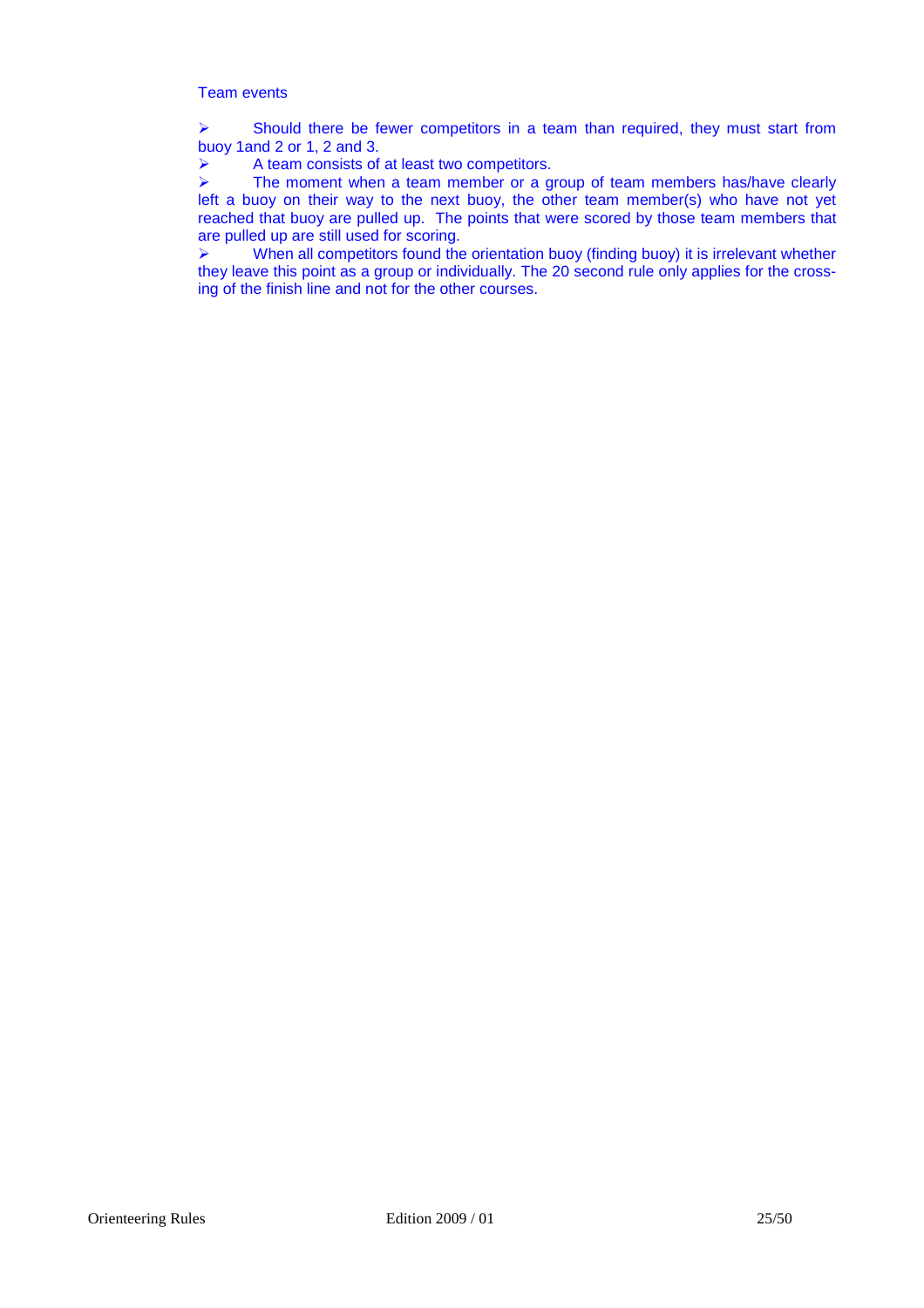## **7.9 Adjudication**

- 7.9.1. The method for calculating results and placing must be explained in detail in the competition rules.
- 7.9.2. The results in the various disciplines are either expressed in units of time (minutes, seconds) or in points resulting from a combination of speed and accuracy according to the points tables of CMAS, or of the organisers for a competition not contained in these rules. In the event of tied scores, the faster time shall determine the placing. This also applies in the case of a competitor being removed from the competition.
- 7.9.3. All times are rounded down to whole seconds. If the time limit is exceeded, the full time reached (15:20) is used to determine exceeding of the time limit. All times below (e.g. 15:19.99, rounded down to 15:19) are below the time limit.
- 7.9.4. In the event of a tie in the combined scoring, the points obtained in the team competitions are used to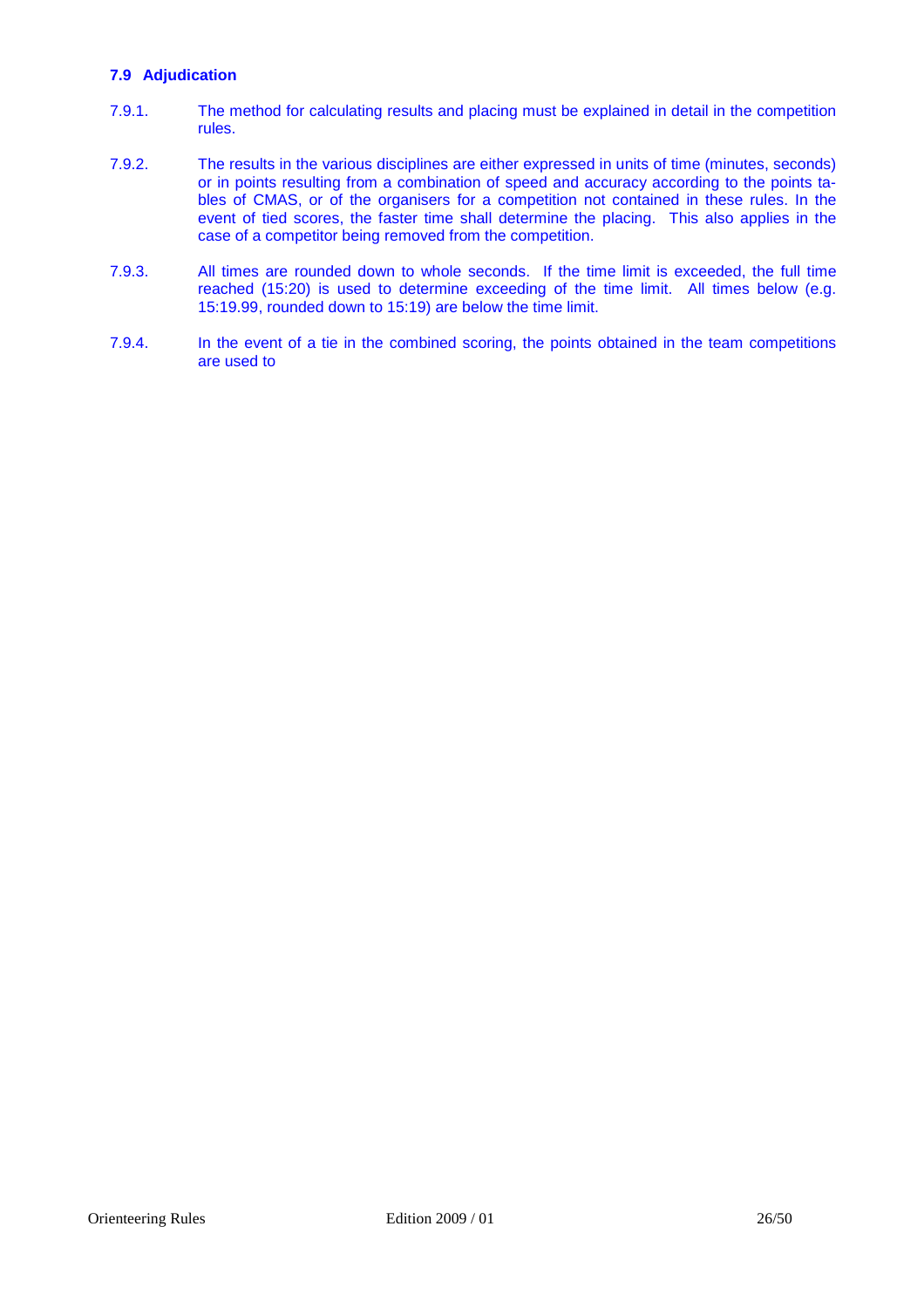## **7.10 Means of communication during the competition**

- 7.10.1. In order to ensure effective judging, radio communication should be used if possible. Apart from this, communication can be established with the aid of red and white (yellow or orange) flags according to a system devised by the chief judge. It should be kept in mind that red flags are only used in cases concerning the safety of the competitors.
- 7.10.2. If a course judge raises a red flag during a competition, it means "Attention, a rescue diver is required". In this case, a rescue boat is sent to the site of the incident. If the course judge waves the red flag above his head, the chief judge must give the general alarm by firing a red flare. In such an event, the course judges must recall all competitors to the surface and do everything necessary to help the competitor in difficulty.
- 7.10.3. The white (yellow or orange) flags used for the normal indication of time (reaching a buoy, crossing a line etc.) should be held horizontally to announce arrival and quickly lifted up and kept in this position for at least five seconds when reaching the buoy (crossing the line). If the judge waves the white signal flag pointing down in front of his body, this means "mistake or breaking of rules" (incorrect turning, breaking the surface with the fins etc).
- 7.10.4. The underwater sign language of CMAS is the means of communication under water for divers, judges and rescue divers.
- 7.10.5. Communication between the judges and competitors who are under water should be carried out by pulling on the buoy line or by acoustic signals as indicated in the table below:

| <b>Signals</b>                             |                     | <b>Meaning of the Signals</b>                                                                   |                                                    |  |
|--------------------------------------------|---------------------|-------------------------------------------------------------------------------------------------|----------------------------------------------------|--|
| <b>Buoy line</b>                           | <b>Acoustic</b>     | For the competitor                                                                              | For the judge                                      |  |
| One pull                                   | One knock           | How are you?                                                                                    | I'm all right                                      |  |
| Three pulls                                | <b>Three knocks</b> | Return to surface!<br>(when repeated, this signal<br>means, come to the surface<br>immediately) | I'm returning to the surface                       |  |
|                                            |                     | Alarm!                                                                                          | Alarm!                                             |  |
| <b>Pull several times</b><br>(more than 4) | Several knocks      | Come up immediately!<br>We will bring you up!                                                   | I do not feel well!<br>Have me brought up quickly! |  |

 $\triangleright$  For transmitting the indicated signals the buoy line must be taut and signaling should be carried out by pulling sharply but not too strongly.

 $\triangleright$  Acoustic signals will be transmitted with metal implements, half in the water.

 $\triangleright$  Competitors give their signals by pulling their buoys under water. If the buoy disappears once, meaning will be the same as one pull in the above table.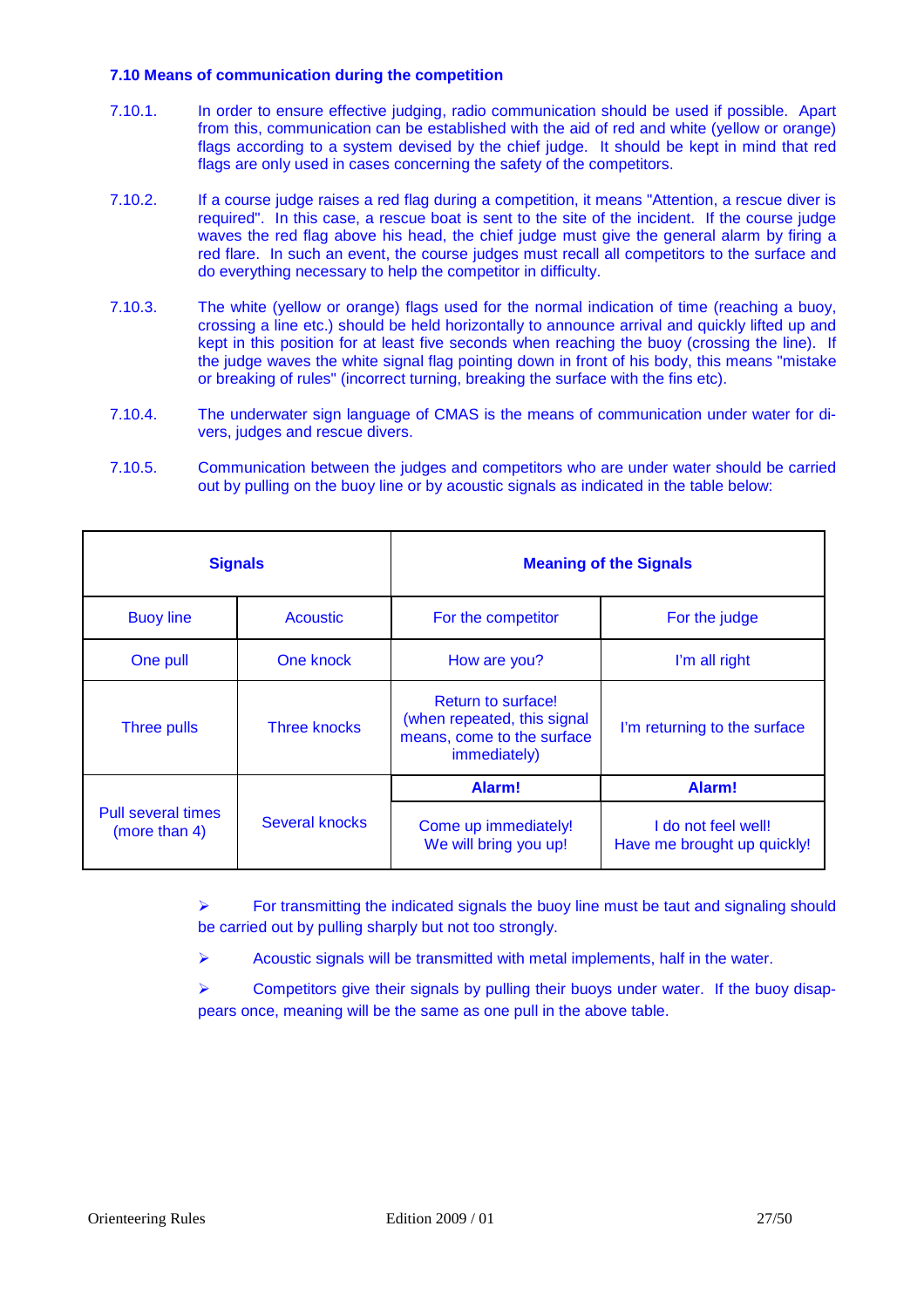## **8. Special Competition Rules**

## **8.1 Individual competitions**

## 8.1.1. M-Course

The course (see diagram) consists of

 $\geq 1$  starting buoy,

 $\geq 3$  rounding buoys and

 $\triangleright$  the finish line (32 m),

and has a total length of 590 meters. The time limit for reaching the finish line is 15 minutes 20 seconds.

The starting interval is from 2 to 5 minutes for men and women and will be determined by the **organizers** 

In accordance with the diagram, the competitors are required to swim around the rounding buoys in sequence and cross the finish line.

The ranking of the competitors in this event is based on the addition of points awarded for:

 $\ge$  correctly rounding of the buoys and the accuracy at the finish line (Table I),

- ▶ speed (Table VI).
- $\triangleright$  If a competitor correctly rounds:
- o only buoy I, he will be awarded 100 points,

o only buoy I and II, he will be awarded 250 points, or

o only buoy I, II and III and does not reach the finish line, he will be awarded 500 points.

In the event of a tie, ranking is determined from the elapsed time to the last correctly rounded buoy.

If the competitor reaches the finish line, he/she receives at least 501 points for correct completion of the course.

## General diagram for the M-course

(Underwater orienteering competition without orienteering points).

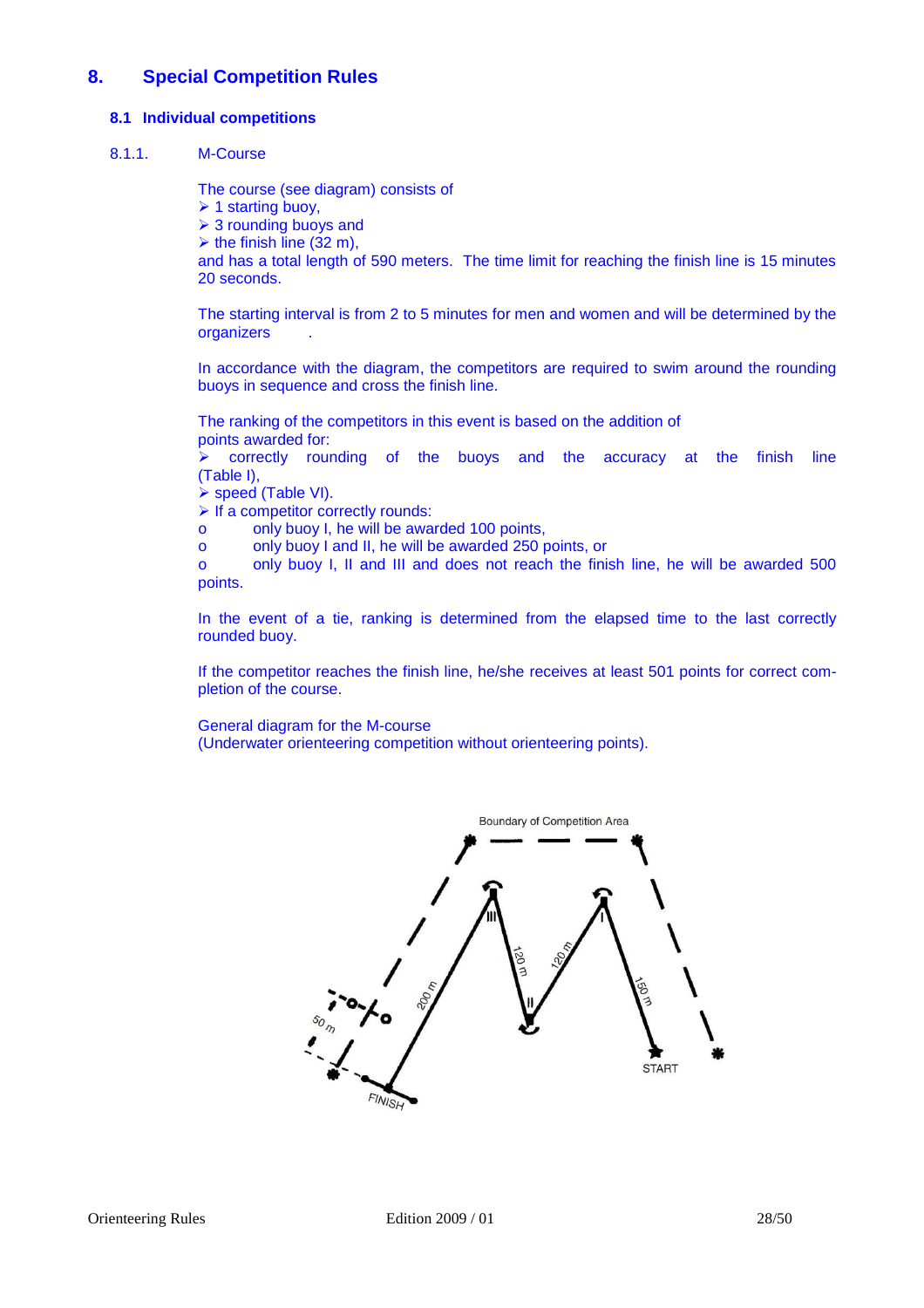#### 8.1.2. 5-Point Course

The course consists of

- $\geq 1$  starting buoy and
- $\triangleright$  5 orienteering points (crossed wooden boards or pipes), the last one marking the finish.

The course has a total length of 650 meters.

The starting interval is 4 minutes and can be changed, if necessary, by the organisers.

The competitors proceed around the course as shown on the diagram within certain time limits (Table II) and indicate that they have found each orienteering point by clearly pulling or spinning it.

The ranking of the competitors in this event is based on the addition of the points awarded for:

- **Example 2** reaching the orienteering points (Table II) and
- $\triangleright$  speed (Table VI).

The intermediate and final times are taken at the moment when the orienteering buoy is pulled or spun. If the course has not been completed, only the points for orienteering points that have been reached will be counted. In the case of a tie, the time elapsed to the last buoy that was found will be used to rank the competitor.

General diagram for the 5-point course (Underwater orienteering competition with orienteering points)

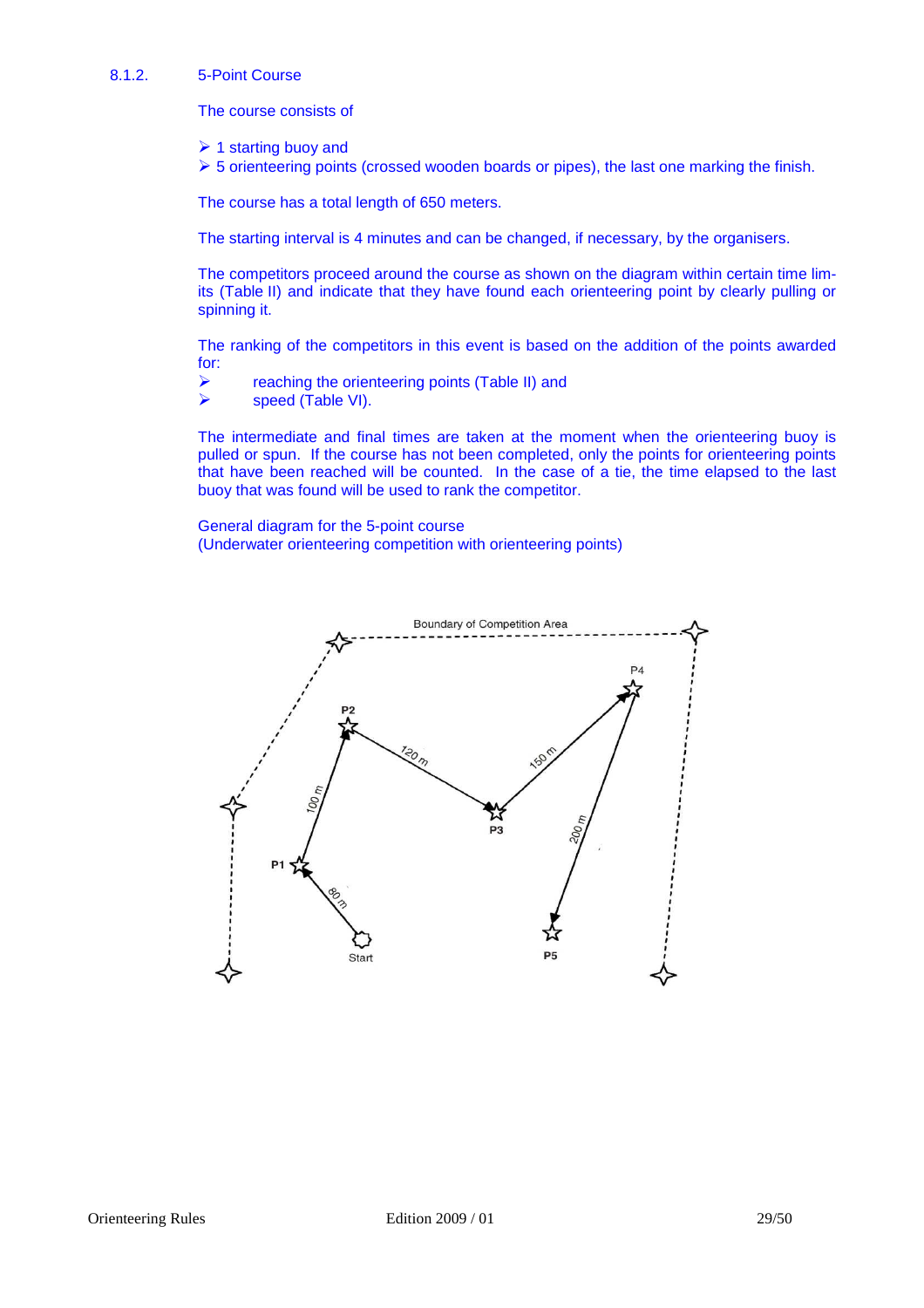#### 8.1.3. Star competition

The course (see diagram) consists of

- 1 starting buoy,
- 5 rounding buoys and
- 5 orienteering buoys, the last one being the finish.

It has a total length of 600 meters. The angle between consecutive legs at the orienteering points shall not be greater than 90°.

The starting interval is 4 minutes and can be changed, if necessary, by the organisers.

In accordance with the diagram, the competitors must round a rounding buoy and find the next orienteering buoy within certain time limits (Table III).

The ranking of the competitors in this event is based on the addition of points awarded for: Correct rounding of the rounding buoys and for finding the orienteering points (Table III) and

▶ for speed (Table VI).

If the course has not been completed, only the points for those buoys that were correctly rounded or found will be counted. In the event of tied scores, ranking will be determined by the elapsed time to the last correctly rounded buoy or found orienteering point.

General diagram for the star competition

(Underwater orienteering competition with orienteering points and rounding buoys).

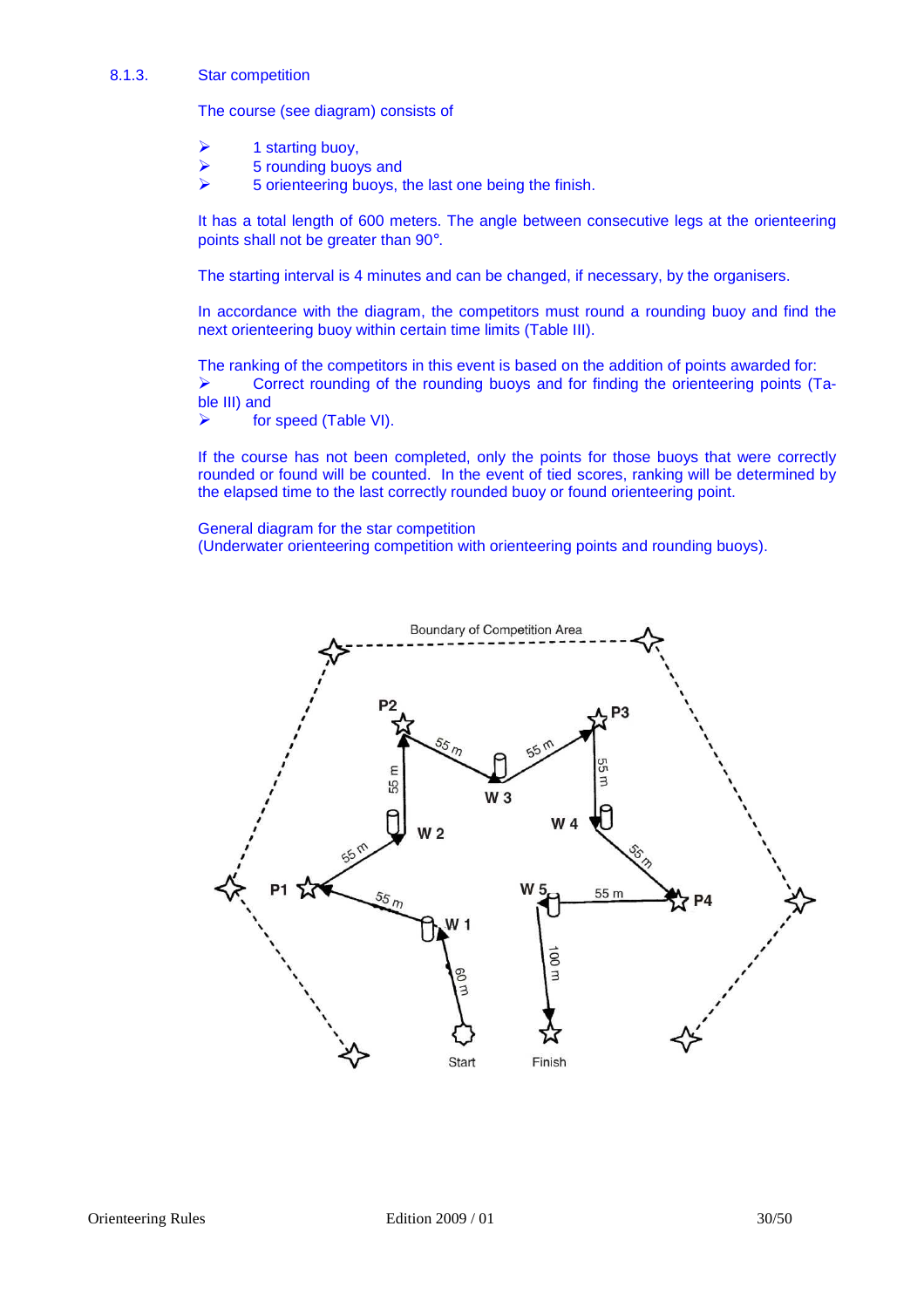## 8.1.4. Parallel Race

The Parallel – course is a competition in which two divers compete against one another in a KO – system. The winner qualifies for the next round. The loser is out of the competition. The competition should be done within one day if possible.

#### Starting order

There are 32 competitors in the category women and 32 competitors in the category men. The starting list is drawn up according to side 34.

The competitors who reached place 1-4 in the last continental or world championships are set in the starting order. If anyone of these four does not start in the competition the competitors who placed closest will take their place. The positions 1-4 of the start list have to be filled first. The positions 5-28 of the start list are determined in the technical meeting by drawing lots from all sportsmen registered for this competition. The remaining 4 positions of the start list are filled by means of a preliminary race. The fastest 4 divers of this preliminary get the positions 29-32 of the start list.

#### Preliminary race

The remaining competitors (women or men) have to swim the same side. The side is selected by the organizer. The competitors are ordered after their reached swimming time.

#### Starting order (at **World cups after** the preliminary race)

The fastest 8 competitors female and male will be qualified in an elimination race. (Women side A, Men side B, start at the same time).

The competitors are set in the starting list and continue the competition, corresponding to their ranking as follows:



## **Exemption**

4 is the maximum number of wild cards. It is possible for the organizer to limit the start list to 16 competitors in two situations:

If less than 28 competitors for each category have reported to the competition.

If it is necessary to shorten the competition for organizational reasons.

#### **Competition**

There is one start signal for both competitors.

In accordance to drawing 1 the two competitors have to round their buoy, find their orientation point within 3 minutes and dive through the marked area of the finish line. The competitor who correctly passes the finish line first advances into the next round. The loser is out of the race. The time has to be taken for each competitor. The chief judge must make by flip a coin the choice of end (site A / B) for each next round.

In case that both competitors are out of the race because they did not complete the race correctly their following starting position is filled by the fastest loser. (Lucky loser) If this is not possible the starting position remains vacant.

Winner is the competitor who wins the final race. If both finalists are out of the race the fastest of the semi-final wins the competition.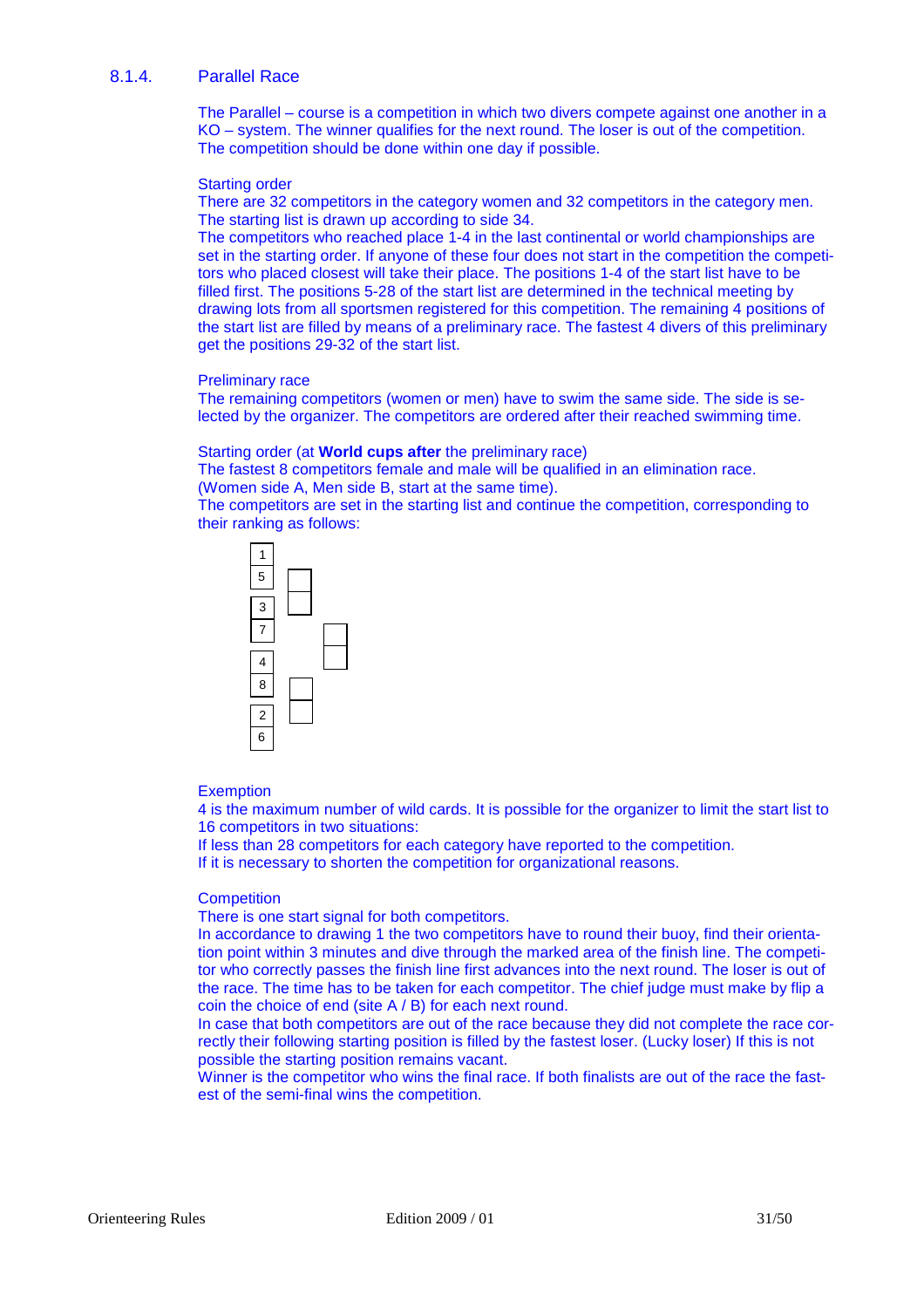Ranking The rank-list is established as follows:

- 1. place winner final
- 2. place loser final
- 3. place fastest loser semi-final
- 4. place 2.loser semi-final

Competition course

The course consists of two opposing single courses, course A and course B, which are equal in length and reflected. Each of the single courses consists of:

1 Start buoy, 1 rounding buoy 1 orientation point a finish line

Each single course has a total length of 220m (without the rounding). The width of the finish line has to be 3 m. In case of bad competition condition (for example: low visibility; coldness; water currency ...) the organizer can decide that the width of the finish line has to be 4m. The finish zones of both individual courses are in one line.

The distance between the orientation points has to be at least 10m and at the most 20m. The start interval is 2 minutes and may be changed by the organizer if necessary.

General diagram for the Parallel Course

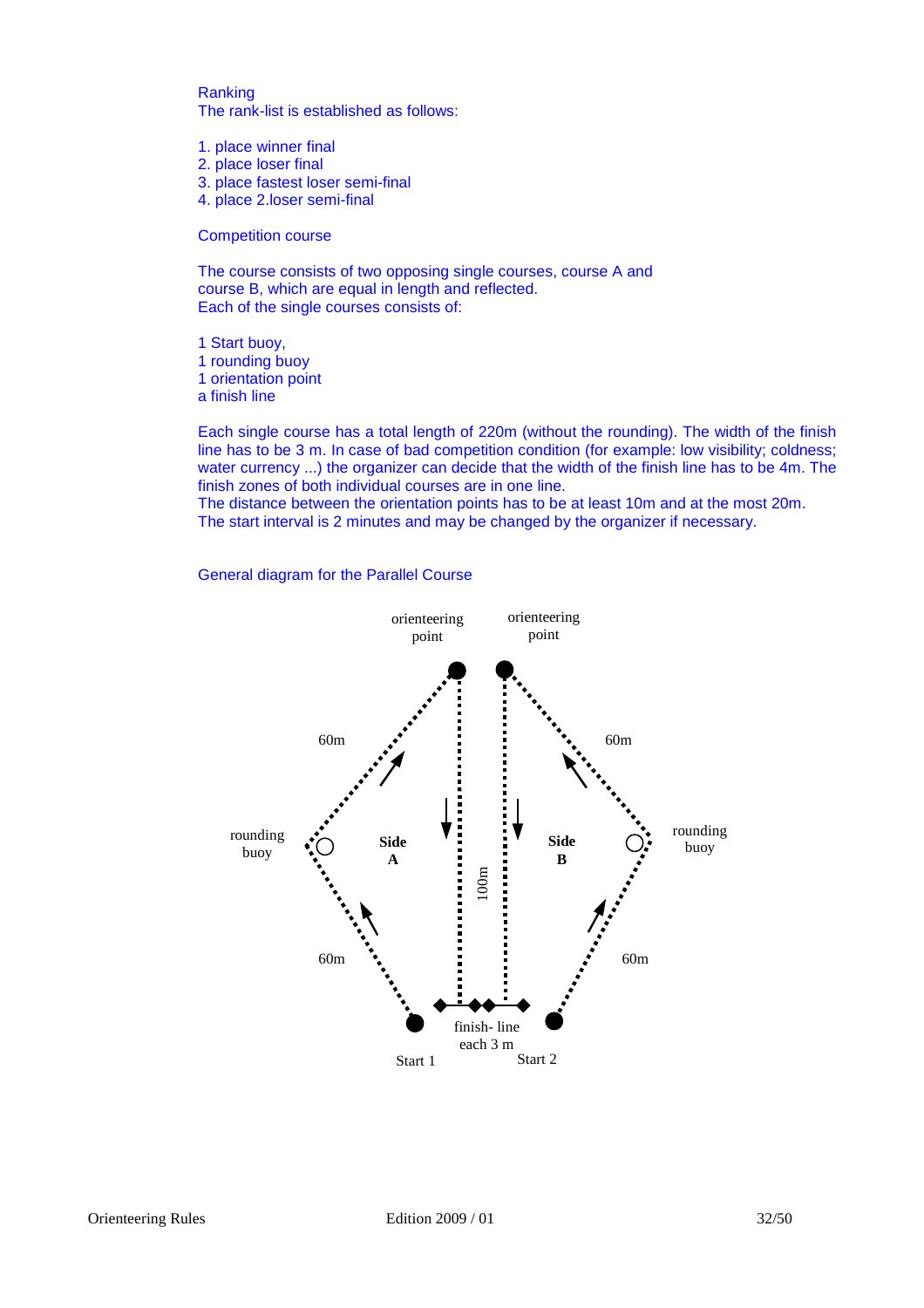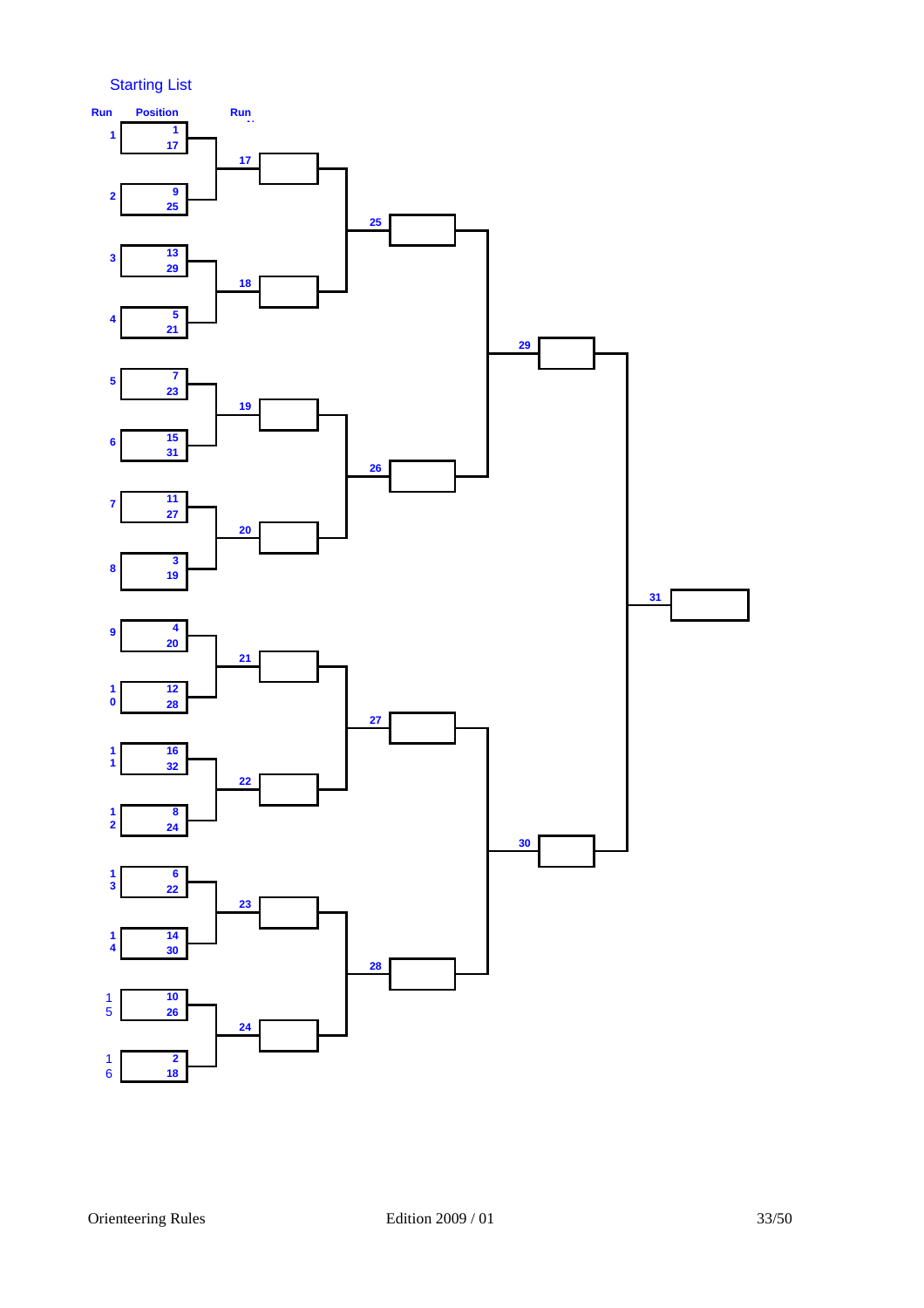## **8.2 Team competitions**

## 8.2.1. Monk Competition

The team consists of two competitors. Within an unmarked competition area with natural and artificial obstacles, four orienteering points not visible above the water, and one starting buoy and one orienteering point which are visible above the water, are arranged. Clipping devices for marking the control cards are fastened at the top and bottom of the four not visible orienteering points. The competition course for this event consists of

- $\geq$  1 starting buoy and<br> $\geq$  5 control points of w
- 5 control points of which the last one represents the finish.

The complete length of the course to be covered under water amounts to about 650 meters while the distance between the consecutive points should be between 100 and 150 meters.

A compensation plate which is orientated due north according to the compass that was used to survey the course must be made available by the organisers at least 2 hours before the start of the competition.

The starting interval will be 10 minutes.

At the pre start the competitors will be given a marked control card (A6-format) which must be clipped when reaching an orienteering point. This clipping must be done in the designated space on the card. Clipping on other places or not readable clipping will not be considered.

With the starting signal, the team consisting of two competitors is given a map (format A4) with a scale of 1:2000. The map contains details concerning

- $\triangleright$  the edges of the shore,
- $\triangleright$  boundary of the competition area,
- $\triangleright$  exact position of start and finish, as well as
- the position of the control points indicated as A, B, C, D, E, F, G, H.

The long side of the map is parallel north. Obstacles in the competition area should be drawn in the map. This also applies to not used control points and rounding buoys, these points must be clearly identifyable.

The orienteering points are to be marked clearly and well recognisable with an accuracy of one meter. A North line is to be drawn through each point (parallel to edge of map). The thickness of the card must be 1 mm  $(\pm 20\%)$ , and the surface must be such that it can be written on. The pretended route to complete the course must be shown on the map in the form of a sequence of the orienteering points to be reached. This sequence must be followed and at each orienteering point the control card must be clearly clipped. If a clipping is not recognisable, all following clippings will be discarded and not used for scoring.

The team shall have left the starting zone (10-m radius around the starting buoy) within 3 minutes and shall not return to this area during the period of the competition.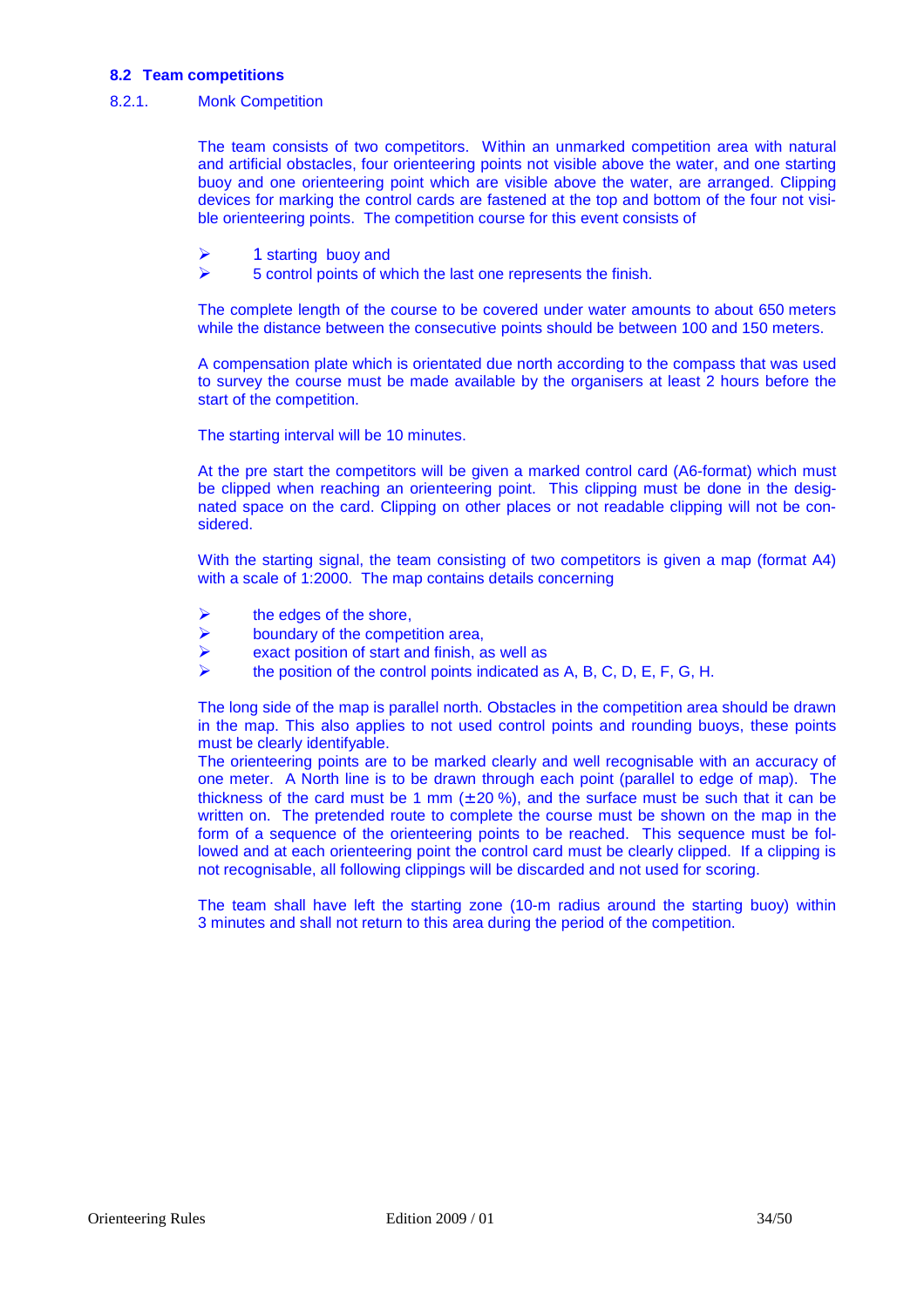All measurements and calculations of the course and the distances shall be carried out under water by the competitors. Following the start, it is allowed within a 10-meter zone to break the surface with the equipment or a part of the body (except the head). The team shall find the control points under water and mark in each case the correct field on the control card with the clipping device. When the orienteering point marked as the finish buoy is reached, it must be clearly pulled or spun. The team must then surface and leave the competition area.

 At the end of the competition, the orienteering map and control card are to be handed over to the course judge immediately.

The team ranking results from adding the points obtained for:

 $\triangleright$  the provable reaching of the orienteering points, and

 $\triangleright$  for speed.

For each orienteering point that the team can prove to have reached they earn 400 points, as long as the prescribed order is followed. If all five orienteering points are reached in a time of less than 18 minutes, the team is awarded 4 points for each second below this. After 18 minutes have elapsed the team is pulled up. Teams who did not reach all 5 control points will be ranked according to the buoy points obtained (co-placed, if tied).

For CMAS - championships, the organiser must place 10 orientation points (= 2 start points and 8 control points) as possible points for the MONK competition. From these 10 points, the CMAS Chief Judge will select the start point and the 5 control orientation points to be used in this competition two hours before the start of the competition. For important international competitions, the organiser should arrange at least 8 orientation points.

Procedure MONK:

- Build a course.
- $\triangleright$  Make the measuring.
- $\triangleright$  Draw the map start-buoys and orientation points are included.

 $\triangleright$  Decide on the course, done by the International Judge two hours prior to the first start.

- Circle and letter the selected points, include the North line.
- $\triangleright$  Enter the order at the lower end of the map in the designated spaces.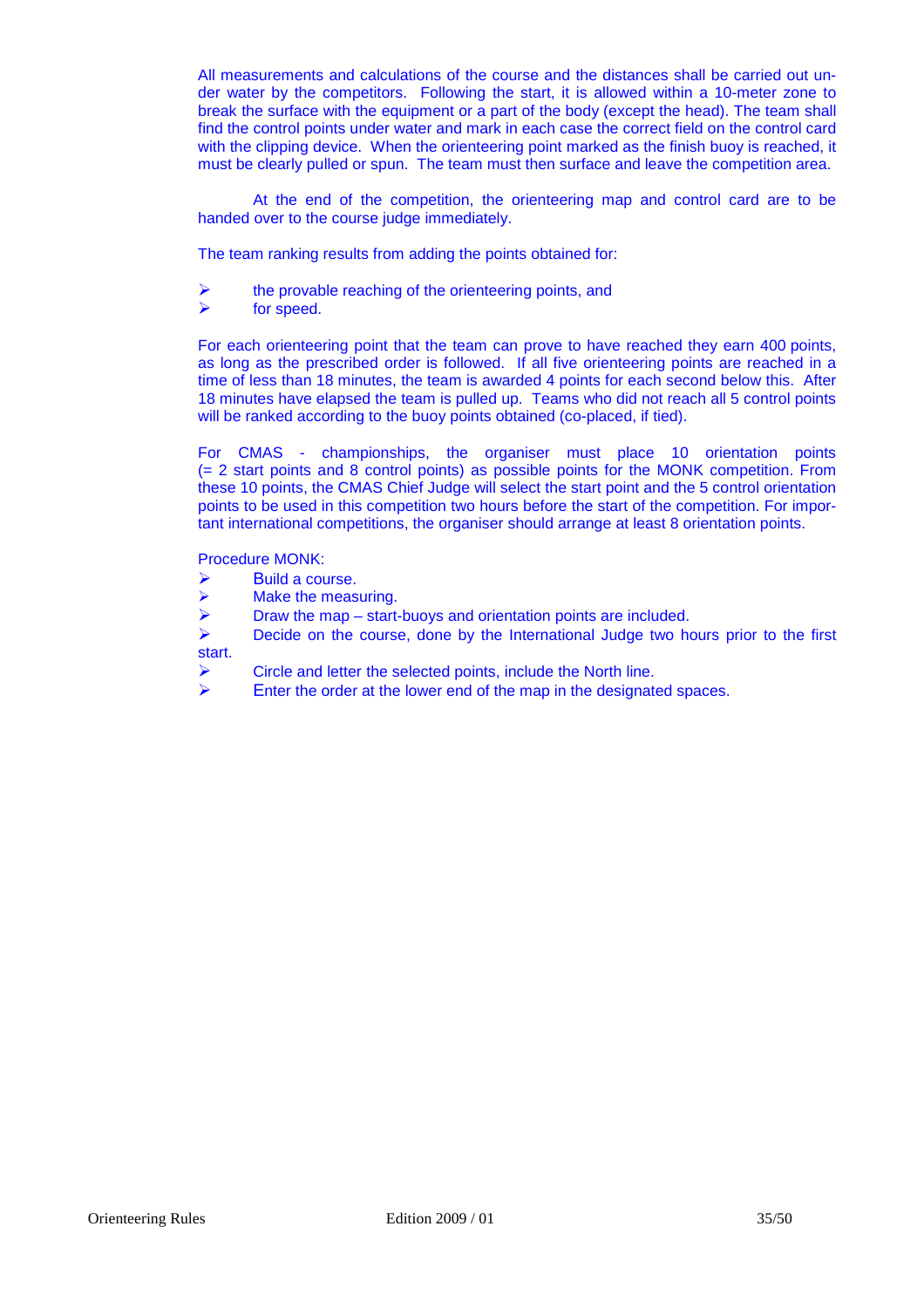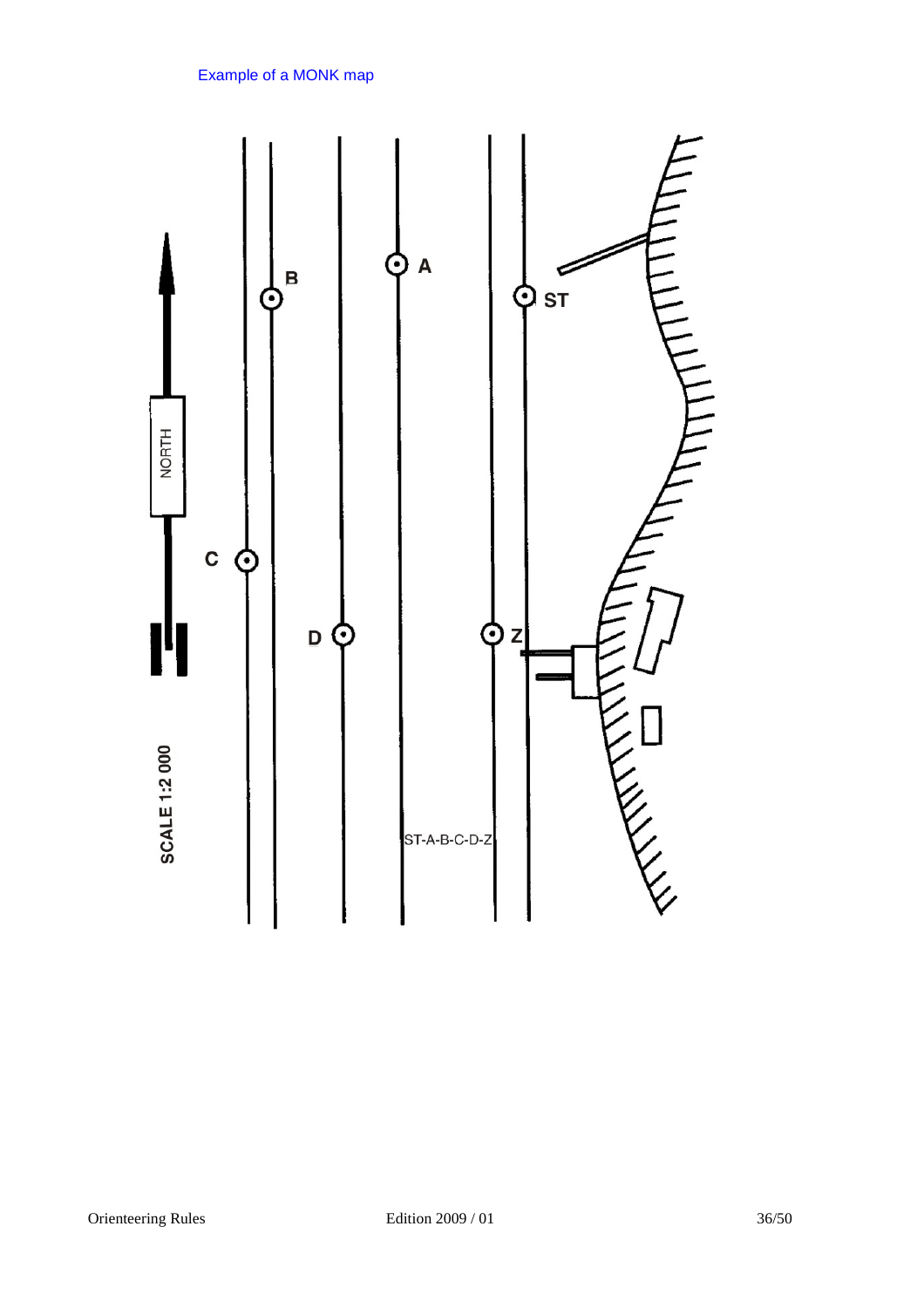## 8.2.2. Team event Version A (Visibility less than 2 – 3 m)

The team event can be for 3 or 4 competitors. The course is composed of

- $\geq$  3 or 4 starting buoys,
- $\triangleright$  the orienteering points A1 and A2,
- $\triangleright$  the orienteering point B and
- a finish line

The total length of the course is 550 m

The starting interval will be 5 - 20 minutes and will be determined by the organisers.

From the start, competitor 1 moves from starting buoy 1 and competitor 2 moves from starting buoy 2 under water to orienteering point A1. Competitors 3 and 4 do likewise to point A2. If the competition is for only 3 competitors, one start buoy is left out. The time limit for reaching orienteering point A1 or A2 is 6 min.

The competitors may only meet each other at least 50 meters after the starting buoy. If

these rules are not adhered to, the whole team will be disqualified.

From points A, the pairs move under water to point B. The time limit for reaching point B is 11 min.

When the competitors have met at point B, they proceed together under water to the finish line.

The time limit for reaching the finish line is 15 min 20 s.

Scoring results from adding the points obtained for:

reaching the orienteering points (A1, A2 and B) and<br>  $\triangleright$  for speed and precision at the finish multiplied by a

 for speed and precision at the finish, multiplied by a factor determined by the number of competitors arriving at the finish.

| For reaching point A1 and/or A2:                                             | $4 \times 150 = 600$ points or  |
|------------------------------------------------------------------------------|---------------------------------|
|                                                                              | $3 \times 150 = 450$ points     |
| For reaching point B                                                         | $4 \times 250 = 1000$ points or |
|                                                                              | $3 \times 250 = 750$ points     |
| For reaching the finish line each competitor is awarded points according to: |                                 |

- $\triangleright$  table I (precision) and
- table VI (speed).

These finish points (precision + speed) are multiplied by the following factors:

| Competitors at the<br>finish line | Event for 4 competitors<br>according to announcement | Event for 3 competitors<br>according to announcement |
|-----------------------------------|------------------------------------------------------|------------------------------------------------------|
|                                   | 0,75                                                 |                                                      |
| 3                                 | 0,30                                                 | 0,75                                                 |
|                                   | 0,15                                                 | 0,30                                                 |
|                                   | 0,05                                                 | 0.15                                                 |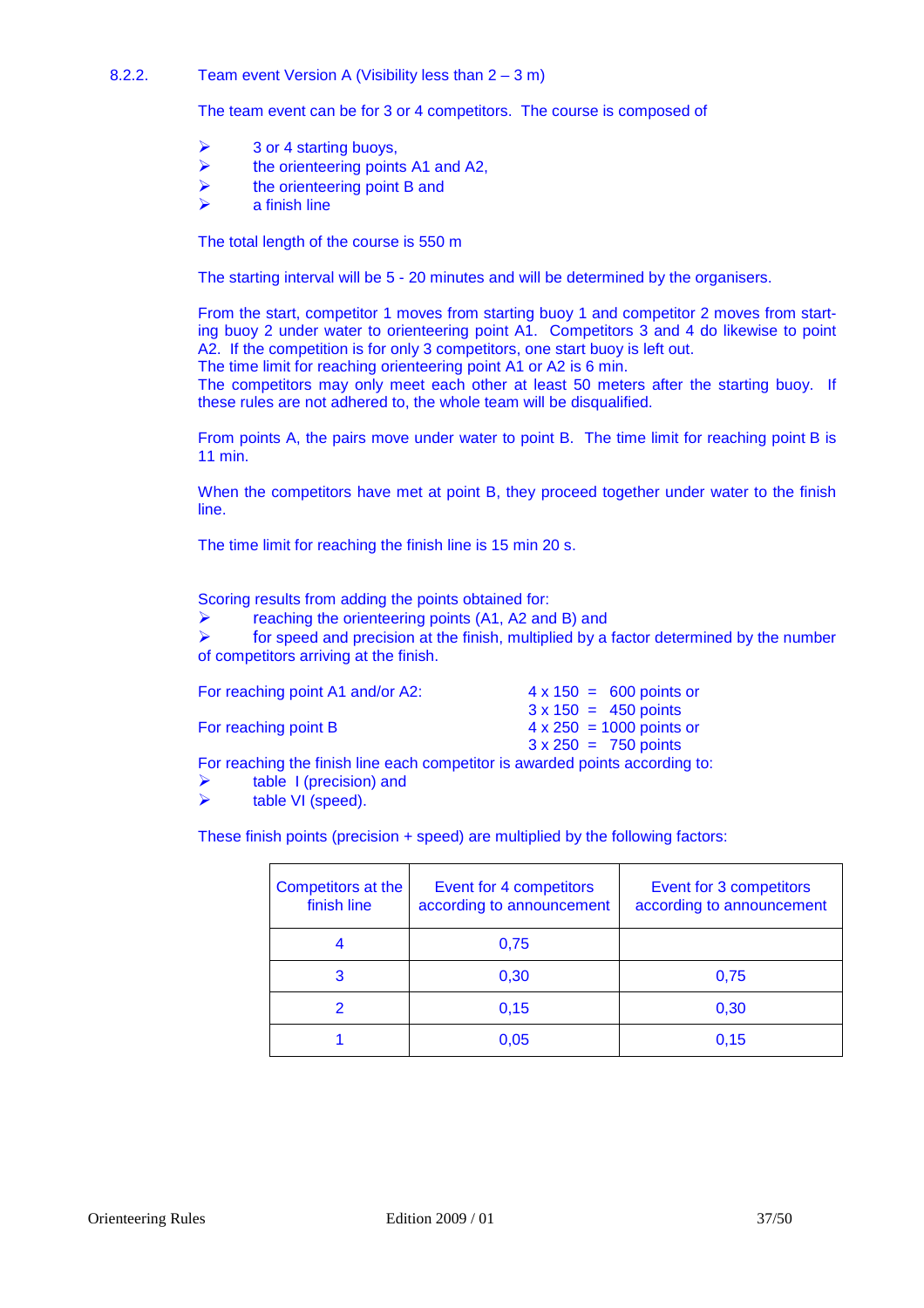If the course is not completed, the orienteering points correctly reached serve to determine the placing, and the time in case of a tie. The time at point B is taken when the last competitor of the team has reached this point (pulling or spinning the orienteering point).

The time at point A1 and A2 is taken when the last of the two competitors has reached this point. If a team reaches only Point A1 and A2, the slower of the two times is used as a basis for ranking.

General diagram for the team event version A

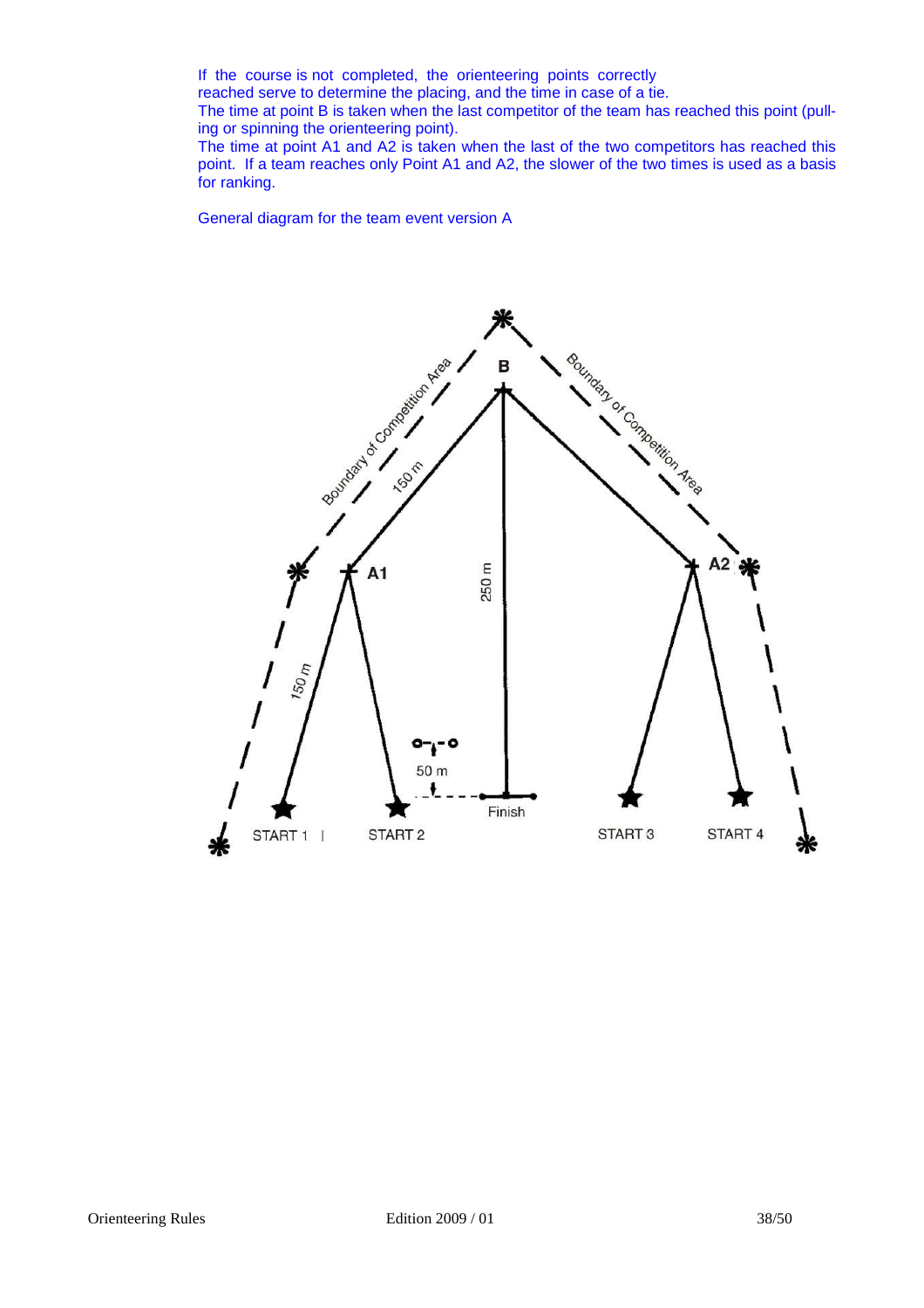## 8.2.3. Team event Version B (Visibility more than 2 – 3 m)

The competition can be for 3 or 4 competitors. The course consists of:

 $\triangleright$  2 starting buoys S1 and S2,

 $\triangleright$  the rounding buoys A1 to A4, (if the competition is for 3 competitors, one of these buoys is left out)

- $\triangleright$  as well as D and E,
- the orienteering points B1, B2 and C and
- the finish line.

The total length of the course is 680 m.

The starting interval is between 5 and 20 minutes and will be determined by the organisers.

From the start, competitor 1 and 2 swim under water from starting buoy S1, competitor 3 and 4 from starting buoy S2 towards  $B_1$  and  $B_2$  respectively, while rounding buoys  $A_1 - A_4$ . The time limit for reaching the orienteering points  $B_1$  or  $B_2$  is **7 minutes**.

From the B-points the pairs swim under water to orienteering point C. The time limit for reaching point C is 11 minutes.

When the competitors have met at point C they proceed together under water to the finish while rounding buoys D and E according to the diagram.

The time limit for reaching the finish line is 15 min 20 seconds.

Adjudication

Scoring results from adding the points obtained for:

Rounding buoys A1 - A4 and

- $\triangleright$  D, E according to Table V,
- Reaching the orienteering points B1, B2 and C (Table V) and

 $\triangleright$  speed and precision at the finish, multiplied by a factor resulting from the number of competitors arriving at the finish.

| Rounding buoy A1, A2, A3 and A4: | $4 \times 50 = 200$ or  |
|----------------------------------|-------------------------|
|                                  | $3x$ 50 = 150           |
| Reaching points B1 and/or B2     | $4 \times 100 = 400$ or |
|                                  | $3 \times 100 = 300$    |
| Reaching point C                 | $4 \times 150 = 600$ or |
|                                  | $3 \times 150 = 450$    |
| Rounding buoy D                  | $4 \times 100 = 400$ or |
|                                  | $3 \times 100 = 300$    |
| <b>Rounding buoy E</b>           | $4 \times 100 = 400$ or |
|                                  | $3 \times 100 = 300$    |

For reaching the finish line each competitor is awarded points according to

table I (precision) and

table VI (speed).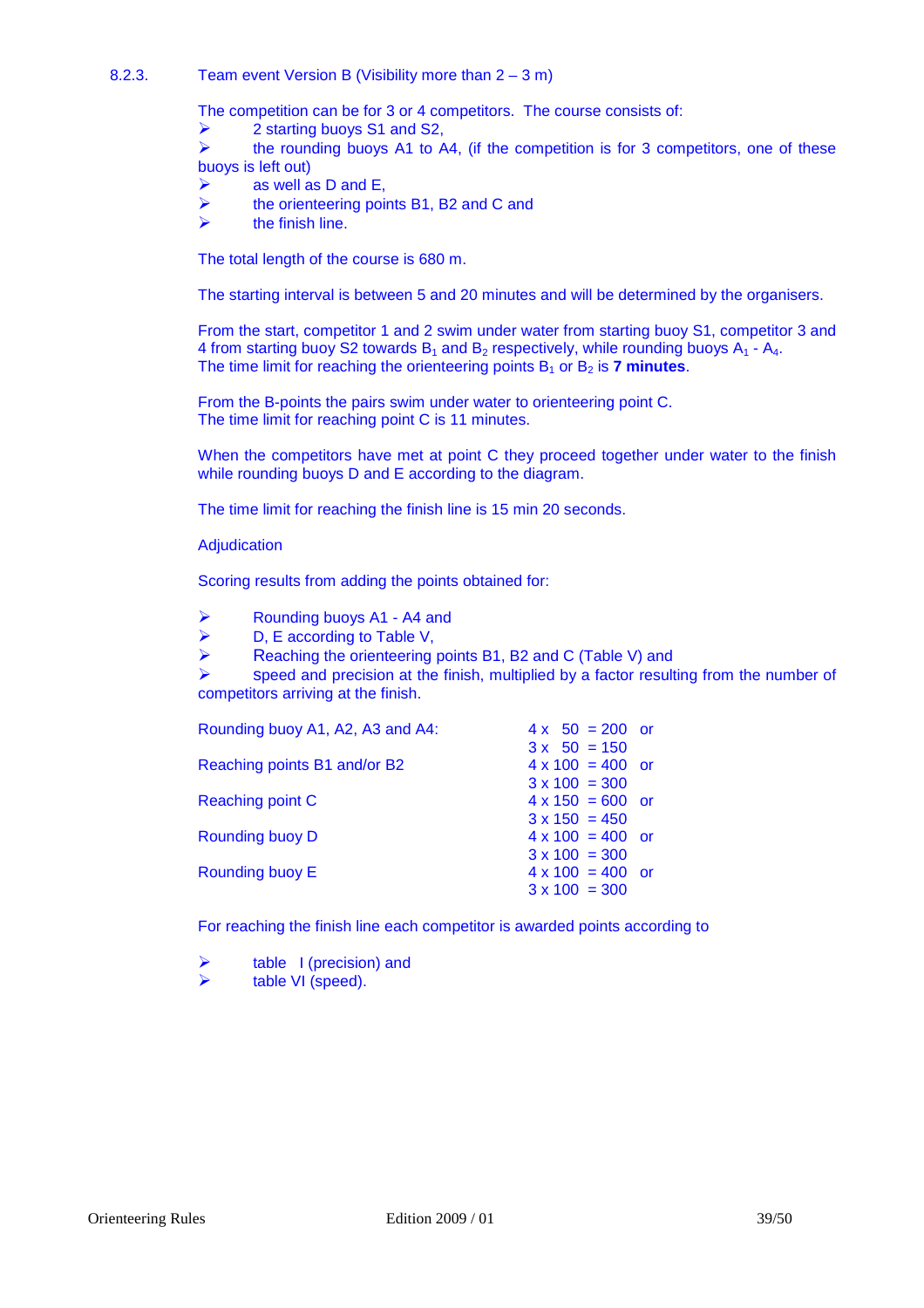These finish points (precision + speed) are multiplied by the following factors:

| Competitors at the<br>Event for 4 competitors<br>finish line<br>according to announcement |      | Event for 3 competitors<br>according to announcement |  |
|-------------------------------------------------------------------------------------------|------|------------------------------------------------------|--|
|                                                                                           | 0,75 |                                                      |  |
| 3                                                                                         | 0,30 | 0,75                                                 |  |
|                                                                                           | 0,15 | 0,30                                                 |  |
|                                                                                           | 0,05 | 0.15                                                 |  |

If the course is not completed the correctly rounded buoys and the reached orienteering points serve for determining the ranking. The intermediate time is used when scores are tied. The time at the points is taken when the last participant in the competition reached this point (rounding of buoys, pulling or spinning the orienteering point).

If a team rounds only A1, A2, A3, A4, D or E, respectively reaches only Point B1, B2 or C, the slower time is used as a basis for ranking.

General diagram for the team event version B

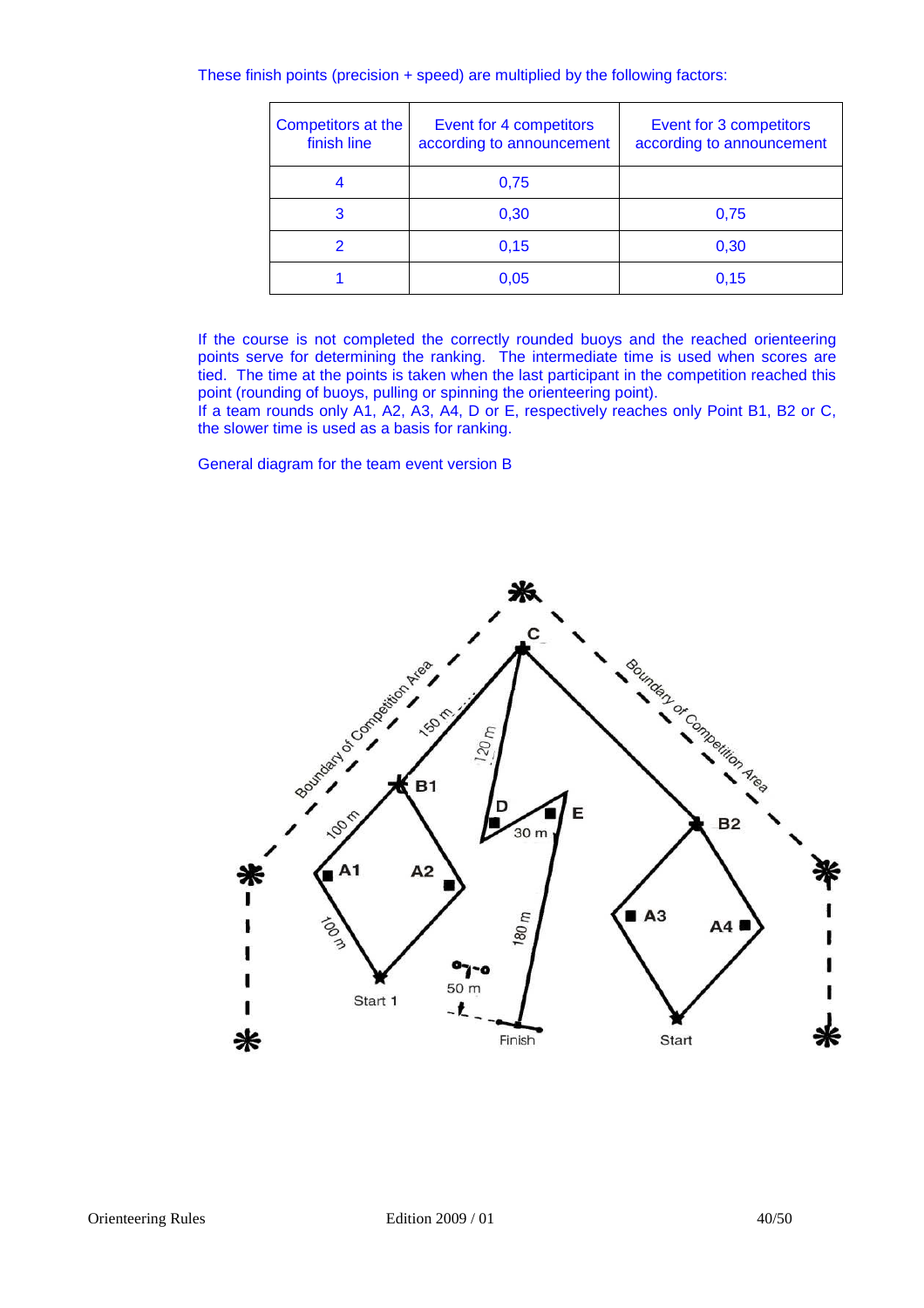## 8.2.4. Relay orienteering event, Special Competitions

At national and international orienteering events, the organisers can provide relay events over various distances as well as special competitions. The rules of these events must be clearly defined in the announcement. These must comply with the current general rules and specifically with the safety regulations. At World Cup competitions, the CMAS Chief Judge has to check this at the team manager's briefing prior to the competition.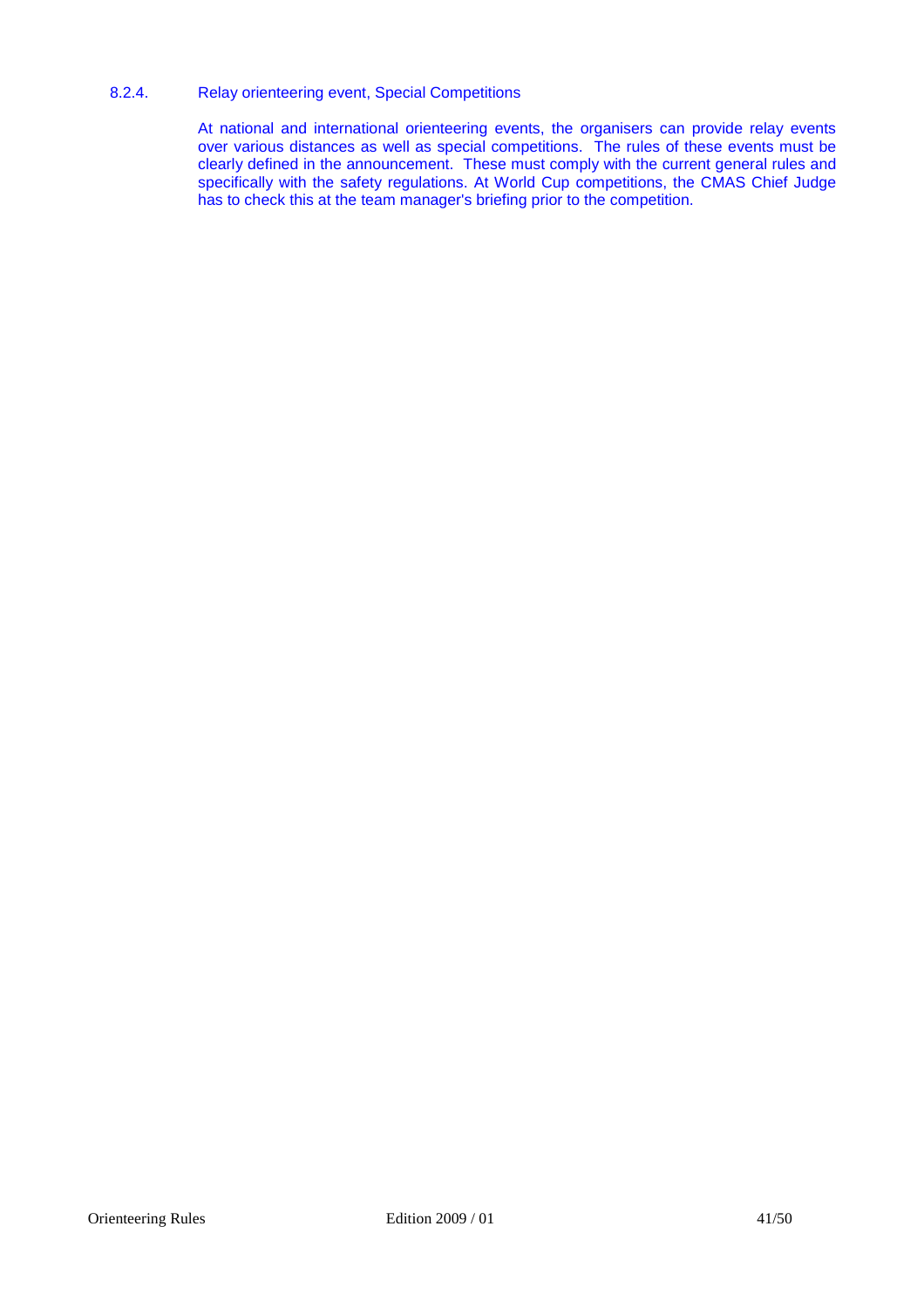# **9. Rank List**

# **9.1- international abbreviations on the rank list**

| <b>BRS</b> | <b>BRoke Surface</b>                      |
|------------|-------------------------------------------|
| <b>ETL</b> | <b>Exceeded Time Limit</b>                |
| OCA        | <b>Out of Competition Area</b>            |
| <b>SBS</b> | <b>Start Before Signal</b>                |
| <b>NST</b> | <b>Not STarted</b>                        |
| <b>WRB</b> | <b>Wrong Round Buoy</b>                   |
| <b>MFL</b> | <b>Missed Finish Line</b>                 |
| <b>ETB</b> | <b>Exceeded Time Buoy underwater</b>      |
| CDE        | <b>Change Direction last Fifty meters</b> |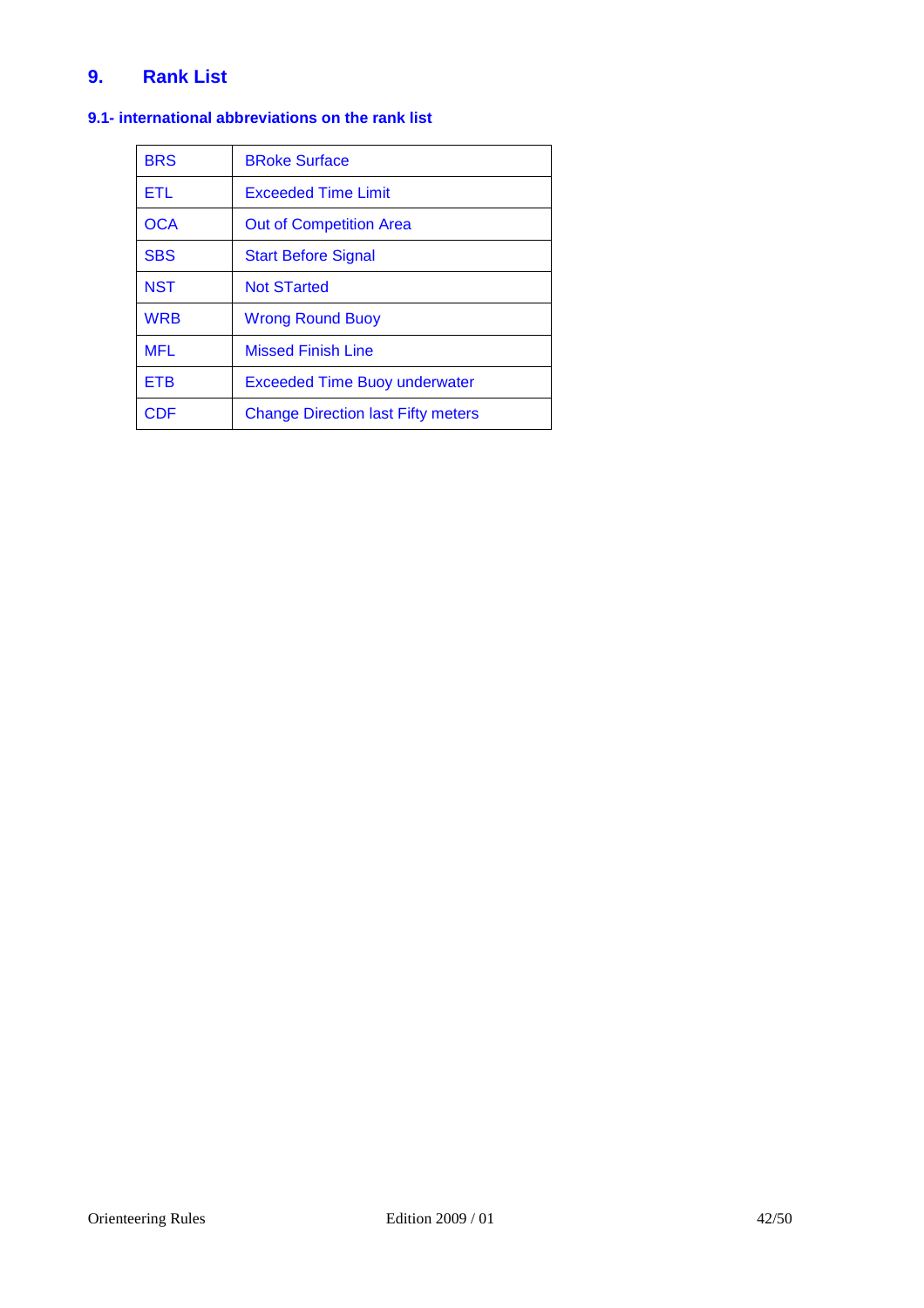## **Tables for the adjudication of underwater orienteering competitions**

**Table I: Points for precision at the finish line of the M-course and Team competitions.** 

| Deviation from the centre (m) | <b>Points</b> |
|-------------------------------|---------------|
| 0                             | 1000          |
| 1                             | 935           |
| $\overline{2}$                | 878           |
| 3                             | 825           |
| $\overline{\mathcal{A}}$      | 776           |
| 5                             | 731           |
| 6                             | 690           |
| 7                             | 653           |
| 8                             | 620           |
| 9                             | 591           |
| 10                            | 566           |
| 11                            | 545           |
| 12                            | 528           |
| 13                            | 515           |
| 14                            | 506           |
| 15                            | 501           |

## **Table II: Cut-off times and points for the 5-Point Course.**

| $N°$ orienteering | Distance $(m)$ | Cut-off time | <b>Points</b> |
|-------------------|----------------|--------------|---------------|
| point             |                |              |               |
|                   | 80             | 04:00        | <b>200</b>    |
|                   | 180            | 08:00        | 300           |
|                   | 300            | 11:00        | 600           |
|                   | 450            | 13:00        | 950           |
|                   | 650            | 15:20        | 1300          |

## **Table III: Cut-off times and points for the Star Course**

| No. of rounding buoy | No. of orienteering point | Cut-off time | <b>Cumulative Points</b> |
|----------------------|---------------------------|--------------|--------------------------|
|                      |                           |              | 75                       |
|                      |                           | 04:00        | 275                      |
| П                    |                           |              | 350                      |
|                      | $\mathcal{D}_{\cdot}$     | 8:00         | 550                      |
| Ш                    |                           |              | 625                      |
|                      |                           | 11:00        | 825                      |
| IV                   |                           |              | 900                      |
|                      |                           | 13:00        | 1100                     |
|                      |                           |              | 1175                     |
|                      |                           | 15:20        | 1375                     |

## **Table IV: Cut-off times and points for the Team competition Version A**

|             | Cut-off time<br>Points per competitor |                | <b>Total points</b> |                 |
|-------------|---------------------------------------|----------------|---------------------|-----------------|
| <b>Buoy</b> |                                       |                | 4 comp              | 3 comp          |
| A1 A2       | 06:00                                 | l 50           | 600                 | 450             |
|             | 11:00                                 | 250            | 1000                | 750             |
|             |                                       | Total          | 1600                | 1200            |
| Finish      | 15:20                                 | Table $I + VI$ | x factor $*$        | $x$ factor $**$ |

## **Table V: Cut-off times and points for the Team competition Version B**

|                           | Cut-off time |                           | <b>Total points</b> |                 |  |  |
|---------------------------|--------------|---------------------------|---------------------|-----------------|--|--|
| <b>Buoy</b>               |              | Points per competitor     | 4 comp              | 3 comp          |  |  |
| A1, A2, A3, A4            |              | 50                        | <b>200</b>          | 150             |  |  |
| <b>B1, B2</b>             | 07:00        | 100                       | 400                 | 300             |  |  |
| C                         | 11:00        | 150                       | 600                 | 450             |  |  |
| D                         |              | 100                       | 400                 | 300             |  |  |
| Е                         |              | 100                       | 400                 | 300             |  |  |
|                           |              | Total                     | <b>2000</b>         | 1500            |  |  |
| Arrivée                   | 15:20        | Tableau $I + VI$          | $x$ factor $*$      | $x$ factor $**$ |  |  |
|                           | Factor *     |                           | Factor **           |                 |  |  |
| - 4 competitors finishing | 0.75         | - 3 competitors finishing | 0.75                |                 |  |  |
| - 3 competitors finishing | 0.30         | - 2 competitors finishing | 0.30                |                 |  |  |
| - 2 competitors finishing | 0.15         | - 1 competitors finishing | 0.15                |                 |  |  |
| - 1 competitors finishing | 0.05         |                           |                     |                 |  |  |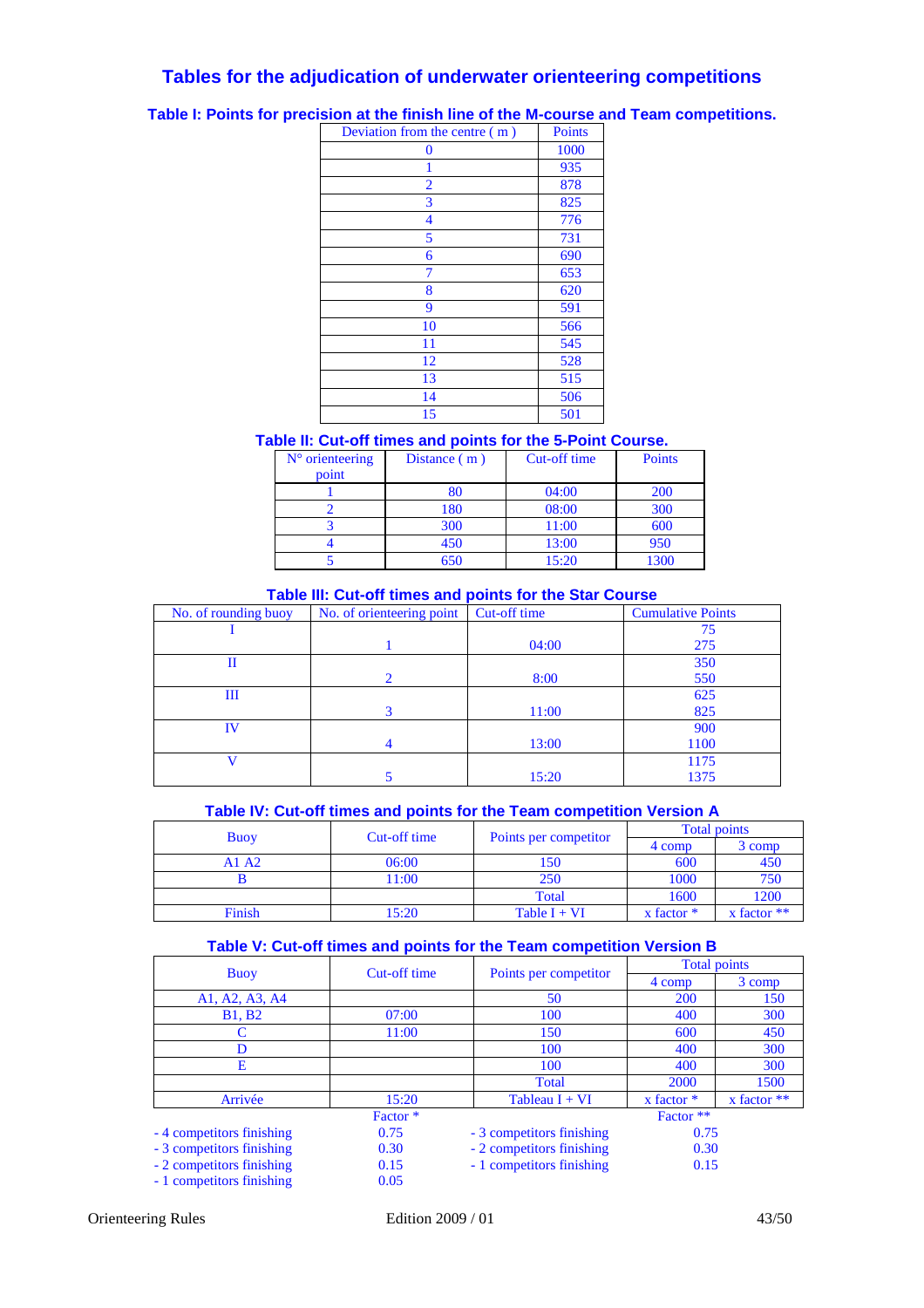## **Table VI: Points for Speed**

| Min<br>Sec       |                | 4:00         | 5:00         | 6:00       | 7:00       | 8:00         | 9:00       | 10:00        | 11:00      | 12:00      | 13:00      | <b>14:00</b> | 15:00                    |
|------------------|----------------|--------------|--------------|------------|------------|--------------|------------|--------------|------------|------------|------------|--------------|--------------------------|
| $\bf{0}$         |                | 1700         | 1340         | 1040       | 800        | 620          | 470        | 350          | 260        | 200        | 140        | 80           | 20                       |
| 1                |                | 1694         | 1335         | 1036       | 797        | 617,5        | 468        | 348,5        | 259        | 199        | 139        | 79           | 19                       |
|                  | $\overline{2}$ | 1688         | 1330         | 1032       | 794        | 615          | 466        | 347          | 258        | 198        | 138        | 78           | 18                       |
|                  | 3              | 1682         | 1325         | 1028       | 791        | 612,5        | 464        | 345,5        | 257        | 197        | 137        | 77           | 17                       |
| $\overline{4}$   |                | 1676         | 1320         | 1024       | 788        | 610          | 462        | 344          | 256        | 196        | 136        | 76           | 16                       |
| $\overline{5}$   |                | 1670         | 1315         | 1020       | 785        | 607,5        | 460        | 342,5        | 255        | 195        | 135        | 75           | 15                       |
| $\boldsymbol{6}$ |                | 1664         | 1310         | 1016       | 782        | 605          | 458        | 341          | 254        | 194        | 134        | 74           | 14                       |
| $\overline{7}$   |                | 1658         | 1305         | 1012       | 779        | 602,5        | 456        | 339,5        | 253        | 193        | 133        | 73           | 13                       |
| 8                |                | 1652         | 1300         | 1008       | 776        | 600          | 454        | 338          | 252        | 192        | 132        | 72           | 12                       |
|                  | 9              | 1646         | 1295         | 1004       | 773        | 597,5        | 452        | 336,5        | 251        | 191        | 131        | 71           | 11                       |
| 10               |                | 1640         | 1290         | 1000       | 770        | 595          | 450        | 335          | 250        | 190        | 130        | 70           | 10                       |
| 11               |                | 1634         | 1285         | 996        | 767        | 592,5        | 448        | 333,5        | 249        | 189        | 129        | 69           | $\overline{9}$           |
| 12               |                | 1628         | 1280         | 992        | 764        | 590<br>587,5 | 446        | 332<br>330,5 | 248        | 188        | 128        | 68           | 8<br>$\overline{7}$      |
| 13<br>14         |                | 1622<br>1616 | 1275<br>1270 | 988<br>984 | 761<br>758 | 585          | 444<br>442 | 329          | 247<br>246 | 187<br>186 | 127<br>126 | 67<br>66     | $\boldsymbol{6}$         |
| 15               |                | 1610         | 1265         | 980        | 755        | 582,5        | 440        | 327,5        | 245        | 185        | 125        | 65           | 5                        |
| 16               |                | 1604         | 1260         | 976        | 752        | 580          | 438        | 326          | 244        | 184        | 124        | 64           | $\overline{\mathcal{A}}$ |
| 17               |                | 1598         | 1255         | 972        | 749        | 577,5        | 436        | 324,5        | 243        | 183        | 123        | 63           | $\overline{\mathbf{3}}$  |
| 18               |                | 1592         | 1250         | 968        | 746        | 575          | 434        | 323          | 242        | 182        | 122        | 62           | $\overline{2}$           |
| 19               |                | 1586         | 1245         | 964        | 743        | 572,5        | 432        | 321,5        | 241        | 181        | 121        | 61           | $\mathbf{1}$             |
| 20               |                | 1580         | 1240         | 960        | 740        | 570          | 430        | 320          | 240        | 180        | 120        | 60           |                          |
| 21               |                | 1574         | 1235         | 956        | 737        | 567,5        | 428        | 318,5        | 239        | 179        | 119        | 59           |                          |
| 22               |                | 1568         | 1230         | 952        | 734        | 565          | 426        | 317          | 238        | 178        | 118        | 58           |                          |
| 23               |                | 1562         | 1225         | 948        | 731        | 562,5        | 424        | 315,5        | 237        | 177        | 117        | 57           |                          |
| 24               |                | 1556         | 1220         | 944        | 728        | 560          | 422        | 314          | 236        | 176        | 116        | 56           |                          |
| 25               |                | 1550         | 1215         | 940        | 725        | 557,5        | 420        | 312,5        | 235        | 175        | 115        | 55           |                          |
| 26               |                | 1544         | 1210         | 936        | 722        | 555          | 418        | 311          | 234        | 174        | 114        | 54           |                          |
| 27               |                | 1538         | 1205         | 932        | 719        | 552,5        | 416        | 309,5        | 233        | 173        | 113        | 53           |                          |
| 28               |                | 1532         | 1200         | 928        | 716        | 550          | 414        | 308          | 232        | 172        | 112        | 52           |                          |
| 29               |                | 1526         | 1195         | 924        | 713        | 547,5        | 412        | 306,5        | 231        | 171        | 111        | 51           |                          |
| 30               |                | 1520         | 1190         | 920        | 710        | 545          | 410        | 305          | 230        | 170        | 110        | 50           |                          |
| 31               |                | 1514         | 1185         | 916        | 707        | 542,5        | 408        | 303,5        | 229        | 169        | 109        | 49           |                          |
| 32<br>33         |                | 1508<br>1502 | 1180         | 912<br>908 | 704<br>701 | 540<br>537,5 | 406<br>404 | 302<br>300,5 | 228<br>227 | 168<br>167 | 108<br>107 | 48<br>47     |                          |
| 34               |                | 1496         | 1175<br>1170 | 904        | 698        | 535          | 402        | 299          | 226        | 166        | 106        | 46           |                          |
| 35               |                | 1490         | 1165         | 900        | 695        | 532,5        | 400        | 297,5        | 225        | 165        | 105        | 45           |                          |
| 36               |                | 1484         | 1160         | 896        | 692        | 530          | 398        | 296          | 224        | 164        | 104        | 44           |                          |
| 37               |                | 1478         | 1155         | 892        |            | 689 527,5    |            | 396 294,5    | 223        | 163        | 103        | 43           |                          |
| 38               |                | 1472         | 1150         | 888        | 686        | 525          | 394        | 293          | 222        | 162        | 102        | 42           |                          |
| 39               |                | 1466         | 1145         | 884        | 683        | 522,5        | 392        | 291,5        | 221        | 161        | 101        | 41           |                          |
| 40               |                | 1460         | 1140         | 880        | 680        | 520          | 390        | 290          | 220        | 160        | 100        | 40           |                          |
| 41               |                | 1454         | 1135         | 876        | 677        | 517,5        | 388        | 288,5        | 219        | 159        | 99         | 39           |                          |
| 42               |                | 1448         | 1130         | 872        | 674        | 515          | 386        | 287          | 218        | 158        | 98         | 38           |                          |
| 43               |                | 1442         | 1125         | 868        | 671        | 512,5        | 384        | 285,5        | 217        | 157        | 97         | 37           |                          |
| 44               |                | 1436         | 1120         | 864        | 668        | 510          | 382        | 284          | 216        | 156        | 96         | 36           |                          |
| 45               |                | 1430         | 1115         | 860        | 665        | 507,5        | 380        | 282,5        | 215        | 155        | 95         | 35           |                          |
| 46               |                | 1424         | 1110         | 856        | 662        | 505          | 378        | 281          | 214        | 154        | 94         | 34           |                          |
| 47               |                | 1418         | 1105         | 852        | 659        | 502,5        | 376        | 279,5        | 213        | 153        | 93         | 33           |                          |
| 48               |                | 1412         | 1100         | 848        | 656        | 500          | 374        | 278          | 212        | 152        | 92         | 32           |                          |
| 49<br>50         |                | 1406<br>1400 | 1095         | 844        | 653        | 497,5<br>495 | 372        | 276,5        | 211<br>210 | 151        | 91         | 31<br>30     |                          |
| 51               |                | 1394         | 1090<br>1085 | 840<br>836 | 650<br>647 | 492,5        | 370<br>368 | 275<br>273,5 | 206        | 150<br>149 | 90<br>89   | 29           |                          |
| 52               |                | 1388         | 1080         | 832        | 644        | 490          | 366        | 272          | 208        | 148        | 88         | 28           |                          |
| 53               |                | 1382         | 1075         | 828        | 641        | 487,5        | 364        | 270,5        | 207        | 147        | 87         | 27           |                          |
| 54               |                | 1376         | 1070         | 824        | 638        | 485          | 362        | 269          | 209        | 146        | 86         | 26           |                          |
| 55               |                | 1370         | 1065         | 820        | 635        | 482,5        | 360        | 267,5        | 205        | 145        | 85         | 25           |                          |
| 56               |                | 1364         | 1060         | 816        | 632        | 480          | 358        | 266          | 204        | 144        | 84         | 24           |                          |
| 57               |                | 1358         | 1055         | 812        | 629        | 477,5        | 356        | 264,5        | 203        | 143        | 83         | 23           |                          |
| 58               |                | 1352         | 1050         | 808        | 626        | 475          | 354        | 263          | 202        | 142        | 82         | 22           |                          |
| 59               |                | 1346         | 1045         | 804        | 623        | 472,5        | 352        | 261,5        | 201        | 141        | 81         | 21           |                          |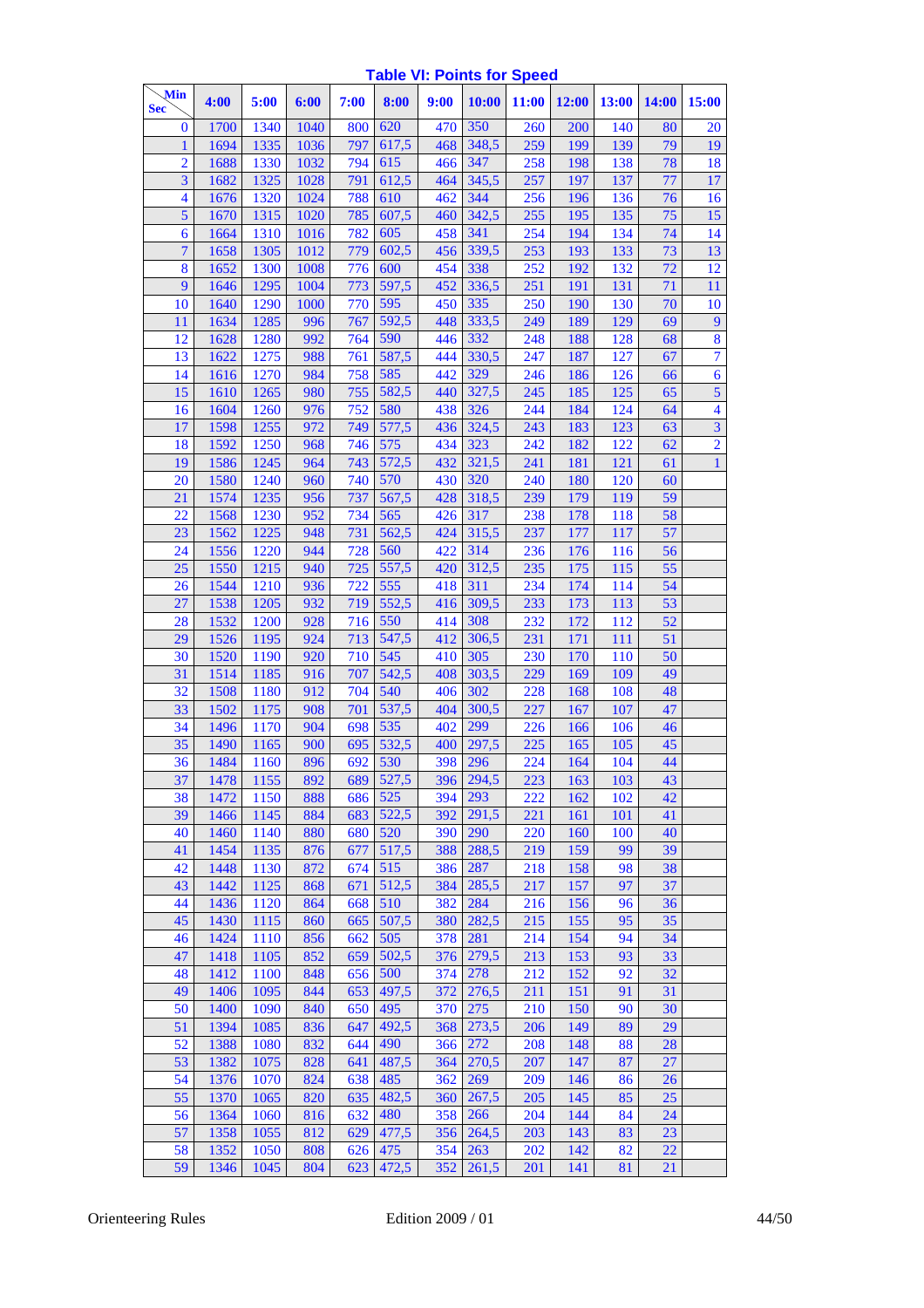## **Rules for international championships in Underwater Orienteering**

- 1. The championships will be organised according to the international orienteering rules and in compliance with the rules governing championships approved by the Sports Committee of CMAS.
- 2. CMAS will entrust the affiliated national federations (clubs) with the organisation of championships in accordance with the international sports calendar and the applications received. The principle of alternating the organiser must be observed.
- 3. The individual federations shall lodge their applications for organising championships two years beforehand with the Commission for Underwater Orienteering of CMAS. In this case it is to a very high degree left to them to finalise the programme. Championships will be held annually, world championships and continental championships in alternate years.
- 4. Each national federation will be represented by a team consisting of
	- $\triangleright$  1 team manager,
	- $\geq 5$  women,<br> $\geq 5$  men.
	- 5 men,
	- $\triangleright$  1 trainer.
	- $\geq 1$  judge.
	- $\triangleright$  1 doctor and
	- $\geq 1$  technician.

Three men and three women respectively can compete for each nation in the individual events. In addition each team may enter one male and one female Junior competitor only in continental championship. The results of the Junior Competitions are not used in determining the overall (men and women) and national winners. The title of World Champion is also not awarded.

- 5. For a complete programme, the championships programme should contain the following events for men and women:
	- ▶ Competition No. 1: M course
	- **EXECOMPETED POINT COMPETED POINT COURSE-**
	-
	- ► Competition No. 3: Star competition<br/>\n▶ Competition No. 4: Parallel course
	- $\triangleright$  Competition No. 4:
	- ▶ Competition No. 5: MONK competition
		- Competition No. 6: Team event, Version A or version B

The competitions are carried out according to the rules and points tables of the international orienteering rules.

The programme for an international championship should include at least

- $\triangleright$  an individual event (competition 1, 2 or 3),
- $\triangleright$  the MONK competition
- $\triangleright$  a team competition.
- 6. During international championships mixed teams (men and women) are not allowed to compete in the team event. It is allowed (see 10.) to fill up a team with Juniors, should a team not have enough competitors.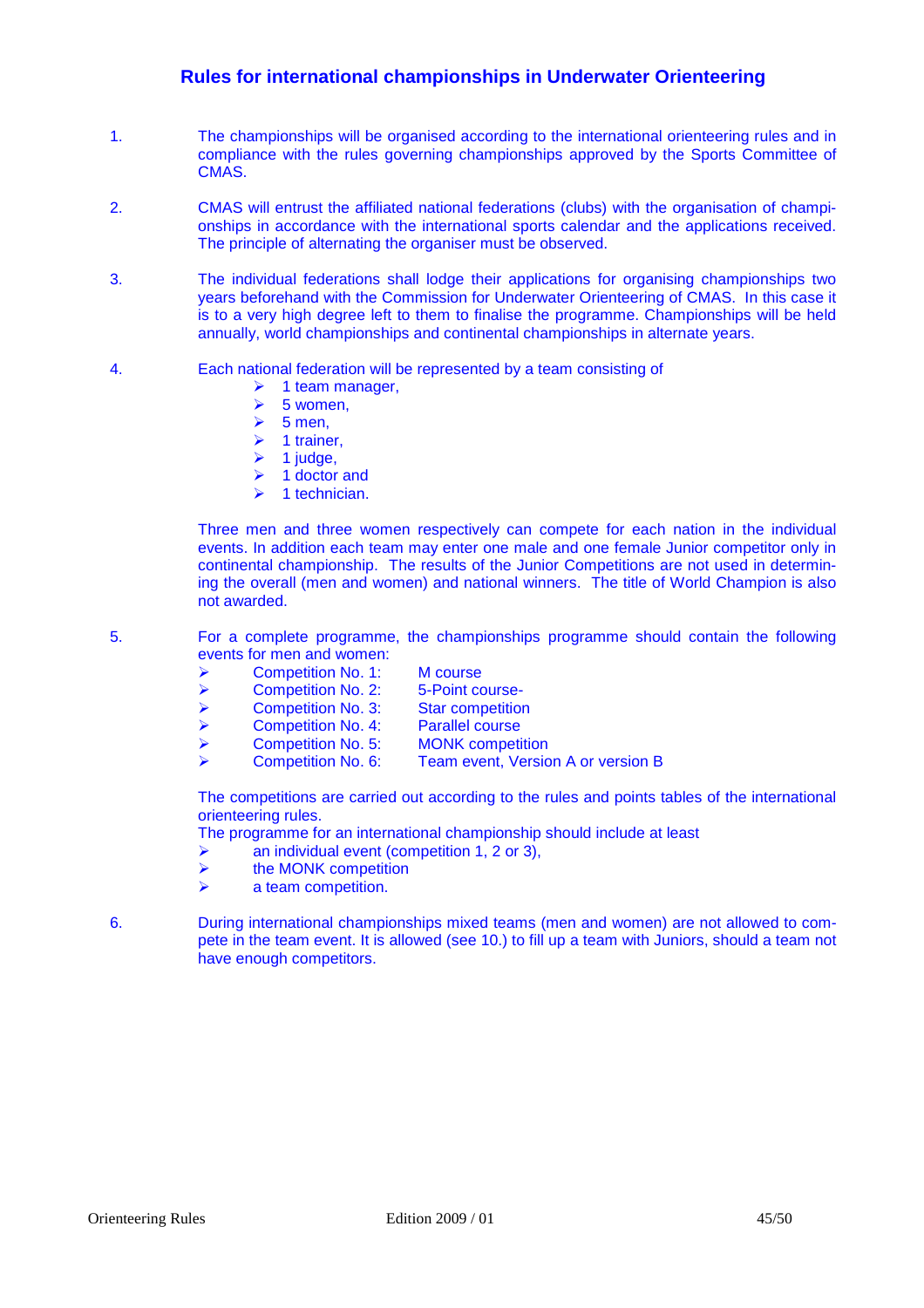- 7. One or two days should be allowed before the start of the competition that can be used for acclimatisation and training. It is the duty of the organisers to ensure that the training is done according to the rules.
- 8. The competitions are run as individual and team competitions. Ranking is done separately for men and women:
	- $\triangleright$  Individual ranking for competitions 1, 2, 3 and 4.
	- $\triangleright$  Team ranking for the competitions 5 and 6.

 Overall nations ranking (medal chart) of the national teams for the 6 events, men and women separately.

 Nations ranking (medal chart) of the national teams for the 6 events, men and women together.

The nations ranking is based on the total number of gold, silver and bronze medals by the competitors in the individual competitions and in the team competitions.

- 9. The following awards are given at the championships:
	- $\triangleright$  the prizes and diplomas of CMAS for the winning teams.

 $\triangleright$  gold, silver and bronze medals and diplomas of CMAS for the first three individual winners and for the first three teams in the team events.

## **Rules for international championships in Underwater Orienteering (juniors)**

- 1. The rules for juniors are the same as for the common class in principle. Different rules are as follows.
- 2. Each national federation will be represented by a junior team consisting of 1 team manager, 3 female juniors, 3 male juniors and 1 trainer. Two female juniors and two male juniors respectively can compete for each nation in the individual events.
- 3. Only individual competitions are taken into account for a championship for juniors. Adjudication is done separately for female juniors and male juniors.
- 4. Each female or male junior can be appointed in team competitions (MONK and team event) in the common class (seniors).
- 5. It is forbidden for juniors to start in two classes in individual competitions, if the championship takes place at the same time.
- 6. For a complete programme, the championships programme should contain the following events for female and male juniors:
	- **EXECOMPETED NO. 1:** M course
	- Competition No. 2: 5-Point course
	- ► <b>Competition No. 3: Star competition</b><br> <math display="inline">\triangleright</math> <b>Competition No. 4: Parallel course</b>
	- $\triangleright$  Competition No. 4:
- 7. Junior competitors will start during the men's and women's events, but are ranked separately. Apart from the individual ranking in this category, a combined ranking of the results of all the individual events will be done. The title of Champion can not be awarded in this combined category, and the results are not taken into account for the ranking of overall national results.
- 8. The entry fees for juniors will be 50% of that for other competitors.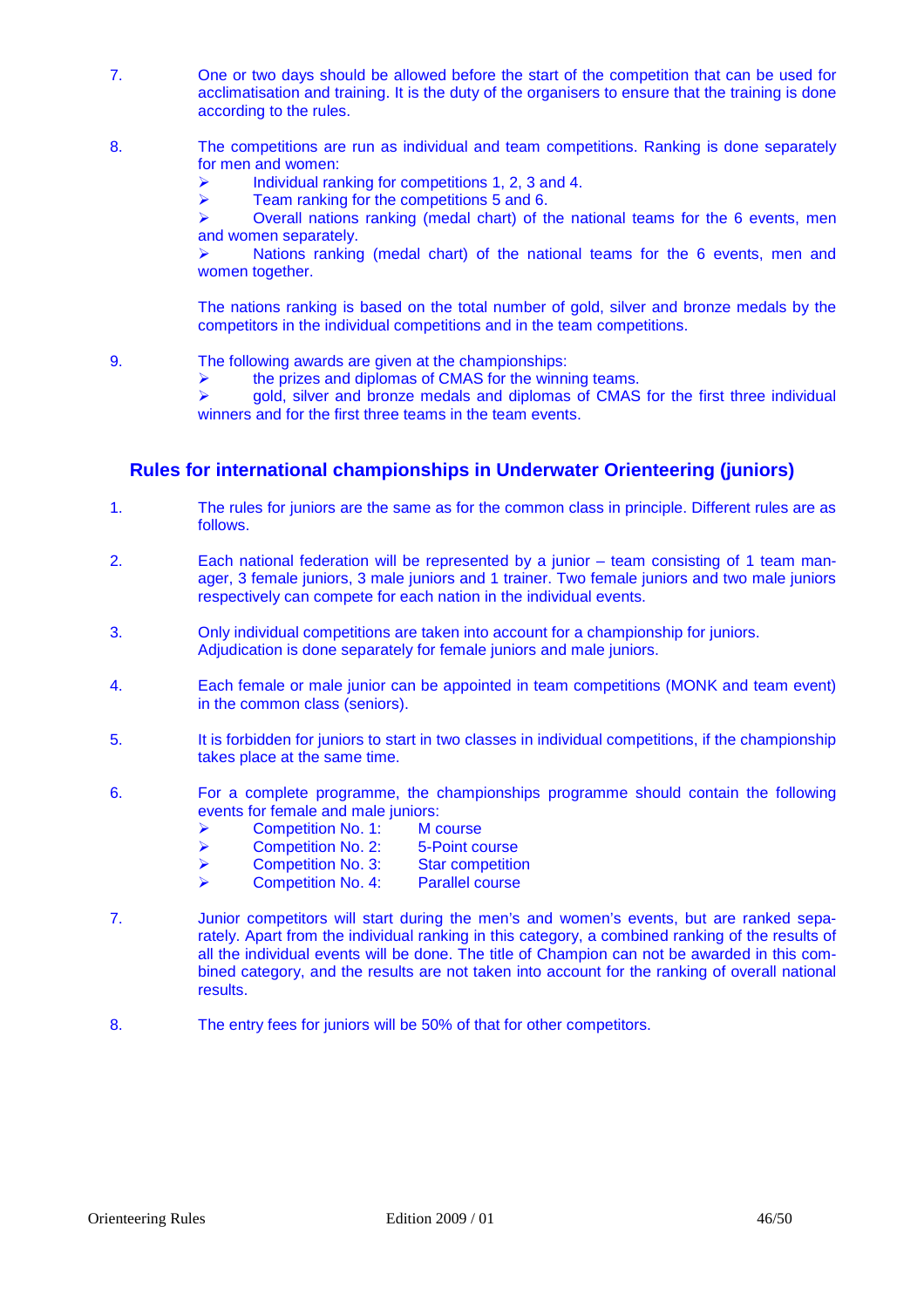#### **Note:**

The CMAS Underwater Orienteering Commission can modify the rules for orienteering competitions. This, however, must be done at least one year before the championship takes place.

In order to promote the development of underwater orienteering, the organiser has the right to include an additional event not included in these rules in the competition.

The title of "European champion" or "World champion" cannot be awarded to the winner of an additional event that is included by the organiser in the championship programme.

The results of the competitors for this event are not taken into consideration for the nations' placing. The winner of this event will receive only the prizes provided by the organiser.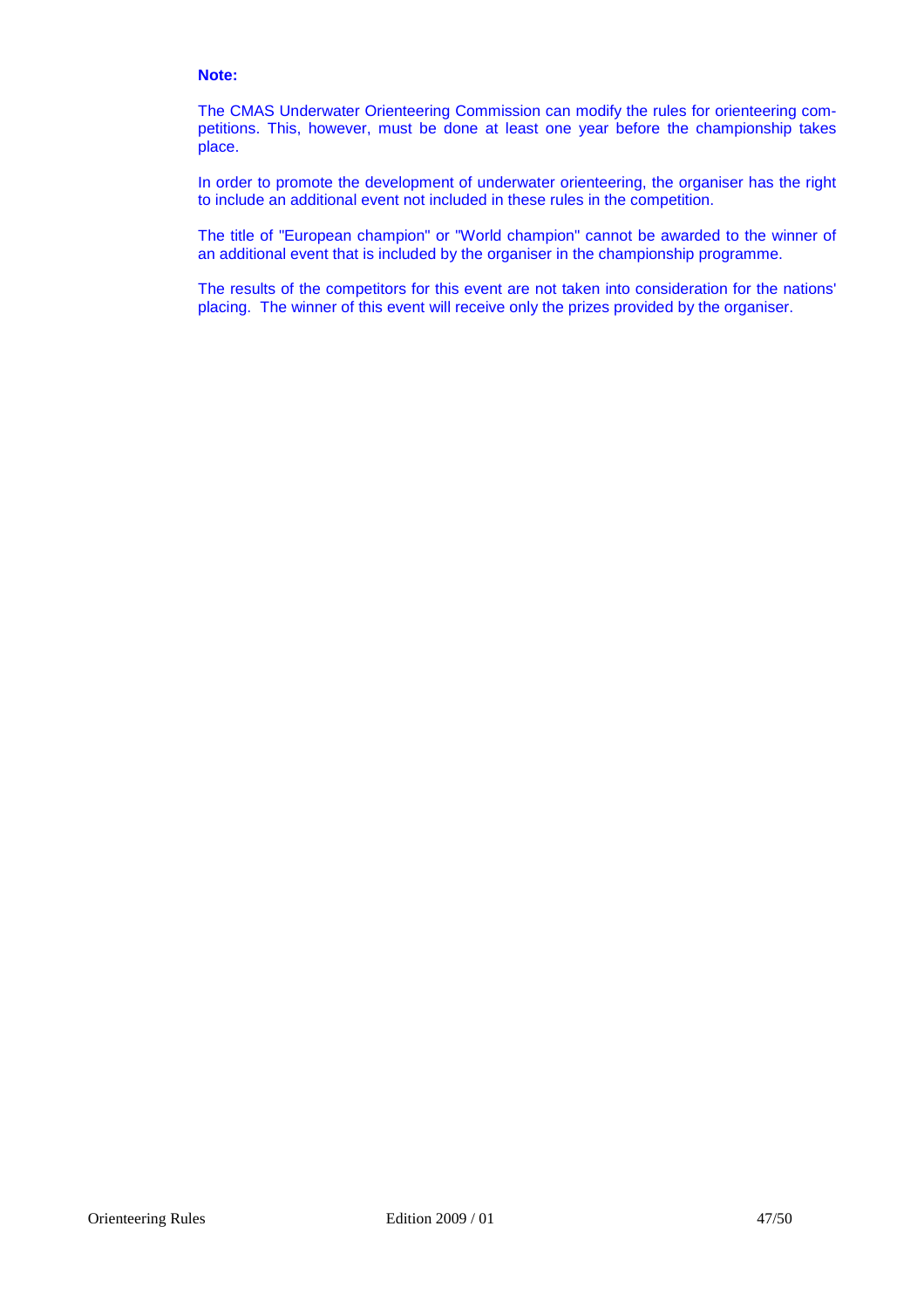## **Rules for the World Cup in Underwater Orienteering**

## **1. Aim**

The World Cup for underwater orienteering is intended to develop and further underwater orienteering within national federations and clubs.

## **2. Competitions**

- 2.1. A maximum of six competitions for the World Cup are to be organised each year.
- 2.2. A national federation may only organise one competition per year. **If less than 6 applications to present a World Cup competition are received in one year, more than one competition can be awarded to a single country. Nonetheless, the principle to award competitions to as many countries as possible is recommended.**
- 2.3. Team and individual competitions are taken into account for the World Cup.
- 2.4. Men and women are always adjudicated separately for the World Cup. Mixed teams are included in the men's team competitions.
- 2.5. As for the World and Continental Championships, a Junior category may be included, but this is not obligatory for the organisers of a competition. A trophy is also not awarded in the junior category.

## **3. Participation**

Only teams and individual competitors whose club or federation is a member of the sports committee of CMAS may take part in World Cup competitions.

The following are eligible to participate:

- a) National teams, one women's and one men's team per country. The number of participants depends on the rules of the specific competition. The entry forms for national teams must come from the national federation. The federation can also name a club team as the national team (must take into account the rules with respect to citizenship). A club team that participates as the national team will also be taken into consideration for the club adjudication.
- b) Club teams. The organiser of the competition determines the number of club teams. Several teams of one club may also take part.
- c) The organiser may limit the number of competitors. For each competition a minimum of 10 and a maximum of 20 teams are recommended at present.
- d) Individual competitors Not more than 80 individual competitors should participate in the individual events.

## **4. Organisation**

- 4.1. The competitions must comply fully with the international rules for orienteering competitions of CMAS.
- 4.2. Additional rules for a special competition may be specified provided that they do not contradict the rules stipulated in 4.1.
- 4.3. Countries or federations wishing to organise a World Cup competition must submit their application at the latest on June 30th of the previous year to the CMAS Secretariat (see: Procedures and Obligations For the organisation of Championships) and the President of the Commission for Underwater Orienteering.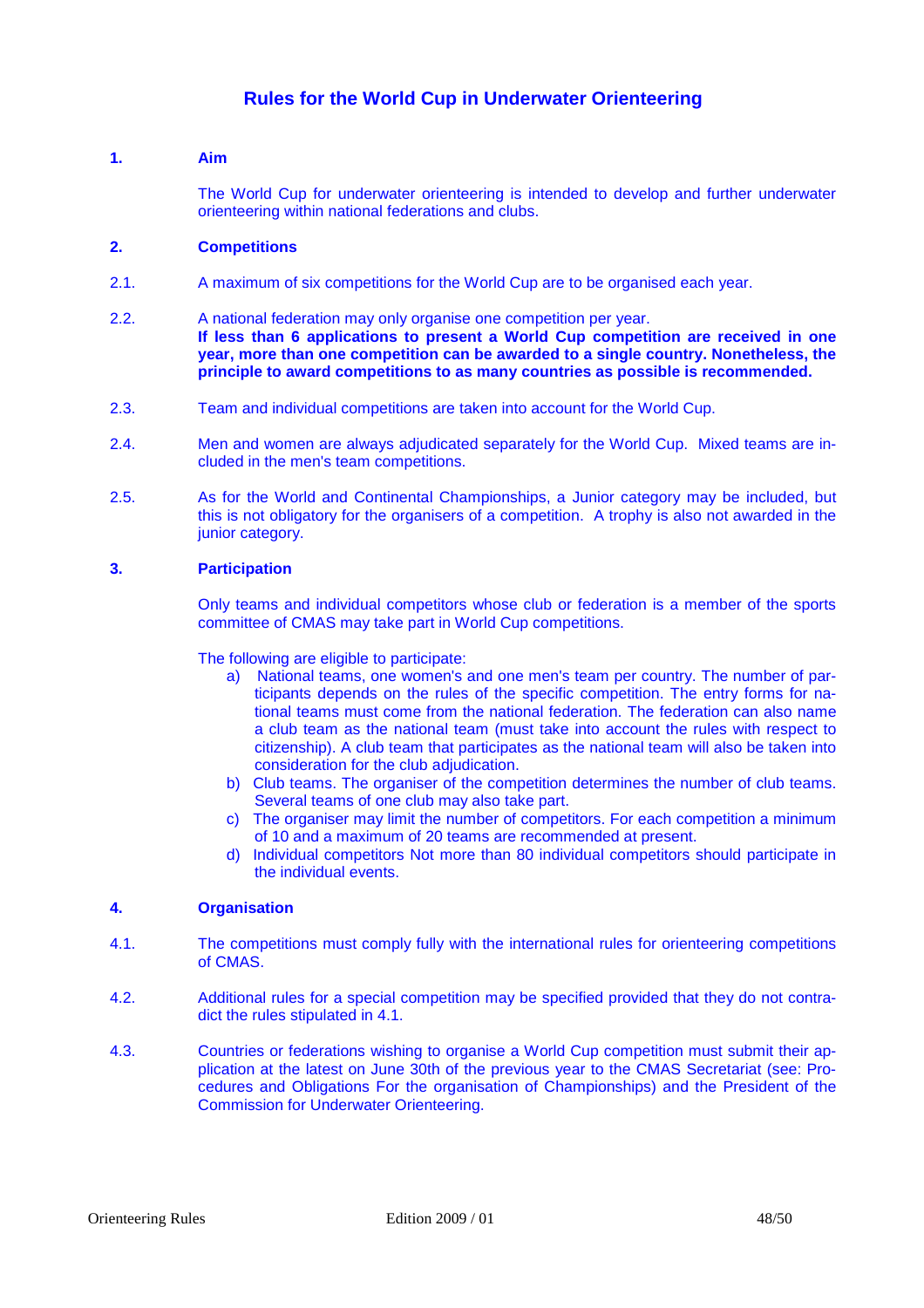- 4.4. The application must contain:
	- $\triangleright$  Place and date of competition.
	- $\triangleright$  exact description of the events of the competition,<br> $\triangleright$  entry fees
	- entry fees.
- 4.5. Each competition must consist of at least one team event and one individual event. When more competitions are included, only one will count for the World Cup. This, however, must be stipulated beforehand.
- 4.6. Only the M course, 5-point course and star competition according to the CMAS rules can be presented as individual competitions.
- 4.7. Federations and clubs that have been entrusted to organise a competition for the World Cup are obliged to send an announcement of the competition two months before the event starts to each national federation affiliated to CMAS that is active in the sport (cf.1.3.1.).
- 4.8. The organisers may stipulate in the announcement the maximum number of teams that will be allowed. This will be based on the recommended number of participants in these rules.
- 5. Adjudication: team competition

The adjudication of the

- women's national teams
- $\triangleright$  men's national teams
- $\triangleright$  women's club teams
- $\triangleright$  men's club teams

shall be carried out separately for each competition. It makes no difference how many teams start (e.g. when only one club team starts, it is to be taken; into account for the World Cup, provided that it has scored points). The 1st national team receives 16 points, the 1st club team 16 points, etc.

5.1. For the club adjudication, only the result of the best women's teams and the result of the best men's teams of a club for each competition are used to calculate the final club results.

## 5.2. Points for the teams for the World Cup

| 16 points |
|-----------|
| 13 points |
| 11 points |
| 9 points  |
| 8 points  |
| 7 points  |
| 6 points  |
| 5 points  |
| 4 points  |
| 3 points  |
| 2 points  |
| 1 point   |
|           |

If two or more teams occupy the same place, each of them is awarded the points for this place. The subsequent place(s) will be skipped.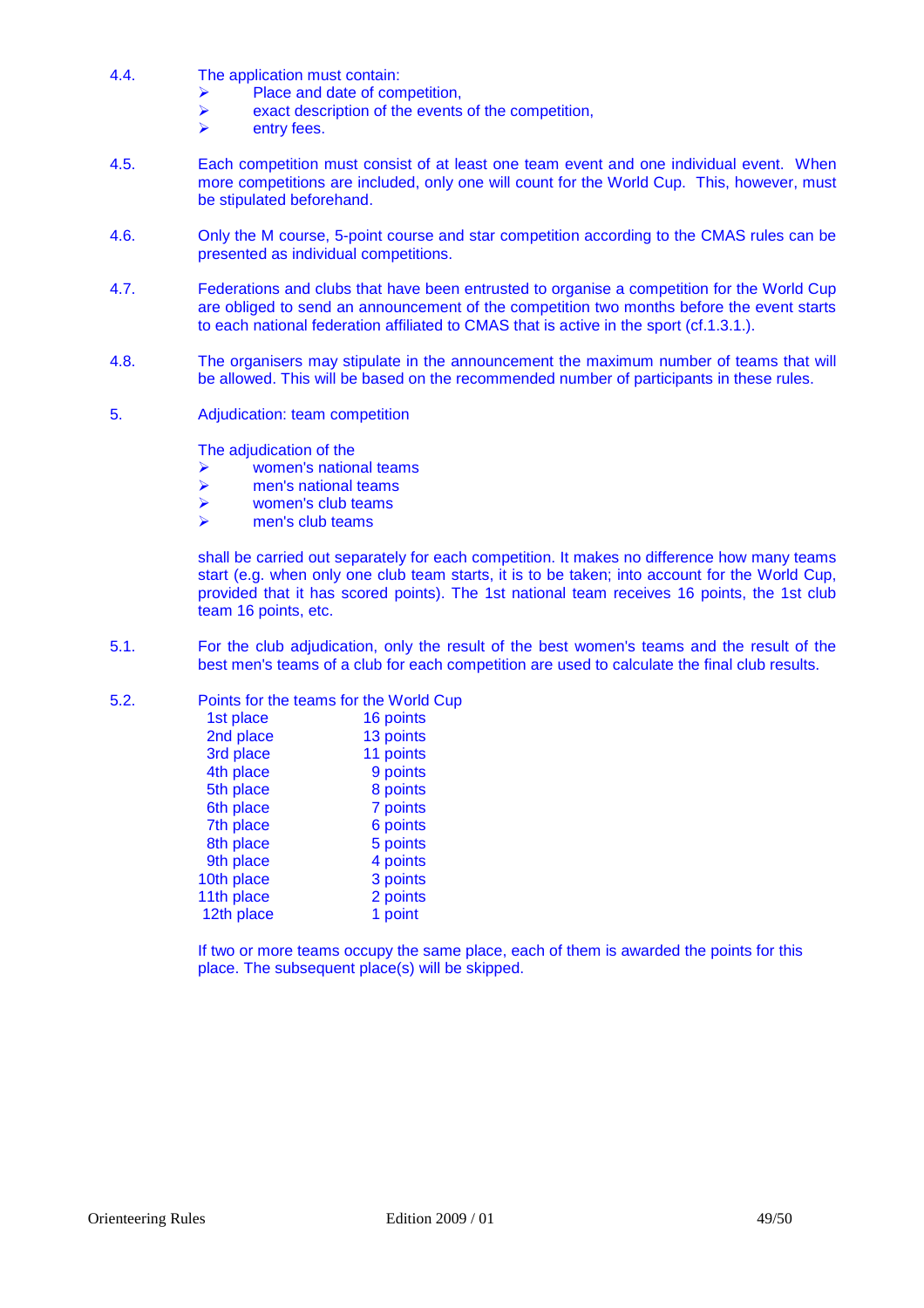- 5.4. Only the worst result would not used for the final ranking.
- 5.5. In case of a tie, the 5th or if necessary the 6th best result is taken into account for the final ranking.
- 6. Adjudication: individual competition
- 6.1. The adjudication for women and men is carried out separately for each competition. It makes no difference how many women or men start (e.g. even if only one female competitor starts, she is placed as the 1st in the World Cup independent of her position in the competition, provided that she has scored points).
- 6.2. Adjudication for the individual events of the World Cup is done according to the folowing table:

| 1st              | 100 points | 18th             | 42 points | 35th             | 16 points |
|------------------|------------|------------------|-----------|------------------|-----------|
| 2 <sub>nd</sub>  | 93 points  | 19 <sub>th</sub> | 40 points | 36th             | 15 points |
| 3rd              | 87 points  | 20th             | 38 points | 37th             | 14 points |
| 4th              | 82 points  | 21st             | 36 points | 38th             | 13 points |
| 5th              | 78 points  | 22 <sub>nd</sub> | 34 points | 39th             | 12 points |
| 6th              | 75 points  | 23rd             | 32 points | 40th             | 11 points |
| 7th              | 72 points  | 24 <sub>th</sub> | 30 points | 41st             | 10 points |
| 8th              | 69 points  | 25 <sub>th</sub> | 28 points | 42 <sub>nd</sub> | 9 points  |
| 9th              | 66 points  | 26 <sub>th</sub> | 26 points | 43rd             | 8 points  |
| 10th             | 63 points  | 27 <sub>th</sub> | 24 points | 44th             | 7 points  |
| 11th             | 60 points  | 28th             | 23 points | 45th             | 6 points  |
| 12 <sub>th</sub> | 57 points  | 29th             | 22 points | 46th             | 5 points  |
| 13 <sub>th</sub> | 54 points  | 30th             | 21 points | 47th             | 4 points  |
| 14 <sub>th</sub> | 51 points  | 31st             | 20 points | 48th             | 3 points  |
| 15 <sub>th</sub> | 48 points  | 32nd             | 19 points | 49th             | 2 points  |
| 16 <sub>th</sub> | 46 points  | 33rd             | 18 points | 50th             | 1 point   |
| 17 <sub>th</sub> | 44 points  | 34th             | 17 points |                  |           |

If two or more competitors are tied for position, each of them is awarded the points for this place. The following place(s) will be skipped.

- 6.3. Only the worst result would not used for determined the final ranking.
- 6.4. In case of a tie, the 5th or if necessary the 6th best result is taken into consideration for placing.
- 7. Jury

The overall jury for the World Cup is composed of the President of the Commission for Underwater Orienteering and of the CMAS Chief Judges for the World Cup competitions of that particular year.

8. Reports

The organisers of World Cup competitions are obliged to hand one programme and two copies of the results of the competition immediately after the end of the competition to the CMAS Chief Judge, who shall forward them to the President of the Commission for Underwater Orienteering, together with the competition report.

9. Prizes

The winning teams, both, women and men (national teams and club teams) as well as the individual winners (women and men) will receive the World Cup during the last competition of the World Cup series.

For the purchase of the cups, each organiser of a World Cup competition shall pay the sum of EUR100. This sum shall be handed over by the organisers to the CMAS Sport Commissioner for remittance to the account of the Commission for Underwater Orienteering. The total amount will be put at the disposal of the organisers of the last World Cup event.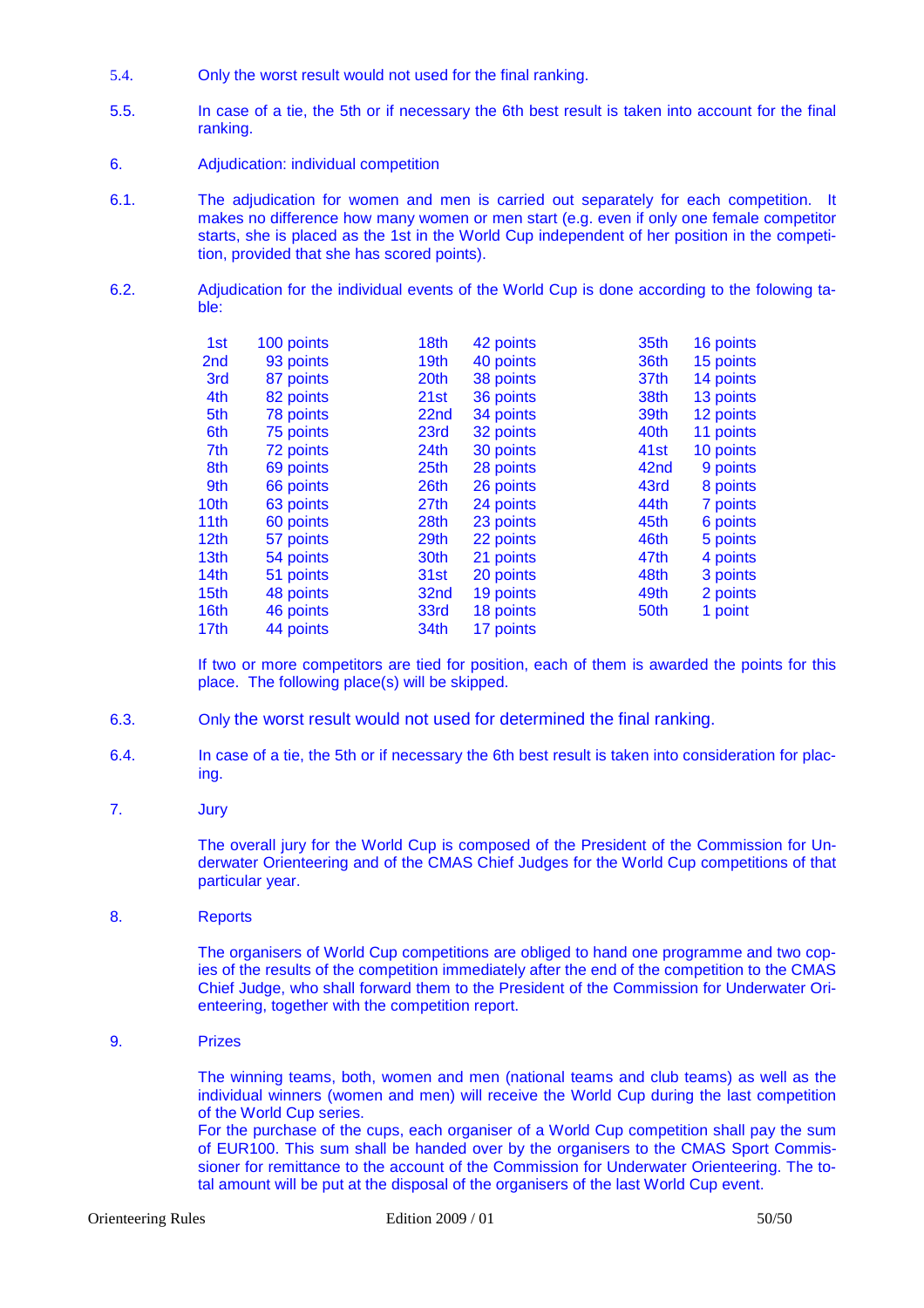# **APPENDIX 1: APPLICATION FOR A COMPETITION FOR THE CALENDAR**

|                                     | <b>Name</b><br>of the responsible<br><b>Club</b>                           |                                                       |                              |                      |             |                   |                          |                      |
|-------------------------------------|----------------------------------------------------------------------------|-------------------------------------------------------|------------------------------|----------------------|-------------|-------------------|--------------------------|----------------------|
| Name of the re-<br>sponsible person |                                                                            | Name &<br>first name<br><b>Address</b>                |                              |                      |             |                   |                          |                      |
|                                     |                                                                            | <b>Phone</b>                                          |                              |                      |             | Fax               |                          |                      |
|                                     | <b>Name</b>                                                                |                                                       |                              |                      |             |                   |                          |                      |
|                                     | <b>Dates</b>                                                               |                                                       |                              |                      |             | Place             |                          |                      |
|                                     |                                                                            |                                                       | World Cup (Individual Event) |                      |             |                   | World Cup (Team Event 3) |                      |
| Competition                         | <b>Type</b>                                                                | <b>Dates</b>                                          |                              | Time<br><b>Start</b> |             | <b>Dates</b>      | World Cup (Team Event 4) | Time<br><b>Start</b> |
|                                     |                                                                            | $\mathbf{M}$                                          | 5 point                      |                      | <b>Star</b> | <b>CMAS</b> rules | Relay                    | Special event        |
|                                     | <b>Lodging</b>                                                             |                                                       |                              |                      |             |                   |                          |                      |
|                                     | <b>Entry fee</b>                                                           |                                                       |                              |                      |             |                   |                          |                      |
|                                     | <b>Agreement of the national federation</b><br>Name of the fed-<br>eration |                                                       |                              |                      |             |                   |                          |                      |
|                                     | <b>Address of the</b><br>federation                                        |                                                       |                              |                      |             |                   |                          |                      |
|                                     | <b>Place</b>                                                               |                                                       |                              |                      |             |                   | <b>Date</b>              |                      |
|                                     | <b>President</b>                                                           | <b>Name</b><br>$\mathbf{\alpha}$<br><b>First name</b> |                              |                      |             |                   |                          |                      |
|                                     | <b>Signature</b>                                                           |                                                       |                              |                      |             | <b>Stamp</b>      |                          |                      |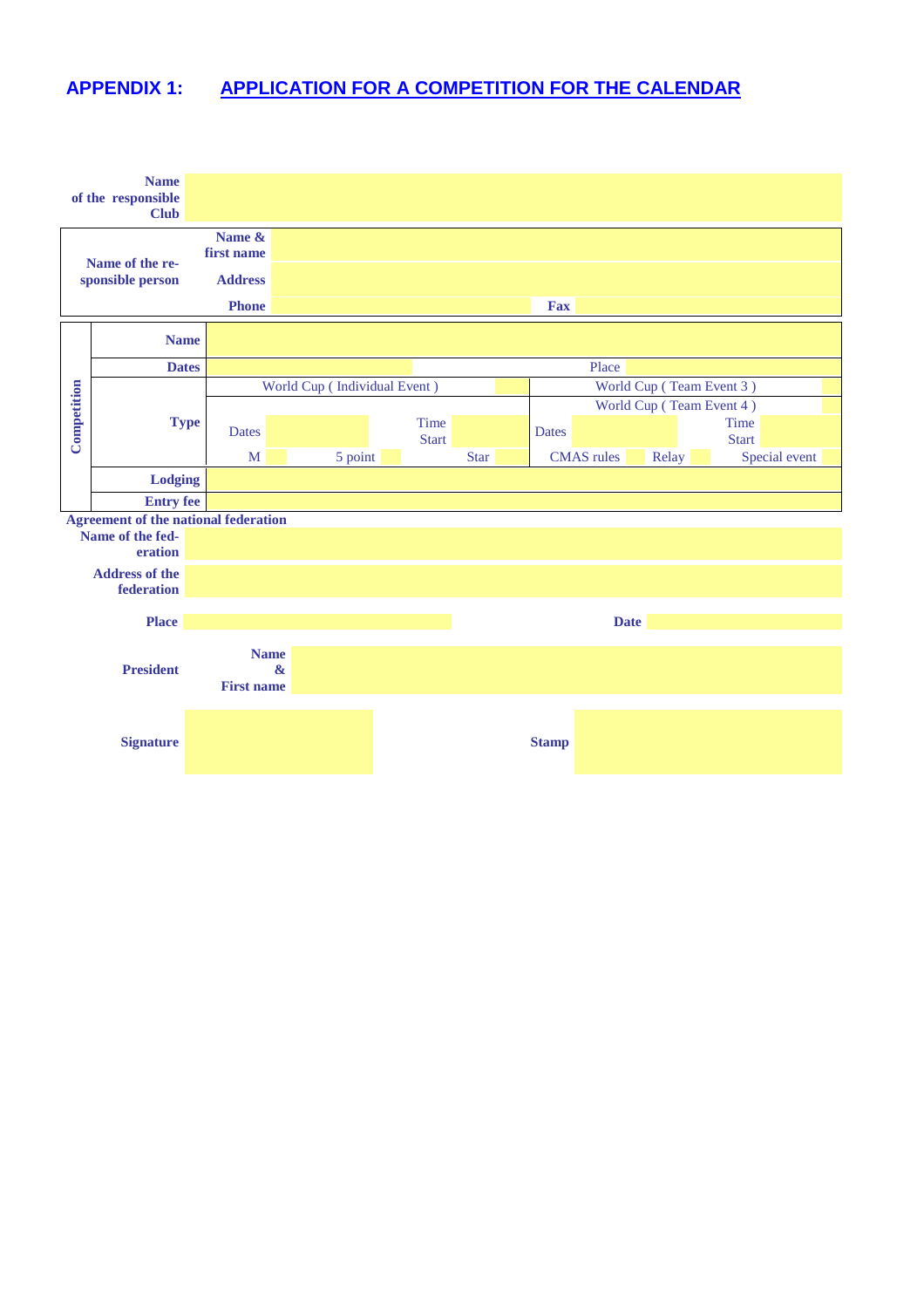# **APPENDIX 2: REQUEST FOR ENTRY**



**Signature Stamp**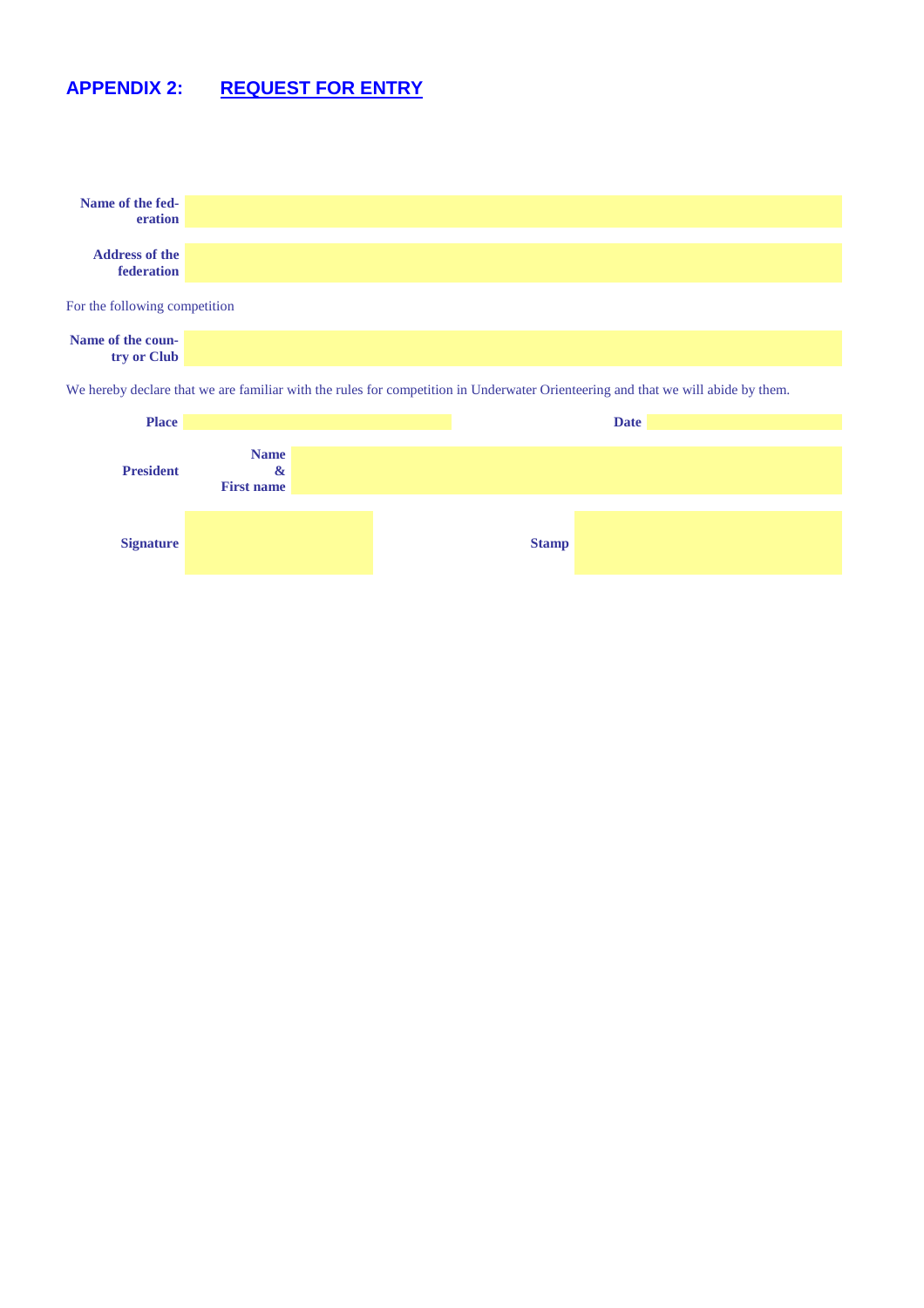# **APPENDIX 3: ENTRY FORM**

**Name of the Competition**

The team from **Name of the country or federation**

Enters the following participants to the abovementioned competition

|            |                |                     | Name & First name |  | <b>Birth date</b> | Name of the club at which partici-<br>pant trains |
|------------|----------------|---------------------|-------------------|--|-------------------|---------------------------------------------------|
|            |                |                     |                   |  |                   |                                                   |
|            | $\overline{2}$ |                     |                   |  |                   |                                                   |
| Women      | 3              |                     |                   |  |                   |                                                   |
|            | 4              |                     |                   |  |                   |                                                   |
|            | 5              |                     |                   |  |                   |                                                   |
|            | -1             |                     |                   |  |                   |                                                   |
|            | $\overline{2}$ |                     |                   |  |                   |                                                   |
| <b>Men</b> | 3              |                     |                   |  |                   |                                                   |
|            | 4              |                     |                   |  |                   |                                                   |
|            | 5              |                     |                   |  |                   |                                                   |
|            |                | <b>Team manager</b> |                   |  |                   |                                                   |
|            |                | <b>Trainer</b>      |                   |  |                   |                                                   |
|            | <b>Doctor</b>  |                     |                   |  |                   |                                                   |
|            | <b>Judge</b>   |                     |                   |  |                   |                                                   |
|            |                | <b>Technician</b>   |                   |  |                   |                                                   |
|            |                |                     |                   |  |                   |                                                   |



| <b>Signature</b> | <b>Stamp</b> |  |
|------------------|--------------|--|
|                  |              |  |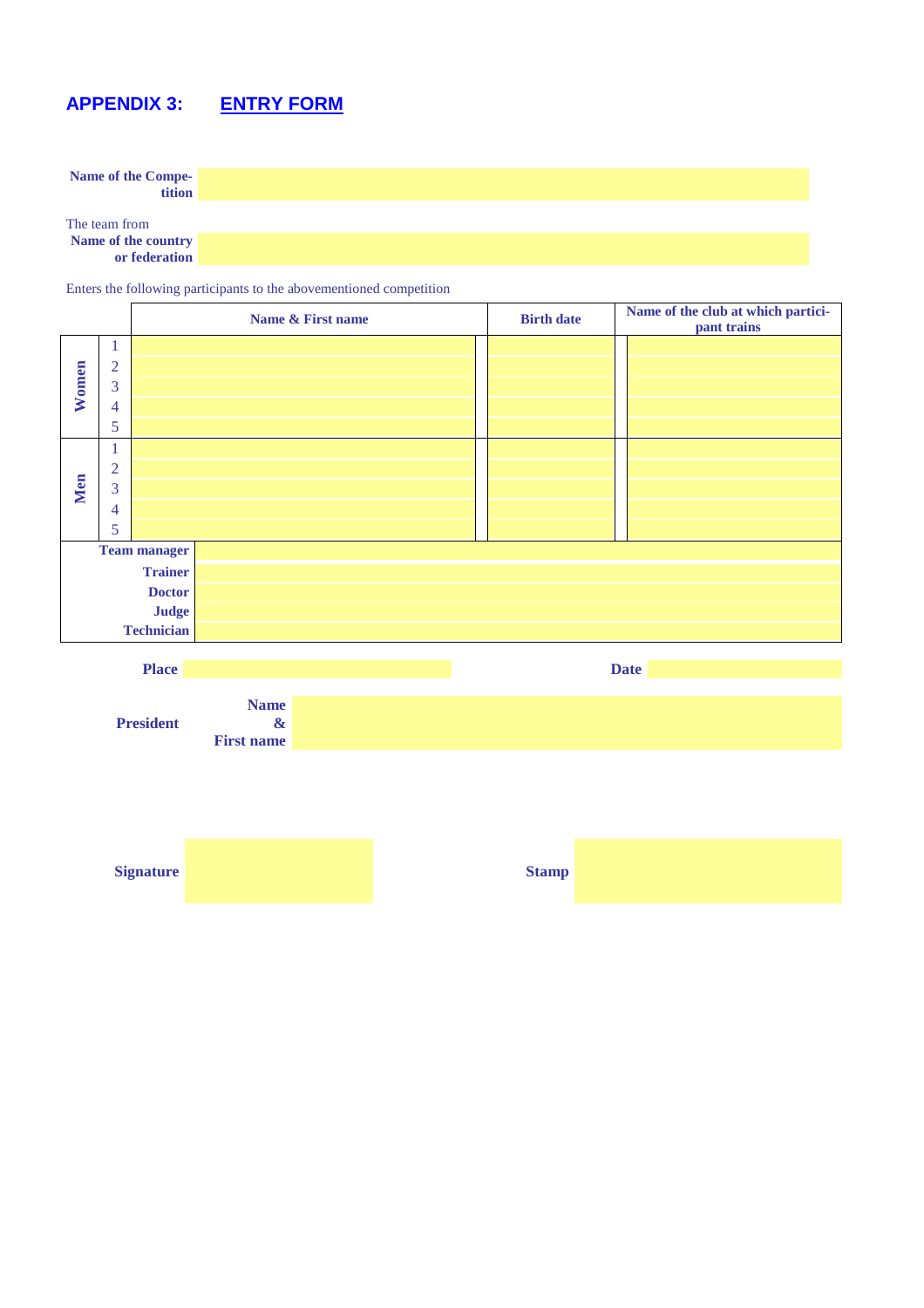# **APPENDIX 4: DECLARATION**

| Name of the com-<br>petition        |  |
|-------------------------------------|--|
| I, the undersigned,                 |  |
| Name & First<br>name of the athlete |  |
| <b>Member of the</b><br>team        |  |
| declare                             |  |

- *that I have sufficient training and experience to take part in the here above competition*
- *that I am in perfectly good health which is confirmed by the medical certificate enclosed*
- *and undertake*
- *to inform the organiser if any changes take place to my state of health either before or during the competition*
- *to strictly comply with the rules of the competition and to abide by tge decisions of the judges.*

*By signing this declaration, I relieve the organiser of any responsibility in the event of an accident resulting from training or during the competition.* 

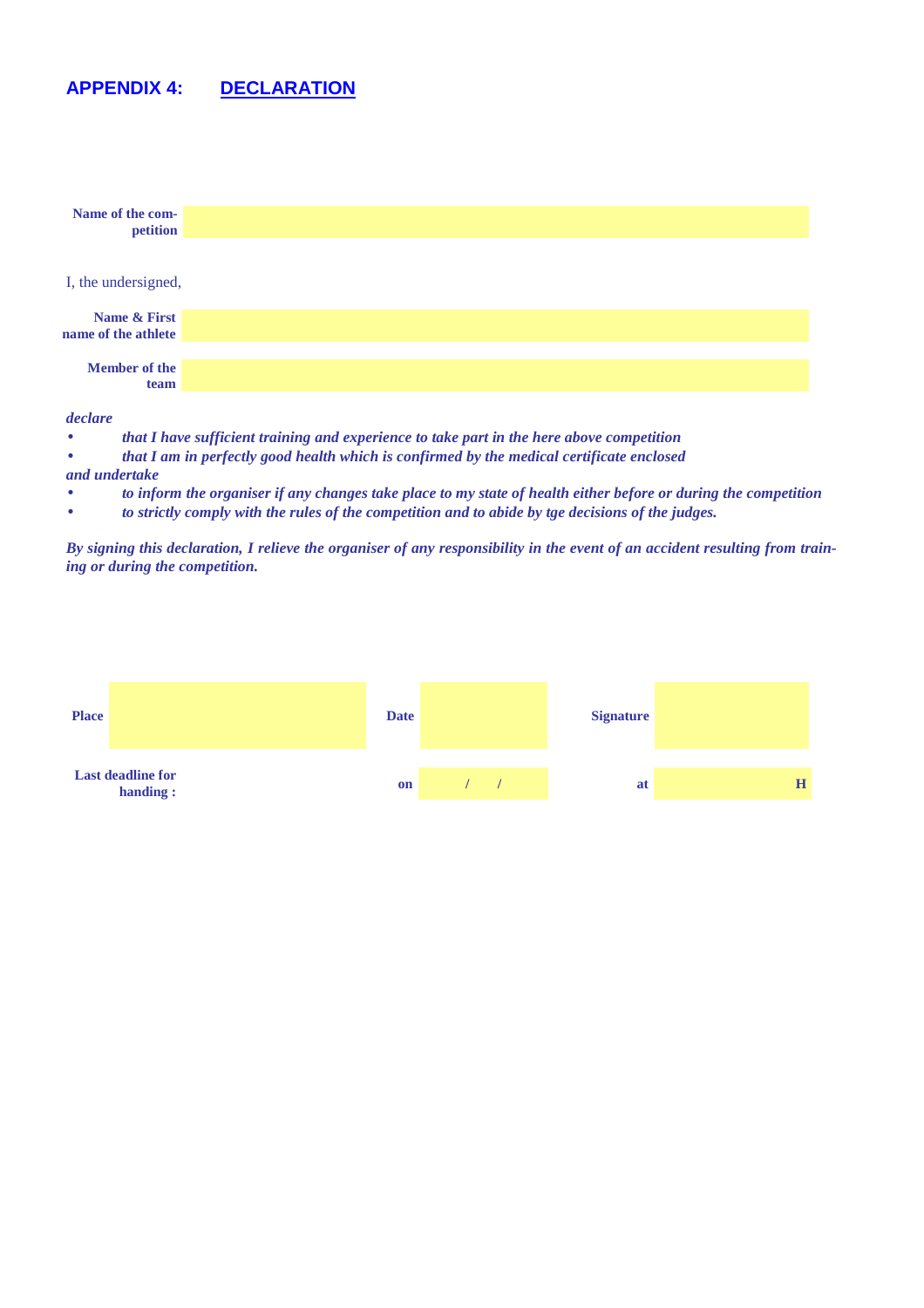# **APPENDIX 5: MEDICAL CERTIFICATE**



Can participate in training and in the here above mentioned competition



| <b>Date</b>  |  |
|--------------|--|
|              |  |
|              |  |
| <b>Stamp</b> |  |
|              |  |
|              |  |